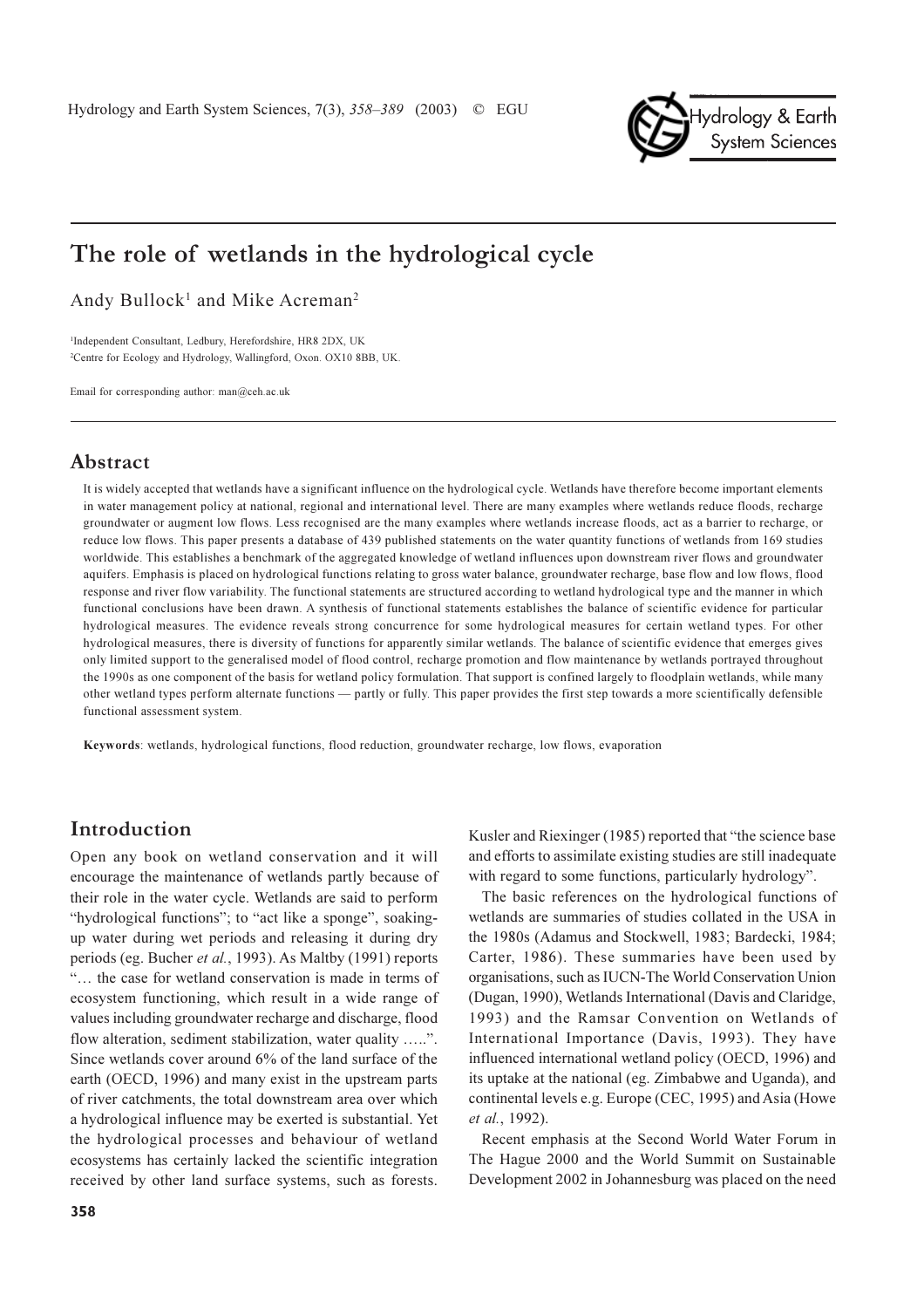to ensure the integrity of ecosystems as part of integrated water resources management. Also receiving high prominence was the use of water to meet basic human needs and economic development. Thus, it is essential to reexamine, periodically, the conclusions of scientific studies on wetland functions. This ensures that policy at all levels is underpinned by a consensus of sound scientific opinion.

The scientific literature contains a range of studies that describe the water quantity functions of individual or groups of wetlands. They represent a substantial accumulation of hydrological knowledge. The majority of these papers supports the notion that wetlands have a significant influence on the hydrological cycle. However, many recognise that "it is difficult to make definitive statements regarding the role of various types of wetlands in runoff production or storm water detention" (Carter, 1986). Furthermore, some studies have produced evidence that contradicts previous widely accepted knowledge. For example, the classic hydrological studies of Hewlett and Hibbert (1967) identified headwater wetlands along river margins as flood generating areas. Burt (1995) concluded that "... most wetlands make very poor aquifers; ... accordingly, they yield little base flow, but in contrast, generate large quantities of flood runoff. Far from regulating river flow, wetlands usually provide a very flashy runoff regime".

This paper has three objectives: first, to present an ordered database of published papers on hydrological functions of wetlands; second, to provide a collation of scientific evidence among hydrological measures and wetland type; third, to stimulate debate and further research. The focus of this paper is limited to water quantity functions, including impacts on water resource availability, groundwater replenishment and flood control. It does not consider other aspects of wetlands, such as water quality or biodiversity, which are part of a wider case for wetland conservation.

# Creating a literature-based review of water quantity functions

With the objective of creating a comprehensive and consistent database of past studies, a literature review of water quantity functions was undertaken by keyword searches on the major databases of abstracts, and by tracking citations to earlier and related studies. Consequently, the database is drawn from 169 publications that report the results of scientific study that quantify hydrological functions of wetlands. Papers that report other authors' findings or give only qualitative descriptions of wetland process are not included.

Certain guidelines were followed, namely that:

- $\bullet$ the review is restricted to freshwater wetlands, excluding lakes:
- conclusions of wetland function must be supported by hydrological data and not based on the original author's opinion alone;
- $\bullet$ double-accounting is avoided, whereby repetition of conclusions for an individual wetland in successive publications is not duplicated;
- unsubstantiated generic statements, such as wetlands reduce flooding, are not included.

Consistency is ensured by extracting common elements from the diverse sources. Important information is maintained in the detail of the particular hydrological function, wetland type and the manner of conclusion. The approach adopted was to complete the following general statement (where bracketed and underlined phrases relate to elements in Annex 1) for each study:

"(Author(s)) undertook a study in a given location (country, or US State/Canadian Province or Territories) of a particular hydrological type of wetland (wetland type), also referred to by a more general or locally-specific wetland term (local term). Based on results from a particular type of study (categorisation of wetland study) and drawing inferences in a particular manner (basis of inference), the authors conclude (page number) that the wetland performs a particular function with respect to a specific hydrological measure (hydrological measure), as can be summarised by a functional statement (summary functional statement) and a summary function (summary of wetland water quantity function)".

There are, therefore, ten elements extracted from each publication, each entered into the database. Explanation of each of these elements is expanded upon below. Because the format of the review is tabular, abbreviated codes are adopted for some elements for purposes of brevity.

**Author(s):** Citation to original source.

**Country, or US State/Canadian Province or Territories:** Location of wetland study.

Wetland type: For the purpose of this study, wetlands are categorised into five types according to three broad hydrological features (Table 1), based, with modification, upon the scheme proposed by Novitski (1978) for Wisconsin wetlands and subsequently applied by Adamus and Stockwell (1983). The three hydrological features are general catchment location, connectivity with the groundwater system and connectivity with the downstream channel network. General catchment location distinguishes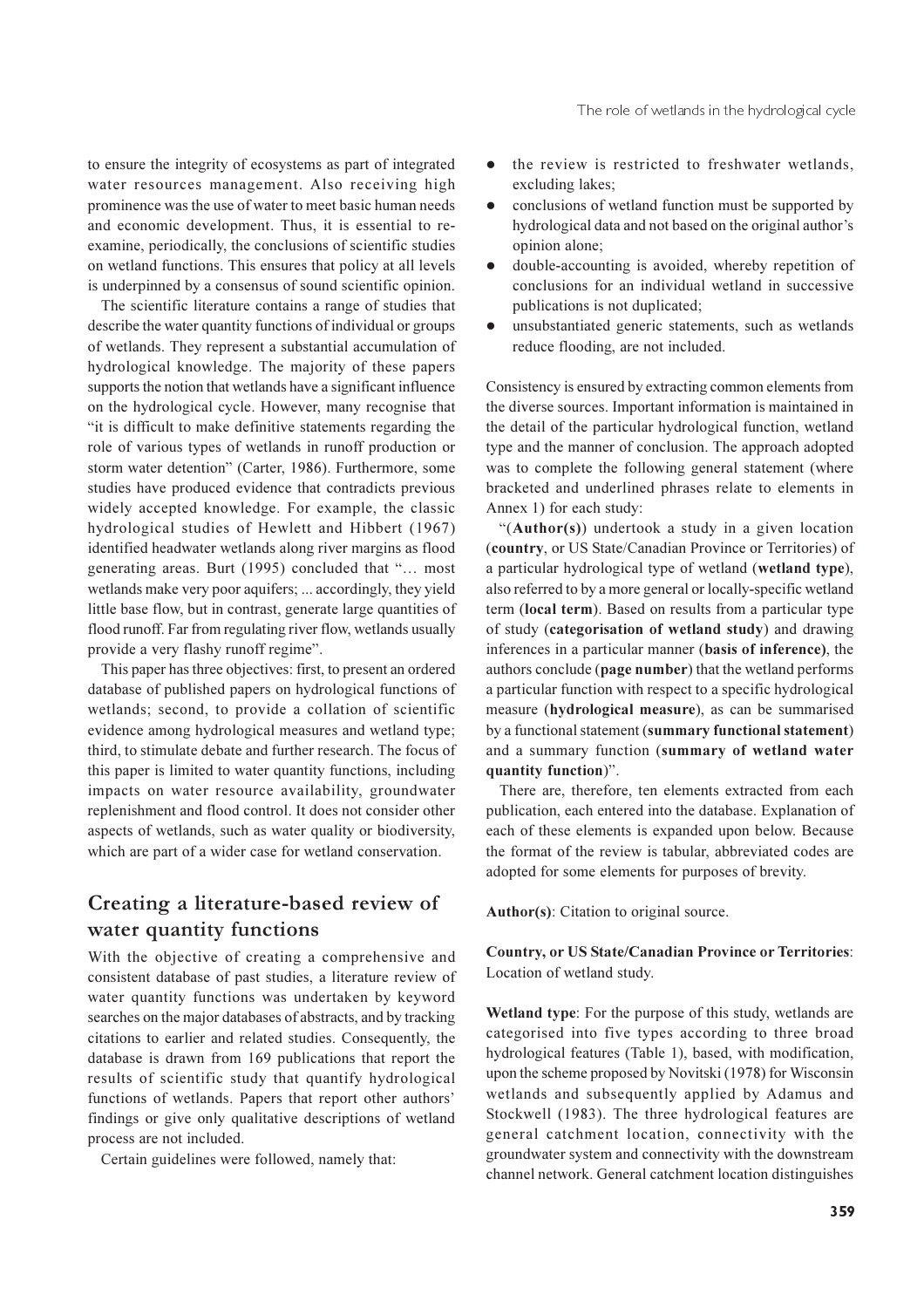| <i>Table 1.</i> Categorisation of wetland type by hydrological features |  |  |
|-------------------------------------------------------------------------|--|--|
|                                                                         |  |  |
|                                                                         |  |  |

| Type             | Wetland type             | Code | Features                                                                                                                   |
|------------------|--------------------------|------|----------------------------------------------------------------------------------------------------------------------------|
| <b>HEADWATER</b> | Surface water depression | SW/D | No hydraulic connectivity with groundwater. Outlet<br>has no direct connectivity with river system                         |
|                  | Surface water slope      | SW/S | No hydraulic connectivity with groundwater. Outlet<br>has direct connectivity with river system                            |
|                  | Groundwater depression   | GW/D | Hydraulic connectivity (permanent or periodic) with<br>groundwater. Outlet has no direct connectivity with river<br>system |
|                  | Groundwater slope        | GW/S | Hydraulic connectivity (permanent or periodic) with<br>groundwater. Outlet has direct connectivity with river system       |
| FLOODPLAIN       | Floodplain               | FP   | Inputs are dominantly upstream river flows                                                                                 |
| <b>GENERAL</b>   |                          |      | Wetland type, or one element of the type, cannot be specified                                                              |

between headwater and floodplain; the distinction is that headwater wetlands are not fed by significant stream sources. Further subdivision applies only to headwater types. The connectivity with the groundwater system distinguishes 'groundwater' types that are in hydraulic connectivity with the groundwater system for all, or part of, the time, from 'surface water' types, which are not. Connectivity with the downstream channel network distinguishes 'slope' types, which are characterised by an outlet to the downstream river system, from 'depression' types, which are not. This categorisation deviates from that of Novitski and Adamus and Stockwell by including a floodplain type and in the 'surface-slope'type which, in that scheme, categorises lakeshore wetlands. Therefore, the two schemes are similar but are not directly comparable. An unspecified category is

added, and applied where the hydrological context of the wetland cannot be discerned.

Local term: Many local terms are applied to wetlands, including such general anglicised terms as 'marsh', 'swamp', 'bog' etc, and regionally specific terms such as dambo, pakihi, pocosin. There is no known means of providing a direct association between local terms and hydrological type in a fully inclusive manner.

Categorisation of wetland study: Wetland studies have adopted a number of experimental frameworks, ranging from intensive long-term monitoring of the water balance of wetland and non-wetland at the most complex extreme, to analyses based on single flood event hydrographs. Table 2

Table 2. Categorisation of methodological approach to wetland studies

| Category of wetland study     | Code        |                                                                                                                         |
|-------------------------------|-------------|-------------------------------------------------------------------------------------------------------------------------|
| Conceptual catchment model    | <b>CCM</b>  | Calibration and application of a conceptual catchment model                                                             |
| Water balance                 | <b>WB</b>   | Quantification of the terms of the catchment and/or wetland water balance                                               |
| Long-term hydrograph          | <b>LTH</b>  | Analysis of the characteristics of long time series of river flows                                                      |
| Single-event hydrograph SEH   |             | Analysis of the characteristics of a single river flow event                                                            |
| Trend analysis in time series | <b>TS</b>   | Analysis of trends in hydrological time series (associated with detecting the<br>impacts of drainage)                   |
| Component process             | COMP        | Investigation of an individual water balance component or hydrological<br>process. (See Table 4 for definitions of 'a') |
| Chemical balance              | <b>CHEM</b> | Quantification of a chemical process or chemical balance                                                                |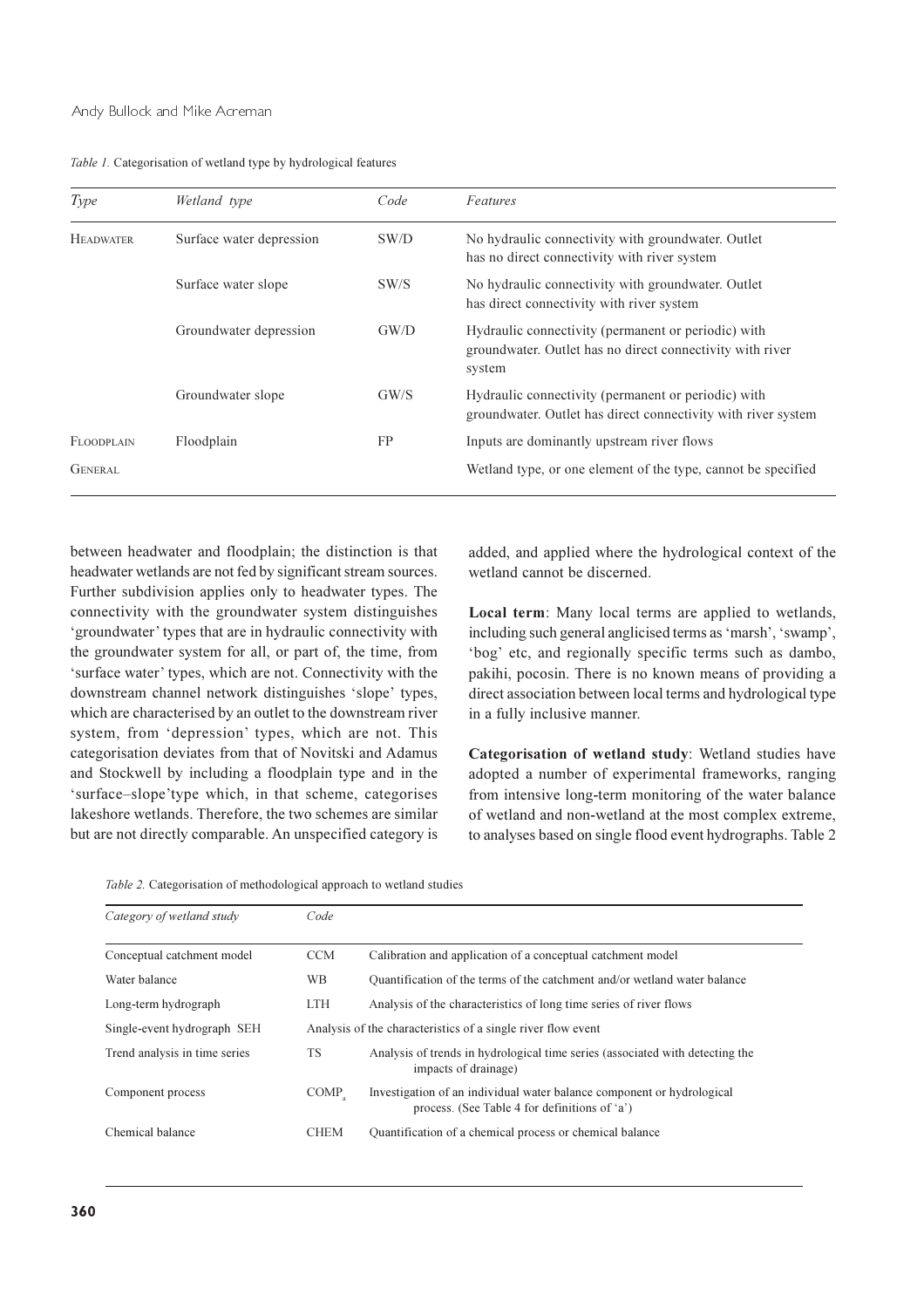presents categories of methodological approach with abbreviated codes for brevity in the tabular review.

Basis of inference: Many studies draw conclusions of the kind that, for example, wetlands reduce floods or augment

dry season river flows. This kind of conclusion, when taken out of context, leaves unanswered the basis for that conclusion, notably that the wetland reduces (or increases) river flows — compared with what? Table 3 presents a set of the comparative scenarios used amongst the various

| Code              | Baseline for inference<br>Methodology                                                                                                         |                                                                                                                                                                                                                                                                                                                                                                                                                                                                                     | Limitations                                                                                                                                  |
|-------------------|-----------------------------------------------------------------------------------------------------------------------------------------------|-------------------------------------------------------------------------------------------------------------------------------------------------------------------------------------------------------------------------------------------------------------------------------------------------------------------------------------------------------------------------------------------------------------------------------------------------------------------------------------|----------------------------------------------------------------------------------------------------------------------------------------------|
| With/out          | Comparison of the same<br>basin, with or without a<br>wetland                                                                                 | This approach is restricted to catchment model<br>simulations, in which the model is calibrated in<br>either the "with" or "without" wetland case, as<br>occurs in the modelled catchment. Model runs with<br>the wetland case reversed generate simulated<br>hydrological outputs. Differences between observed<br>and simulated outputs are attributed to the presence<br>of the wetland.                                                                                         | One case is simulated only.<br>Stability of model parameters.<br>Response of wetland replacement<br>zone.                                    |
| Drained           | Comparison of the same<br>wetland basin before and<br>after drainage; or<br>neighbouring drained and<br>undrained wetlands                    | Hydrological outputs from a wetland are observed<br>prior to drainage. The wetland is drained, and<br>outputs are observed after drainage. Differences in<br>the pre- and post- drainage outputs are attributed<br>to the wetland. alternately, outputs from two adjacent<br>catchments, each with wetlands, are observed.<br>One of the catchments is drained, and differences<br>between the outputs between the two catchments are<br>attributed to the presence of the wetland. | Response of replacement land-use<br>in drained wetland. Initial short-<br>term responses to drainage may<br>differ from long-term responses. |
| Pair              | Comparison of paired<br>basins, one with wetland<br>the other without                                                                         | Hydrological outputs are observed from two catch-<br>ments, similar in all respects except that one<br>that one catchment contains a wetland while the<br>second does not. Differences between the outputs<br>are attributed to the presence of the wetland.                                                                                                                                                                                                                        | If two catchments are otherwise<br>identical, why does only one have<br>a wetland?                                                           |
| Multiple          | Comparison of several<br>basins with varying<br>proportions of wetland                                                                        | Hydrological outputs are observed from several<br>catchments, each containing different proportions<br>of wetland. Differences between the outputs are<br>attributed to greater or lesser presence of wetland.                                                                                                                                                                                                                                                                      | Variability in non-wetland<br>characteristics amongst several<br>catchments                                                                  |
| In-out            | Comparison of inflows and<br>outflows of a wetland system                                                                                     | Hydrological inputs and outputs associated with<br>a single wetland are measured. Differences<br>between inputs and outputs are attributed to the<br>presence of the wetland.                                                                                                                                                                                                                                                                                                       |                                                                                                                                              |
| Same              | Comparison of wetland<br>hydrological response with<br>response elsewhere in the<br>same basin                                                | Hydrological outputs from a single wetland are<br>measured as well as outputs from other non-<br>wetland portions of the same catchment.<br>Differences between the outputs are attributed<br>to the wetland.                                                                                                                                                                                                                                                                       |                                                                                                                                              |
| Comp <sub>a</sub> | Conclusions relating to<br>individual components of the<br>wetland through the develop-<br>ment of an understanding of a<br>component process | Individual component processes are observed and<br>understood within a single wetland. The<br>understanding of the processes is the basis for<br>inferring the influence of that process on the<br>hydrological output. (Substituting for $\frac{1}{4}$ : T = topography,<br>$V = vegetation, S = Soil, WC = water content,$<br>$GW =$ groundwater, $ET =$ evaporation)                                                                                                             | Extrapolation of a single process in<br>isolation. Processes may not be<br>homogeneous across the entire<br>wetland.                         |

Table 3. Basis for inference of wetland function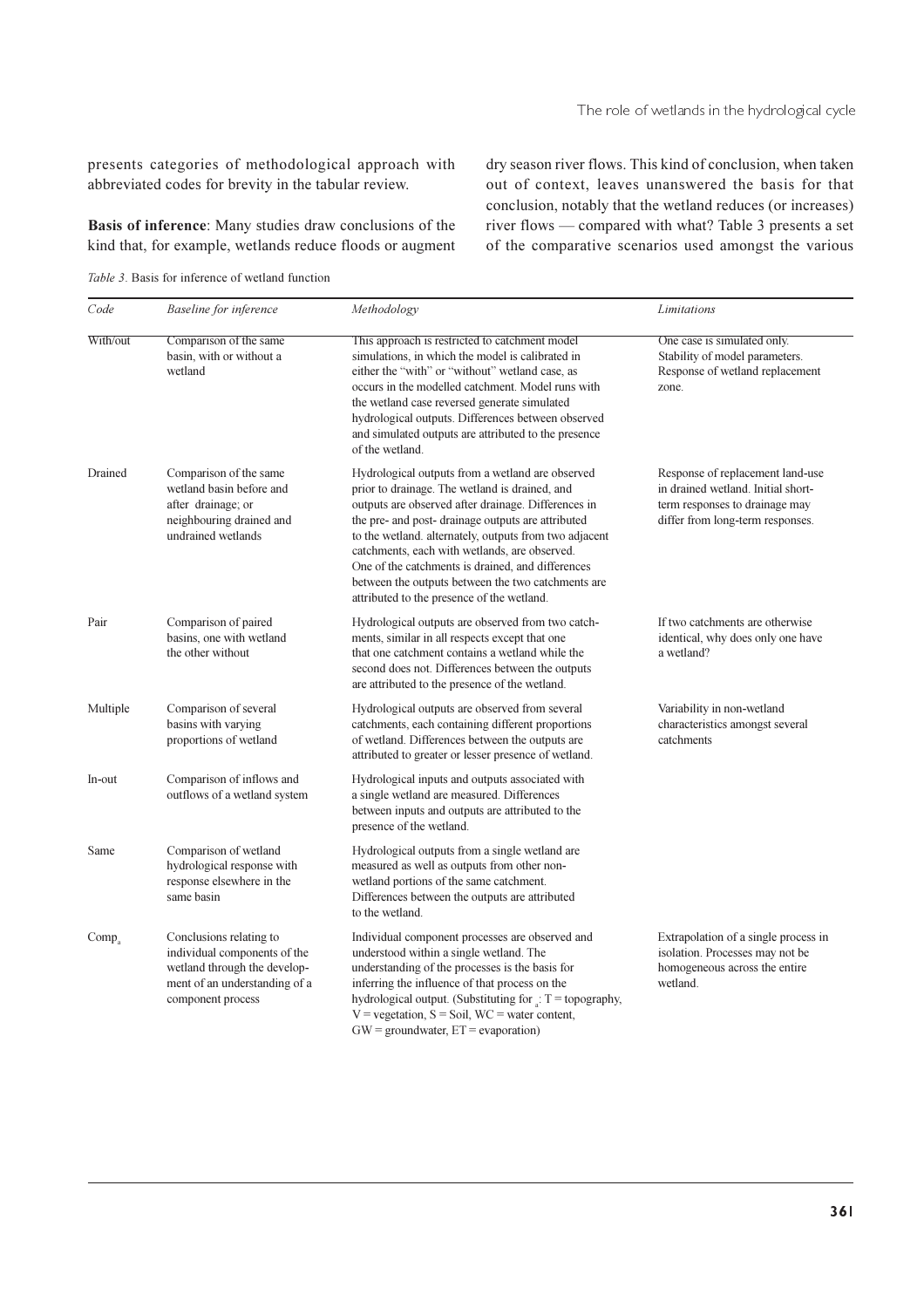publications as the basis for inferring wetland function. Each basis has some limitations, and these are summarised. Again, abbreviated codes are set out.

Page number: Page number in the original publication on which the conclusion is drawn.

Hydrological measure: There are many different measures in hydrology to describe and define aspects of the flow regime. While non-hydrologists might refer generically to floods, the hydrologist would be concerned with measures such as the magnitude of the peak flow during the flood event, the volume of runoff contained in the event, and the time-to-peak. Published studies in wetland hydrology are not consistent in their attention to different measures; it is possible to find one study analysing the return period of flood peaks extracted from a 20 or 30 year flow record, and another analysing the flood volume of a single event, with both drawing conclusions on wetland influences on floods.

Table 4 presents and defines different hydrological measures within five broad groupings of hydrological response, namely; gross water balance, groundwater recharge, base flow and low flows, flood response and river flow variability, including some seasonal variations.

Summary of wetland water quantity function: Conclusions regarding water quantity functions extracted directly, or in paraphrased form, from the original text are presented.

Summary functional statement for hydrological measure: Functional statements of the form 'wetlands increase low flows' are expressed as the sign of the wetland influence upon the hydrological measure; thus '+' indicates an increasing influence upon the hydrological measure, '-' indicates a reducing influence and '.' represents a neutral influence (i.e. no significant influence exists or can be detected). In the case of groundwater recharge and groundwater discharge sites, there is interest in the conservation-based literature whether either of these functions is, or is not, present in a wetland. Therefore, '=' indicates that this function is present and 'x' indicates that it is not.

# Global data base of wetland water quantity functions

The first objective of this paper is to redress the deficiency in availability of hydrological information on wetland functions by providing an accessible and consistent database

of past studies. Annex 1 presents the product of the application of the global review. The database is composed of 169 different published studies with 440 functional statements, representing the fullest sample of studies that could be traced, conforming to the principles adopted. It would not be claimed that the sample is exhaustive, but it is considered to be comprehensive.

## BALANCE OF SCIENTIFIC EVIDENCE FOR PARTICULAR HYDROLOGICAL MEASURES

Table 5(a to e) collates the number of functional statements for each wetland type for the five principal groups of water quantity measures. For example, interpreting Table 5a for floodplain-type wetlands, two studies conclude that an example of this wetland type increases mean annual flow, two studies concludes that no significant influence can be detected and eight studies conclude that examples of this wetland type reduce mean annual flow. Total numbers of functional statements are presented across all hydrological measures and all wetland types.

Analysis of the "balance of scientific evidence" draws on comparison of the number of papers that conclude a particular function. This is seen to be an important step and a precursor to more detailed exploration of the evidence for particular measures for specific wetland types. The results cannot yet be considered to reflect a "balance of scientific opinion", because there has been no inter-comparison amongst the different studies.

There are some cautionary perspectives and some limitations on the comparison that must be stated.

- (1) The number of papers reporting a particular influence on the water cycle does not necessarily indicate the total picture. Some hydrological functions have been studied more than others.
- (2) The number of functional statements cannot be interpreted as the number of wetlands performing a function; for example, a functional statement based on multiple catchments commonly involves a large number of individual wetlands.
- (3) There is no certainty that the 169 publications represent all past studies of wetlands Although not exhaustive, the sampling method has been applied independently of any initial bias associated with policy interests. However, it cannot be discounted that there is potential bias in the wetlands that were selected for study by the original authors.
- (4) The distribution of wetland types within the sample of reviewed studies does not represent the distribution of wetland types worldwide; this is particularly true given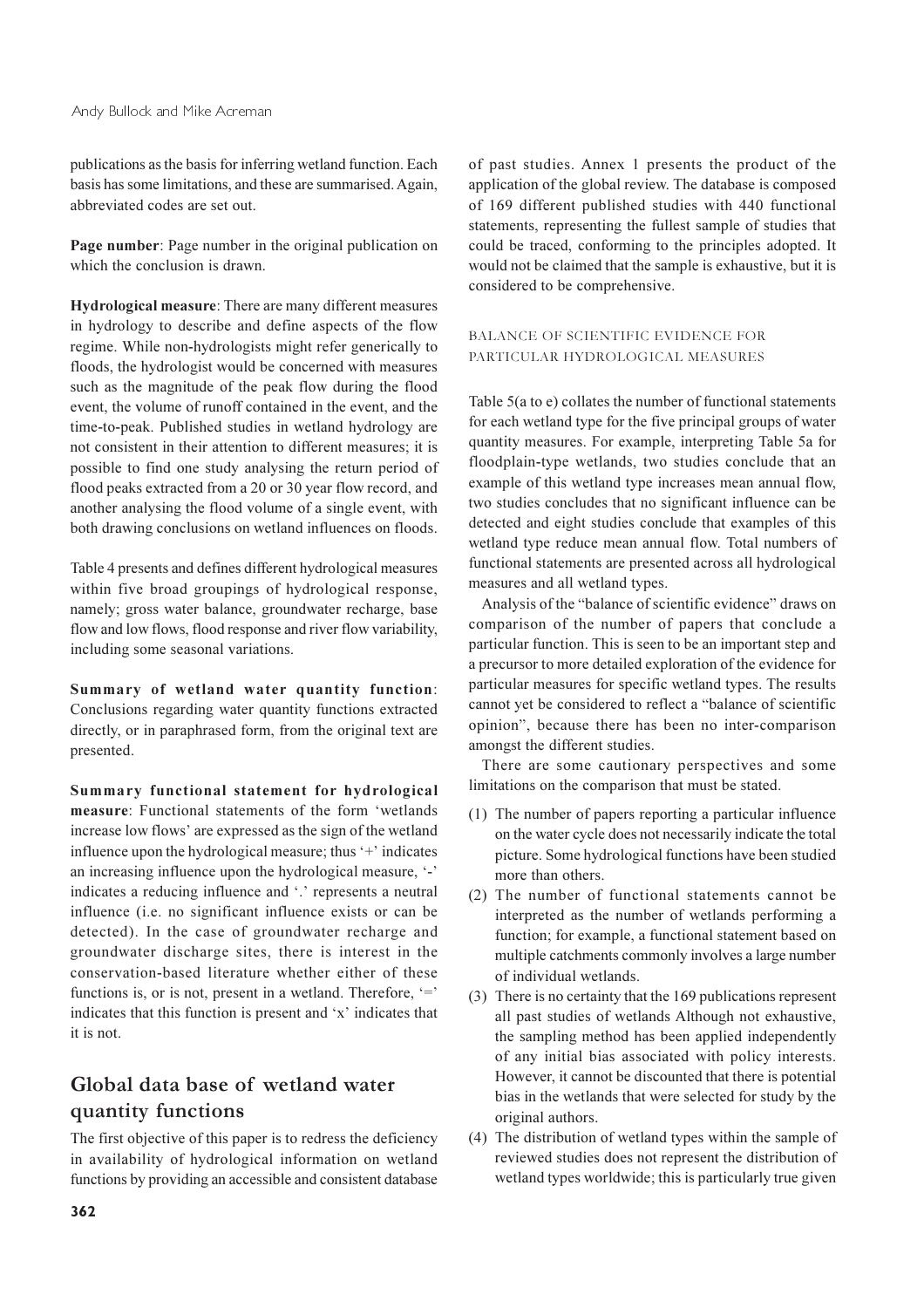#### Table 4. Hydrological measures and their definition

| <b>CODE</b>                           | Hydrological measure                                                                     | Definition                                                                                 |
|---------------------------------------|------------------------------------------------------------------------------------------|--------------------------------------------------------------------------------------------|
| <b>GROSS WATER BALALNCE</b>           |                                                                                          |                                                                                            |
| <b>MAF</b>                            | Mean annual flow                                                                         | Volume (or rate) of river flow during a year (on average)                                  |
| <b>MAAE</b>                           | Mean annual actual evaporation                                                           | Volume (or rate) of evaporation during a year (on average)                                 |
| <b>WPF</b>                            | Wet period flow                                                                          | Volume (or rate) of river flow during, or in response to, periods of rainfall              |
| WPAE                                  | Wet period actual evaporation                                                            | Volume (or rate) of evaporation during, or in response to, periods of rainfall             |
| <b>DPAE</b>                           | Dry period actual evaporation                                                            | Volume (or rate) of evaporation during periods without rainfall                            |
|                                       | Dry period flow                                                                          | See 'DPFV' - Dry period flow volume                                                        |
| <b>GROUNDWATER RECHARGE</b><br>AGR    | Annual groundwater recharge<br>system during a year                                      | Volume of water moving vertically from the wetland into the underlying groundwater         |
| <b>WPGR</b>                           | Wet period groundwater recharge<br>system during, or in response to, periods of rainfall | Volume of water moving vertically from the wetland into the underlying groundwater         |
| <b>DPGR</b>                           | Dry period groundwater recharge<br>system during periods without rainfall                | Volume of water moving vertically from the wetland into the underlying groundwater         |
| BASE FLOW AND LOW FLOWS<br><b>GDS</b> | Groundwater discharge site                                                               | Movement of groundwater into surface water through the wetland                             |
| <b>DPFV</b>                           | Dry period flow volume                                                                   | Volume of flow during dry periods                                                          |
| <b>DPFD</b>                           | Dry period flow duration                                                                 | Duration for which flow is sustained during dry periods                                    |
| <b>DPRR</b>                           | Dry period recession rate<br>in flow, a low rate indicates sustained low flows           | Rate of flow recession during periods without rain; a high rate indicates a rapid decrease |
| <b>FLOOD RESPONSE</b>                 |                                                                                          |                                                                                            |
| <b>FPLM</b><br>$(T \leq 2$ years)     | Flood peak of low return period<br>every two years or less                               | Peak flow during a flood event, where the flow is exceeded on average                      |
| <b>FPHM</b><br>$(T > 2$ years)        | Flood peak of high return period<br>every two years or more                              | Peak flow during a flood event, where the flow is exceeded on average                      |
| <b>FEV</b>                            | Flood event volume                                                                       | Total volume of flow during an individual flood event                                      |
| <b>FTTP</b>                           | Flood time-to-peak                                                                       | Time between the onset and peak of a flood event                                           |
| <b>FRR</b>                            | Flood recession rate                                                                     | The recession rate of a flood event                                                        |
| RIVER FLOW VARIABILITY<br>FVa         | Flow variability                                                                         | Flow variability within the full flow regime                                               |
| WPFVa                                 | Wet period flow variability                                                              | Flow variability during, or in response to, periods with rainfall                          |
| <b>DPFVa</b>                          | Dry period flow variability                                                              | Flow variability during periods without rainfall                                           |

the focus of studies on North America. Consequently, one cannot necessarily transfer the results of this study to the general grouping of 'worldwide wetlands'.

(5) Conclusions are presented as stated in the original paper; no attempt is made to evaluate or uphold the conclusions that are drawn. Further work in the critical evaluation of past studies would represent a valuable contribution

to the science of wetland hydrology.

(6) No attempt has been made at cross-correlation of hydrological measures within single studies. For example, if a study has concluded that a particular wetland increases evaporation, no conclusion is drawn that flow is reduced, unless that explicit statement is made by the author.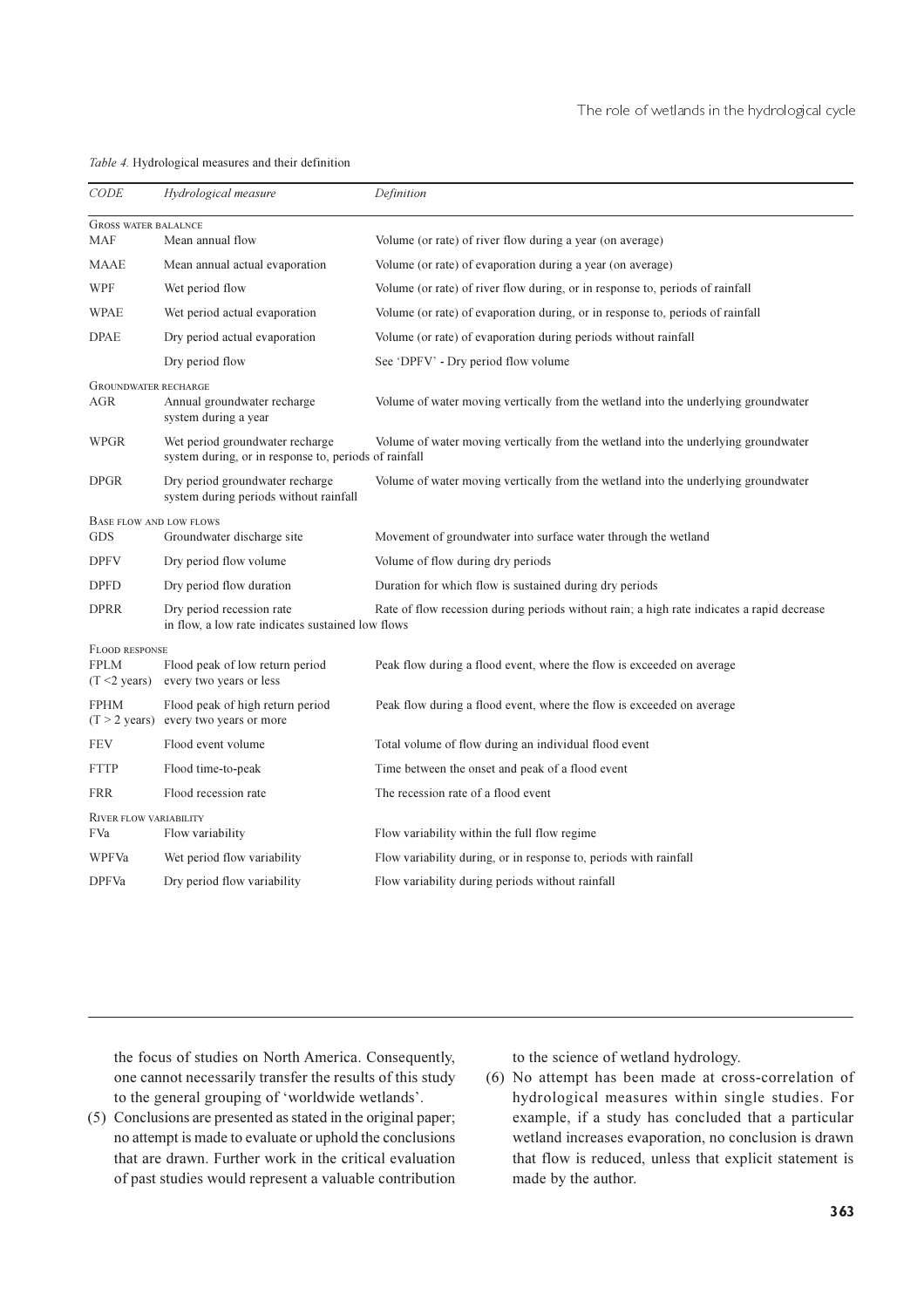#### Andy Bullock and Mike Acreman

#### *Table* 5

#### **a Gross water balance**

| Mean annual flow                      | <b>MAF</b>  |                                             |           | 2<br>8         | 1      | 5                       | 1            | 2<br>7         | 1                       | 4<br>23                      |
|---------------------------------------|-------------|---------------------------------------------|-----------|----------------|--------|-------------------------|--------------|----------------|-------------------------|------------------------------|
|                                       |             |                                             |           | $\overline{2}$ | 1      | 4                       |              | 8              | 1                       | 16                           |
| Mean annual actual evaporation        | MAAE        |                                             |           | 12             | 1      | 4                       | 1            | 6              | 1                       | 25                           |
|                                       |             |                                             |           |                |        |                         | 1            | 2              |                         | 3                            |
|                                       |             |                                             |           | 1              | 1      | 1                       |              |                |                         | 3                            |
| Wet period flow                       | <b>WPF</b>  | $\ddot{}$                                   |           | 1              |        | 3                       |              | 5              | 6                       | 15                           |
|                                       |             |                                             |           | 1              |        |                         |              | 2              | 2                       | 5                            |
|                                       |             |                                             |           | 1              | 1      |                         | 1            | 1              |                         | 4                            |
| Wet period actual evaporation         | WPAE        |                                             |           |                |        |                         |              |                | 1                       |                              |
|                                       |             |                                             |           |                |        | 1                       |              | 1              |                         | $\overline{\mathbf{c}}$<br>0 |
| Dry period actual evaporation         | <b>DPAE</b> |                                             |           | 4              |        | 3                       |              | 15<br>1        |                         | 22<br>1                      |
| increased flow or reduced evaporation |             |                                             |           | 3              | 0      | 4                       | 1            | 11             | 6                       | 0<br>25                      |
| reduced flow or increased evaporation |             |                                             |           | 25             | 2      | 12                      | 2            | 30             | 5                       | 76                           |
|                                       |             | not increased or reduced                    |           | 4              | 3      | 5                       | $\mathbf{1}$ | 9              | 1                       | 23                           |
| b. Groundwater recharge               |             |                                             |           |                |        |                         |              |                |                         |                              |
|                                       |             |                                             | <b>FP</b> | SW/D           | SW/S   | GW/D                    | GW/S         | General        | Total                   |                              |
| Annual groundwater recharge           | <b>AGR</b>  | +                                           |           | 1              |        |                         | 1            | $\overline{2}$ | 1                       | 5                            |
|                                       |             |                                             |           | 1              |        | 2                       |              |                | 4                       | 7                            |
|                                       |             |                                             |           |                |        | $\overline{2}$          | 1            | 1              |                         | 4                            |
|                                       |             | X                                           |           | 1              |        | 5                       | 1            | $\overline{7}$ | 2                       | 16                           |
|                                       |             | $=$                                         |           | 8              | 4      | $\sqrt{2}$              | 4            | 6              | $\overline{2}$          | 26                           |
| Wet period groundwater recharge WPGR  |             | +                                           |           |                | 1      |                         |              |                |                         | 1<br>0                       |
|                                       |             |                                             |           |                |        |                         |              |                |                         | 0                            |
|                                       |             | X                                           |           |                | 1      |                         |              |                |                         |                              |
|                                       |             | $=$                                         |           | 1              | 1      |                         | 1            | 1              |                         | 4                            |
| Dry period groundwater recharge DPGR  |             | +                                           |           |                |        |                         |              |                |                         | 0                            |
|                                       |             |                                             |           |                | 1      | 1                       |              |                |                         |                              |
|                                       |             |                                             |           |                |        |                         |              |                |                         | 0                            |
|                                       |             | X                                           |           |                | 1      |                         |              |                |                         |                              |
|                                       |             | $=$                                         |           |                |        | 1                       |              |                |                         | $\overline{\mathbf{c}}$      |
|                                       |             | increased recharge                          |           | 1              | 1      | 0                       | 1            | 2              | 1                       | 6                            |
|                                       |             | decreased recharge                          |           | 1              | 1      | 3                       | $\mathbf 0$  | $\mathbf 0$    | 4                       | 9                            |
|                                       |             | not increased or decreased                  |           | 0              | 0      | $\overline{\mathbf{c}}$ | 1            | 1              | 0                       | 4                            |
|                                       |             | recharge does not occur                     |           | 1              | 2      | 5                       | 1            | 7              | 2                       | 18                           |
|                                       |             | recharge occurs                             |           | 9              | 6      | 3                       | 5            | $\overline{7}$ | $\overline{2}$          | 32                           |
| c. Base flow and low flow             |             |                                             |           |                |        |                         |              |                |                         |                              |
|                                       |             |                                             | FP        | SW/D           | SW/S   | GW/D                    | GW/S         | General        | Total                   |                              |
| Groundwater discharge site            | GDS         | $=$                                         |           | 2              | 4      |                         | 3            | 18             |                         | 27                           |
|                                       |             | X                                           |           |                | 2      | 2                       |              | 1              |                         | 5                            |
| Dry period flow volume                | <b>DPFV</b> | $\ddag$                                     |           | 3              | 1      | 1                       |              | 6              | 3                       | 14                           |
|                                       |             |                                             |           | 5              |        | 11                      | 1            | 22             | 8                       | 47                           |
|                                       |             |                                             |           | 1              |        | 4                       | 1            | 2              | $\overline{\mathbf{c}}$ | 10                           |
| Dry period flow duration              | <b>DPFD</b> | +                                           |           |                |        |                         |              |                |                         | 0                            |
|                                       |             |                                             |           |                |        | 1                       |              | 1              |                         | $\overline{\mathbf{c}}$      |
|                                       |             |                                             |           |                |        |                         |              |                |                         | 0                            |
| Dry period recession rate             | <b>DPRR</b> | +                                           |           |                |        |                         |              | 1              | 1                       | $\overline{\mathbf{c}}$      |
|                                       |             |                                             |           |                |        |                         |              |                |                         | 0                            |
|                                       |             |                                             |           |                |        |                         |              |                |                         | 0                            |
|                                       |             | low flows sustained<br>low flows diminished |           | 3              | 1      | 1<br>12                 | 0            | 7              | 4                       | 16                           |
|                                       |             | not sustained or diminished                 |           | 5<br>1         | 0<br>0 | 4                       | 1<br>1       | 23<br>2        | 8<br>2                  | 49<br>10                     |
| groundwater discharge does not occur  |             |                                             |           | 0              | 2      | 2                       | 0            | 1              | 0                       | 5                            |
|                                       |             |                                             |           | 2              | 4      | 0                       | 3            | $18$           | 0                       | 27                           |
| groundwater discharge occurs          |             |                                             |           |                |        |                         |              |                |                         |                              |

FP SW/D SW/S GW/D GW/S General Total

3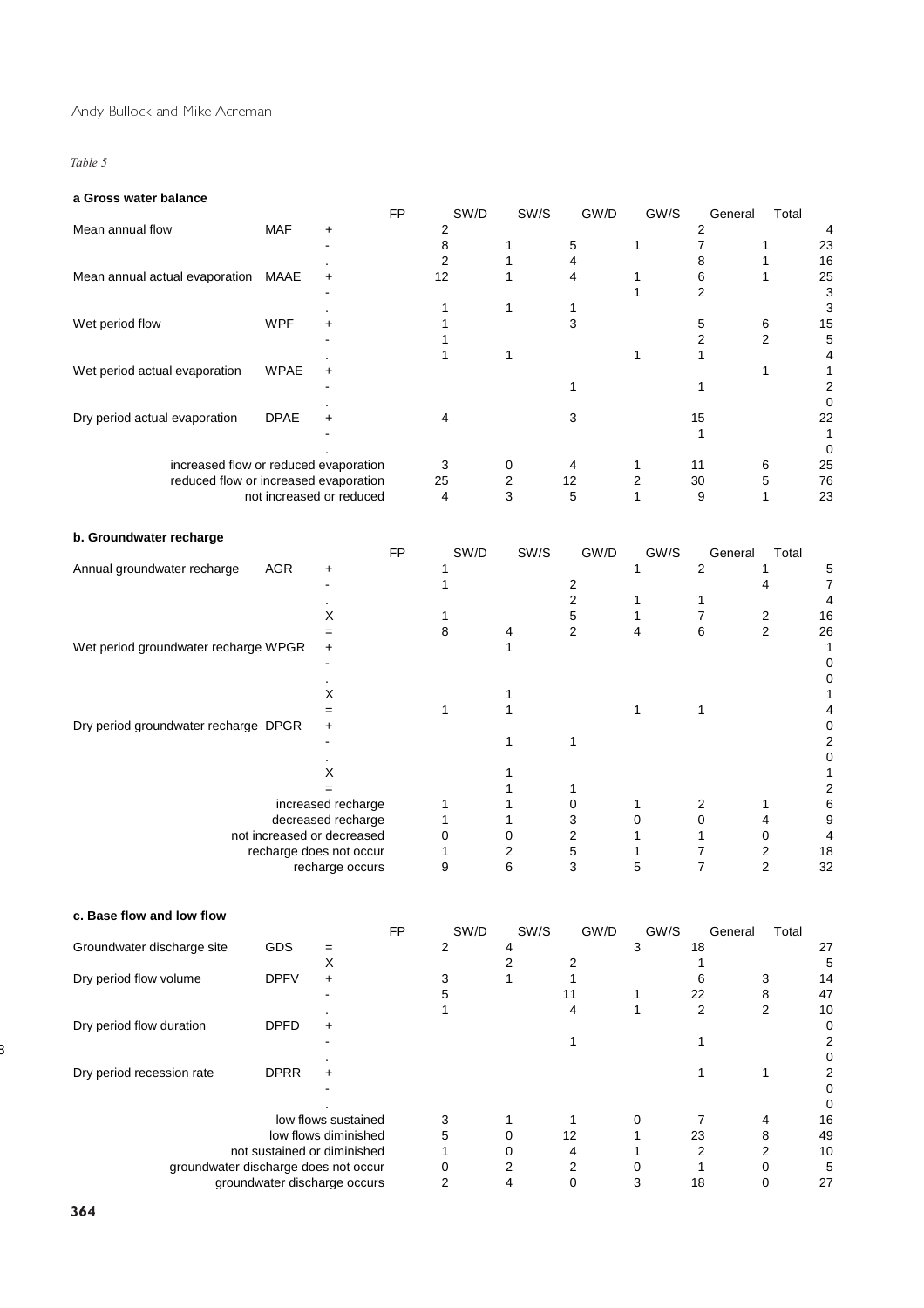|                                                   |                            |           | <b>FP</b> | SW/D           | SW/S         | GW/D           | GW/S     | General        | Total          |    |
|---------------------------------------------------|----------------------------|-----------|-----------|----------------|--------------|----------------|----------|----------------|----------------|----|
| Floodpeak low magnitude (T>5 yrs) FPLM            |                            | +         |           | 1              |              | 7              |          | $\overline{2}$ | 1              | 11 |
|                                                   |                            |           |           | 12             | 1            | $\overline{7}$ | 1        | 10             | 7              | 38 |
|                                                   |                            |           |           | $\overline{2}$ |              | 3              |          | 2              | $\overline{2}$ | 9  |
| Floodpeak high magnitude (T<5 y FPHM              |                            | $\ddot{}$ |           |                |              |                |          |                |                |    |
|                                                   |                            |           |           | 4              | 1            |                | 1        |                | 1              | 8  |
|                                                   |                            |           |           |                |              | 1              |          | 2              | 4              | 7  |
| Flood event volume                                | <b>FEV</b>                 | +         |           |                |              | 3              |          | 6              | 1              | 11 |
|                                                   |                            |           |           |                |              |                |          | 3              | 1              | 9  |
|                                                   |                            |           |           |                |              |                |          |                |                |    |
| Flood time to peak                                | <b>FTTP</b>                |           |           | 3              |              | 2              |          |                |                | 6  |
|                                                   |                            |           |           | 1              |              |                |          |                |                |    |
|                                                   |                            |           |           |                |              | 1              |          |                |                |    |
| Flood recession rate                              | <b>FRR</b>                 |           |           |                |              | 1              |          |                |                |    |
|                                                   |                            |           |           |                |              | 5              |          | 3              |                | 8  |
|                                                   |                            |           |           |                |              |                |          |                |                |    |
| floods increased or advanced or recession reduced |                            |           |           | 3              | 0            | 15             | 0        | 12             | 2              | 32 |
| floods reduced or delayed or recession increased  |                            |           |           | 23             | $\mathbf{2}$ | 11             | 2        | 15             | 9              | 62 |
| not increase, reduced, delayed or advanced        |                            |           |           | 2              | $\Omega$     | 5              | $\Omega$ | $\overline{4}$ | 6              | 17 |
| e. River flow variability                         |                            |           |           |                |              |                |          |                |                |    |
|                                                   |                            |           | <b>FP</b> | SW/D           | SW/S         | GW/D           | GW/S     | General        | Total          |    |
| Flow variability                                  | FVa                        | +         |           |                |              | 5              |          | 4              | 1              | 10 |
|                                                   |                            |           |           | 6              | 1            | 2              |          | 0              | 1              | 10 |
|                                                   |                            |           |           | 1              |              | 3              |          | 2              |                | 6  |
| Wet period flow variability                       | WPFVa                      | +         |           |                |              | 1              |          | 1              |                | 2  |
|                                                   |                            |           |           |                |              |                |          |                |                |    |
|                                                   |                            |           |           |                |              |                |          |                |                |    |
| Dry period flow variability                       | <b>DPFVa</b>               |           |           |                |              |                |          |                |                |    |
|                                                   |                            |           |           |                |              |                |          |                |                |    |
|                                                   |                            |           |           |                |              |                |          |                |                | 0  |
|                                                   | flow variability increased |           |           | 0              | 0            | 6              | 0        | 5              | 1              | 12 |
|                                                   | flow variability decreased |           |           | 6              |              | 2              | 0        | 0              | 1              | 10 |
|                                                   | not increased or decreased |           |           | 1              | $\Omega$     | 3              | $\Omega$ | $\overline{2}$ | 0              | 6  |
|                                                   |                            |           |           |                |              |                |          |                |                |    |

#### **d. Flood response**

The association between hydrological types and local terms is presented in Table 6. It is immediately evident that there is no strong linkage between hydrological categorisation as applied in this paper and the use of local or ecological wetland terms; the terms peat, bog, marsh (and several others) recur in different hydrological types. Thus, grouping by hydrological type is seen as more meaningful than grouping by local terms. For example, the term 'bog' can be found in all five hydrological types.

From a hydrological perspective, the content of the database may be perceived as limited due to its emphasis on functions rather than hydrological processes - given that the concept of functions is not well-established within the hydrological community. However, while more process information can be extracted from the set of publications, the target of this paper is the use of functional generalisations to represent wetland hydrology to the wetland management and policy arena. Clearly, there is a strong case for bringing hydrological processes and function closer together.

Geographically, the dataset is dominated by 92 studies

from North America (including 23 different U.S. States and six Canadian Provinces/Territories), with additionally 33 studies from 14 countries in Europe, 27 studies from 10 countries in Africa and 17 from elsewhere (including New Zealand (2), Australia, Brazil (3), India, Indonesia and Malaysia). This distribution reflects the substantial investment in scientific enquiry in North America compared with other regions of the world and a relative dearth of accessible information relating to Asian and South American wetland hydrology.

The term 'wetland' embraces a wide variety of land types, from springs to large inland deltas. As a result, a lack of consistency in the impact of wetlands on the water cycle was anticipated. Unique conclusions concerning any specific hydrological function cannot be drawn for all wetlands. Taking flow variability as a single hydrological measure, for example, there are 28 statements with good geographical coverage, of which 10 show that variability is increased by wetlands, 11 that variability is reduced, and 6 that wetland influence is neutral. When wetlands are sub-divided into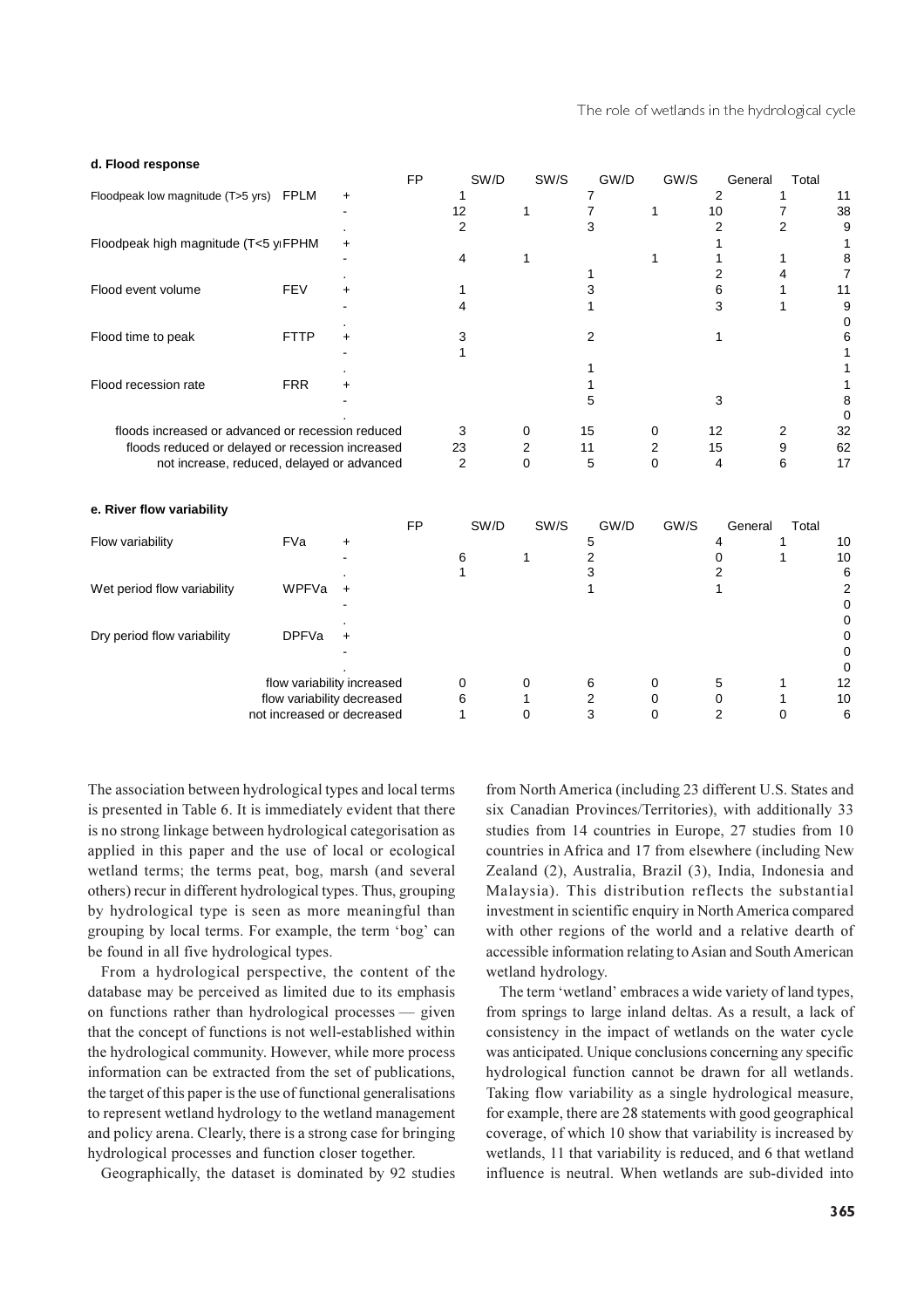|  | Table 6. Wetland hydrological types and local terms |  |  |
|--|-----------------------------------------------------|--|--|
|  |                                                     |  |  |

| Type                     | Code | Local terms                                                                                                                                                                                          |
|--------------------------|------|------------------------------------------------------------------------------------------------------------------------------------------------------------------------------------------------------|
| Floodplain               | FP   | Sudd, river valley, swamp, floodplain, valley bog, marsh, cypress swamp, delta<br>(inland), dambo, marsh, inland valley swamps and bolis, pantanal                                                   |
| Surface water depression | SW/D | Bog, prairie pothole, slough, kettle-hole, shallow depressions                                                                                                                                       |
| Surface water slope      | SW/S | Perched bog, peat, peat bog, pond, raised bog, blanket peat, muck, pocosin,<br>saturated heath, palsa, aapa-mire, infilled lakes, constructed wetland                                                |
| Groundwater depression   | GW/D | Marsh, prairie pothole, fen, pond, bog                                                                                                                                                               |
| Groundwater slope        | GW/S | Swamp, marsh, river valley, bog, dambo, fen bogs, peat bog, peat, wetland,<br>pocosin, macrophytes, cypress domes, peat fen, pakahi, fen, mire, blanket bog,<br>quaking fen, pond, domed bog and fen |
| General                  |      | Swamp, bog, marsh, 'basin storage', ponds, hydromorphic gleys, forest wetland                                                                                                                        |

hydrologically similar types, greater consistency of conclusion emerges — six of seven conclusions from studies of floodplains conclude that flow variability is reduced by wetlands (including the Sudd and Okavango in Africa and Barito in Indonesia). But ambiguity still exists: amongst 19 studies of headwater wetlands (all from USA and Europe), 10 studies conclude that flow variability is increased; 5 that the wetland influence is neutral; and 4 that variability is reduced. Even apparently similar wetlands perform functions that are seemingly in opposition (e.g. peat bogs occur in each of the three categories; increasing, decreasing and not-affecting flow variability). But unanimity of function is not anticipated  $-$  there is no prior assumption that all wetlands of a particular type perform the same function. This study has not yet investigated the detailed climatology, catchment conditions and internal wetland structure, any of which can mean a particular wetland will perform differently from other wetlands that are otherwise similar.

Whether hydrological functions of wetlands are considered to be beneficial or not depends upon one's point of view. For example, ecologists may see evaporation from wetlands as an essential process supporting plant growth, whilst water resource managers may see it as a loss of a vital downstream resource. Those living in flood-prone areas downstream of wetlands that generate floods may view them negatively while those living downstream of wetlands that reduce floods may not view them in the same light. Ecologists see floods as essential elements of the river flow regime maintaining channel structure through sediment transport, and interactions between the river and its floodplain that drives nutrient exchange and breeding cycles (Junk et al., 1989, Poff et al., 1997).

The main conclusions of the analysis are as follows.

- 1. Wetlands are significant in altering the water cycle. The 169 scientific studies published during the period 1930– 2002 (as traced by this paper) provide 439 statements on the hydrological significance of wetlands. Of the 439 statements, only 83 (19%) conclude the wetland influence on the water cycle to be neutral or insignificant. The vast majority conclude that wetlands either increase or decrease a particular component of the water cycle. It is this evidence that has led to the notion that wetlands perform hydrological functions. Since wetlands cover approximately 6% of the world's land area, with many linked directly to rivers and aquifers, this is an issue of importance to water management.
- There are some significant generalisations that emerge  $2.$ from the published hydrological evidence. These are different from the long-standing generalisation that wetlands always reduce floods, promote groundwater recharge and regulate river flows. Most, but not all, studies (23 of 28) show that floodplain wetlands reduce or delay floods, with examples from all regions of the world. This same influence on floods is also seen, but less conclusively (30 of 66) for wetlands in the headwaters of river systems (e.g. bogs and river margins). A substantial number (27 of 66) of headwater wetlands increases flood peaks. These studies were mostly from Europe, but included work from West Africa and Southern Africa. Around half of the statements (11 of 20) for flood event volumes and 8 of 13 for wet period flows) show that headwater wetlands increase the immediate response of rivers to rainfall,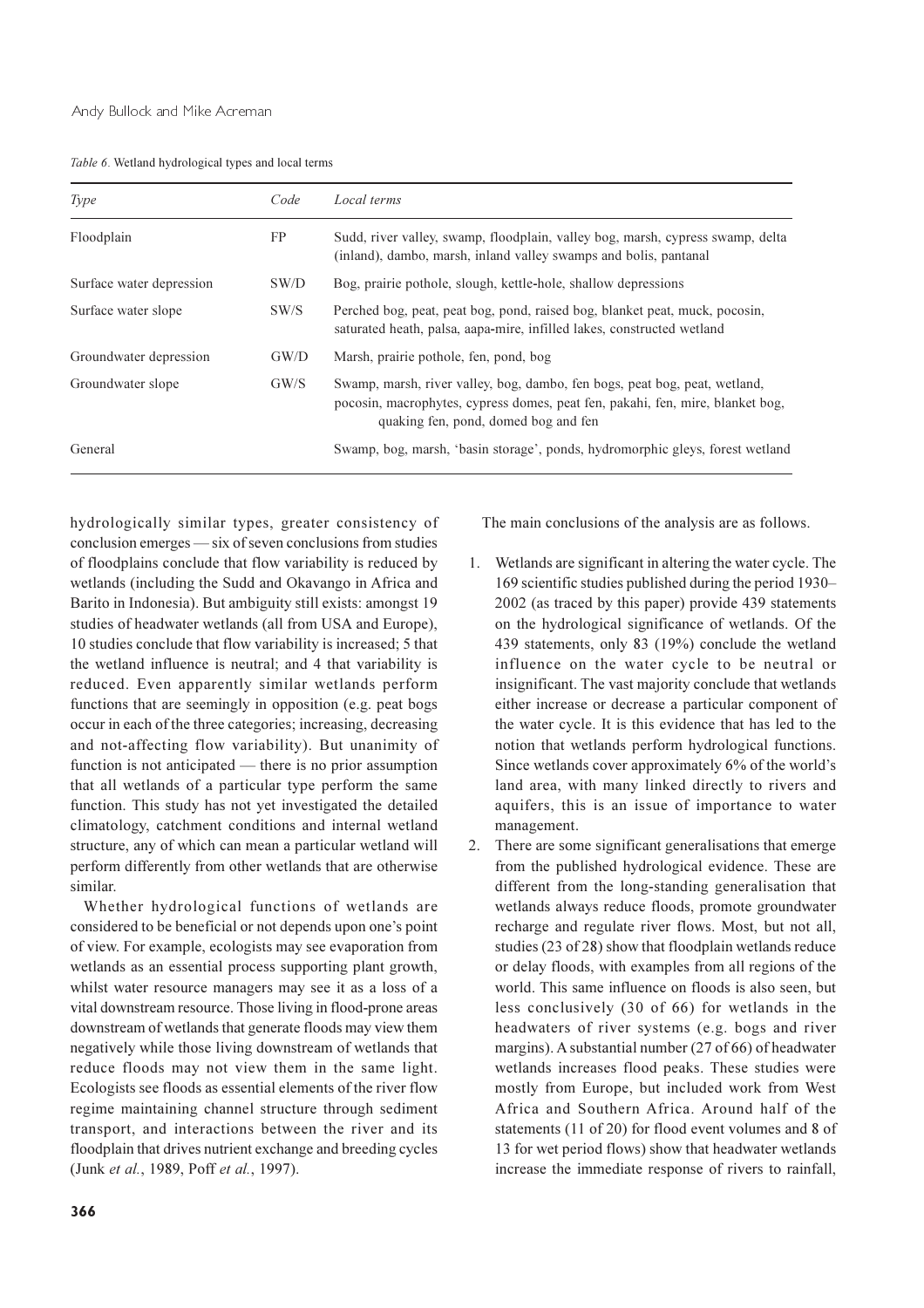generating higher volumes of flood flow, even if the flood peak is not increased. The coverage of these studies is world-wide including Africa and South America. This function occurs because headwater wetlands tend to be saturated and convey rainfall rapidly to the river: thus they are a principal mechanism for generation of flood flows.

- 3. There is strong evidence that wetlands evaporate more water that other land types, such as forests, savannah grassland or arable land. Two thirds of studies (48 of 74) conclude that wetlands increase average annual evaporation or reduce average annual river flow. About 10% of studies (7) conclude the opposite; for example some woodlands in Zambia had greater evaporation than the adjacent wetlands. The remaining 25% are neutral. There is no obvious distinction amongst different wetland sub-types or geographical regions of the world.
- 4. Two-thirds of studies (47 of 71) conclude that wetlands reduce the flow of water in downstream rivers during dry periods. Evidence is mainly from North America and Europe, but includes floodplains in Sierra Leone and wetlands in Southern Africa. This is backed by overwhelming evidence (22 of 23 studies) that shows evaporation from wetlands to be higher than from nonwetland portions of the catchment during dry periods. There is no discernible difference for different wetland sub-types. In 20% of cases, wetlands increase river flows during the dry season.
- 5. Many wetlands exist because they overlie impermeable soils or rocks and there is little interaction with groundwater. The database contains 69 statements referring to groundwater recharge; 32 conclude merely that recharge takes place, and 18 conclude there is no recharge. There are similar numbers of studies that report wetlands either to recharge more (6) or less than (9) other land types. Some wetlands, such as floodplains in India and West Africa on sandy soils, recharge groundwater when flooded. Many wetlands have formed at springs and are fed by groundwater. The direction of water movement between the wetland and the ground may change in the same wetland, such as in some peatlands in Madagascar, according to hydrological conditions.
- 6. Conclusions have been drawn above on flow variability. The over-riding picture appears to be a reduction in flood peaks by floodplains. In some cases, such as many headwater wetlands, increasing flood flows combines with decreasing dry season flows to widen the overall range of flows.

# Implications of the results for wetland research and policy formulation

This paper confirms that wetlands exert a strong influence on the hydrological cycle. It strengthens the view that management of wetlands must be an important part of integrated water resources and flood management of all river basins. Where wetlands reduce floods, recharge groundwater and increase dry season flows, wetland hydrology is working in sympathy with water resources managers and flood defence engineers. Where wetlands have high evaporation demands or generate flood-runoff, they may create or exacerbate water management problems. Whatever the hydrological functions they perform, decisions on wetland conservation will inevitably be taken in a wider context and will also depend on water scarcity and on other functions, such as human health, fisheries, navigation, recreation, cultural heritage and biodiversity.

Successful water management requires knowledge of the extent to which wetlands are performing different hydrological functions. Since it is not feasible to study every wetland in detail, rapid assessment methods are required to identify likely functions. Furthermore, a major objective of this work is to stimulate discussion on hydrological functions. It is relatively easy to add to the database, either within additional previously published work or through new research. It is harder to account for variations in functions. For it is clear that there is no simple relationship between wetland types and the hydrological functions they perform. Part of the problem steps from the lack of a simple classification of wetlands that consistently relates hydrology, vegetation, substrate type and geomorphology. It is unlikely that any sophisticated classification scheme would be able to explain the variation of function in evidence.

Various methods have been developed in a number of countries around the world to assess hydrological functions of wetlands. Some are merely classification systems that group wetlands according to botanical, geomorphological and/or water regime characteristics (e.g. Cowardine et al., 1979; Brinson, 1993; Gilvear and McInnes, 1994; Wheeler, 1984). Other methods give each wetland a grade for a function, such as high medium or low (e.g. Adamus et al., 1987) or produce a quantitative estimate of performance of a given function (e.g. Amman and Stone, 1991; Hruby et al., 1995). Maltby et al. (1996) have developed a framework of functional analysis through characterisation of distinct ecosystem/landscape units (termed hydrogeomorphic units). The objective is to provide a simple and rapid procedure, but the system still needs to be operationalised. In addition, guides have been produced for extending the functional assessment to produce an economic value for the functions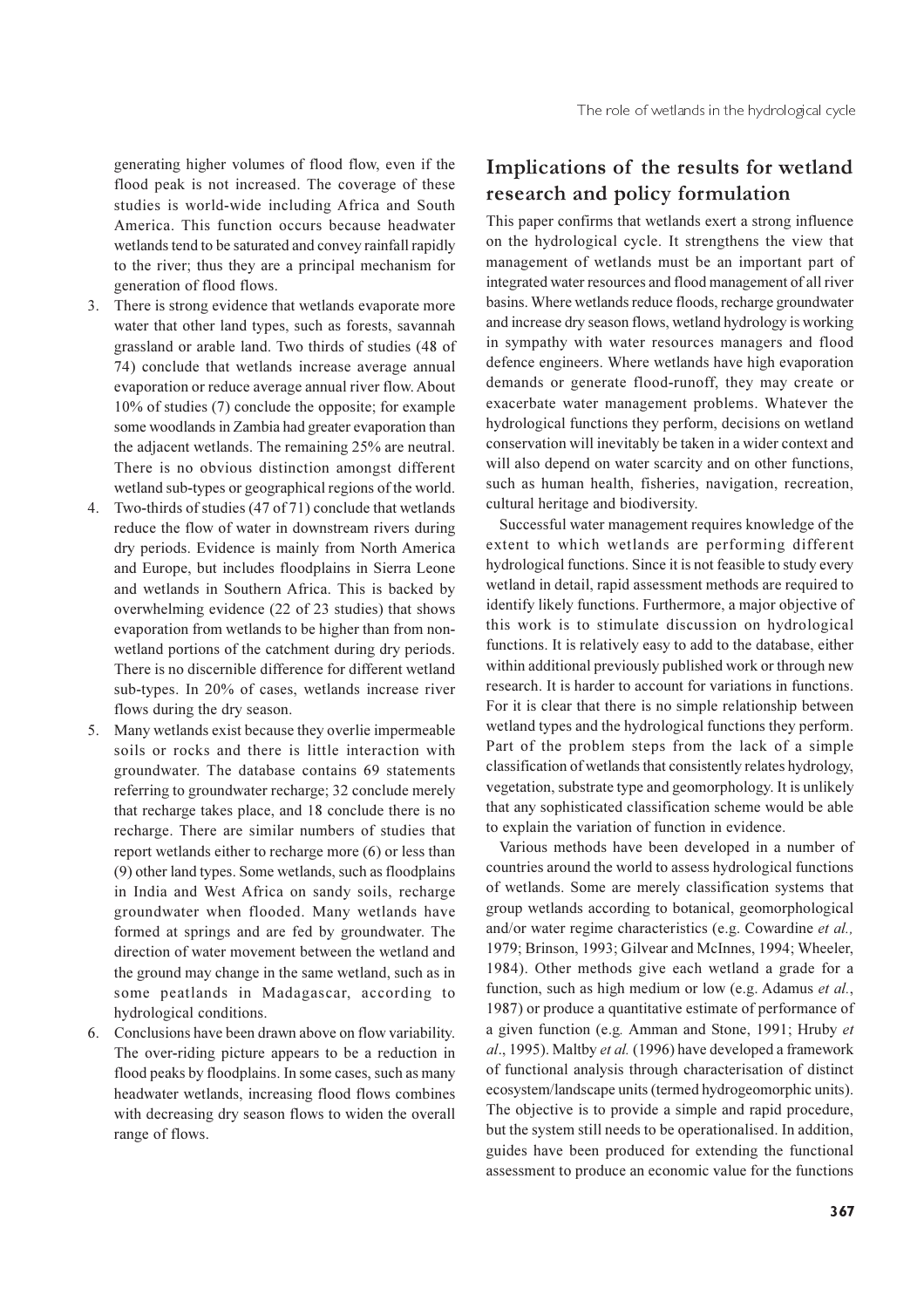(Lipton et al., 1995, Barbier et al., 1995). Recent work in the UK (Wheeler and Shaw, 2000) used data from over 80 wetlands in Eastern England to develop a classification and assessment system called WETMECS that combines landscape situation, water supply mechanism, hydrotopographical elements, acidity (base-richness) and fertility. The outcome of this study is that apparently similar wetlands are driven by very different hydrological processes; almost invariably, some data need to be collected at a site to identify its functional role.

Consequently, generalised and simplified statements of wetland function are discouraged because they demonstrably have little practical value. As a minimum, this paper encourages the future representation of diversity and complexity amongst wetlands and the portrayal of diverse hydrological functions.

Hydrologists must be more imaginative and proactive in contributing scientific knowledge to underpin policy formulation and management decisions. For the hydrological community, a new challenge is set for wetland policy.

## Acknowledgements

Financial support to Mike Acreman for this work was provided by IUCN — The World Conservation Union. Comments on the draft of an earlier paper by unknown referees are acknowledged. Comments on the draft of this paper were provided by Dr Jean-Yves Pirot and other staff from IUCN. Dr David Gasca of Atkins made additional contributions to the database.

## References

- Ackroyd, E.A., Walton W.C. and Hills D.L., 1967. Groundwater contribution to streamflow and its relation to basin characteristics in Minnesota. Report of Investigations No.6, University of Minnesota, USA.
- Adamus, P.R. and Stockwell, L.T., 1983. A method for wetland functional assessment: Volume I, Critical review and evaluation concepts. Federal Highway Agency FHWA-IP-82-23, U.S. Dept. of Transporation, Washington, USA. 176pp.
- Adamus, P.R. et al., 1987. Wetland evaluation technique (WET) volume II: Methodology. US Army Corp. Engineers, Vicksburg, Mississippi State.
- Amman, A. and Stone, A.L., 1991. Method for comparative evaluation of non-tidal wetlands in New Hampshire. New Hampshire Department of Environmental Services. NHDES-WRD-1991-3
- Baden, W. and Eggelsmann, R., 1986. The hydrologic budget of the Highbogs in the Atlantic region. Proc. Third International Peat Congress, Dept. Energ. Mines & Resourc.; Nat. Research Council, Ottawa, Ontario, Canada, 206-211.
- Balek, J. and Perry J.E., 1973. Hydrology of seasonally inundated African headwater swamps. J. Hydrol., 19, 227-249.
- Balek, J., 1977. Chapter 7: Swamps. In: Hydrology and water resources in tropical Africa, A. Millington (Ed) Elsevier, Amstrerdam, The Netherlands. 154-168.
- Barbier, E.B., Acreman, M.C. and Knowler, D., 1997. Economic valuation of wetlands: a guide for policy makers and planners. Ramsar Convention, Gland, Switzerland.
- Bardecki, M., 1984. What value wetlands? J. Soil Water Conserv., 166-169
- Bardecki, M., 1987. Cumulative impacts of agricultural land drainage on watershed hydrology. Proc. Nat. Wetland Symp. on 'Wetland Hydrology', Association of Wetland Managers Inc, Chicago, USA. 124-129.
- Bavina, L.G. 1975. Water balance of swamps in the forest zone of the European part of the USSR. In: Hydrology of marsh-ridden areas, Proc. of the Minsk Symp. (June, 1972), International Association of Hydrological Sciences. UNESCO/IAHS, Paris.  $297 - 304$
- Bay, R.R., 1967. Groundwater and vegetation in two peat bogs in Northern Minnesota. Ecology, 48, 308-310.
- Bay, R.R., 1969. Runoff from small peat watersheds. J. Hydrol.,  $9.90 - 102$
- Bedinger, M.S., 1981. Hydrology of bottomland hardwood forests of the Mississippi Embayment. In: Wetlands of bottomland hardwood forests, J.R.Clark and J. Benforado (Eds.), Elsevier, The Netherlands. 161-176.
- Boelter, D.H. and Verry, E. S., 1977. Peatland and water in the Northern Lake States. General Tech. Rep. NC-31, US Dept Agricultural Forestry Service, North Central Experimental Station, St. Paul Minnesota, USA. 22pp.
- Boeye, D. and Verheyen, R.F., 1992. The hydrological balance of a groundwater discharge fen. J. Hydrol., 137, 149-163.
- Brandesten, C.O., 1988. Seasonal variation in streamflow recessions in the mire complex Komosse, Southern Central Sweden. Symposium on the Hydrology of wetlands in temperate and cold regions: Vol 1. Academy of Finland, Helsinki. 84-91.
- Brinson, M.M., 1993. A hydro-geomorphic classification for wetlands. Technical Report WRP-DF-4. US Army Engineers Waterways Experimental Station, Vicksburg, Mississippi, USA.
- Brooks, K.N. and Kreft, D.R., 1989. A hydrologic model for Minnesota Peatlands. J. Minnesota Acad. Sci., 55, 113-119.
- Brown, S.L., 1990. Structure and dynamics of basin forested wetlands in North America. In: Forested wetland ecosystems of the world. A.E. Lugo, M.M. Brinso and S.L. Brown (Eds.) Elsevier, Amsterdam, The Netherlands. 171-199.
- Brun, L.J., Richardson, J.L., Enz, J.W. and Larsen, J.K., 1981. Streamflow changes in the Southern Red River Valley of North Dakota. North Dakota Farm Research, 38, 11-14.
- Bucher, E.H., Bonetto, A., Boyle T., Canevari P., Castro G., Huszar P. and Stone, T., 1993. Hidrovia- an initial environmental examination of the Paraguay - Parana waterway. Wetlands for the Americas Publication No. 10, Manomet, MA, USA, 72pp.
- Bulavko A.G. and Drozd V.V., 1975. Bog reclamation and its effect on the water balance of river basins. Hydrology of marsh-ridden areas, Proc. of the Minsk Symp. (June, 1972), International Association of Hydrological Sciences, UNESCO/IAHS, Paris.  $461 - 468$ .
- Bullock, A., 1992a. The role of dambos in determing river flow regimes in Zimbabwe. J. Hydrol., 134, 349–372.
- Bullock, A., 1992b. Dambo hydrology in Southern Africa: review and reassessment. J. Hydrol., 134, 373-396.
- Burke, W., 1968. Drainage of blanket peat at Glenamoy. Proc. 2nd International Peat Congress. HMSO, Edinburgh, UK. 809-817.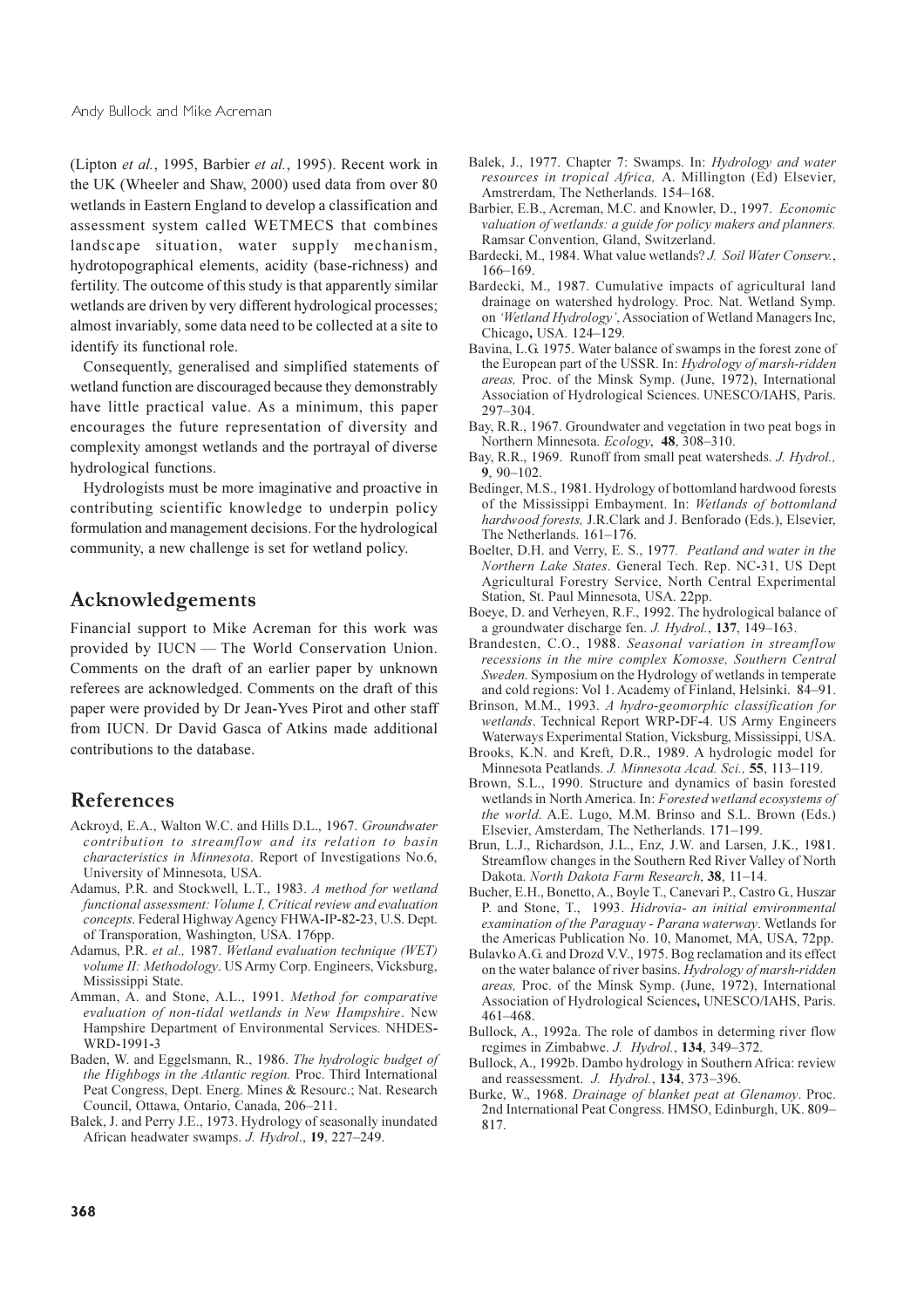- Burke, W., 1975. Aspects of the hydrology of blanket peat in Ireland. Hydrology of marsh-ridden areas, Proc. of the Minsk Symp. (June, 1972), International Association of Hydrological Sciences, UNESCO/IAHS, Paris. 171-182.
- Burt, T.P., 1995. The role of wetlands in runoff generation from headwater catchments. In: Hydrology and hydrochemistry of British wetlands, J. Hughes and L. Heathwaite (Eds.) Wiley, Chichester, UK. 21-38
- Campbell, R.E. and Drecher, F.C., 1970. A proposed streamflow data program for Wisconsin: Madison, Wisconsin, U.S. Geol. Surv. Open File Rep., 55pp.
- Carter, V., 1986. An overview of the hydrologic concerns related to wetlands in the United States. Can. J. Bot., 64, 364-374.
- CEC, 1995. Wise use and conservation of wetlands. Communication from the Commission to the Council and the European Parliament, Commission of the European Communities COM(95) 189 (final), 54pp.
- Choi, J. and Harvey, J.W., 2000. Quantifying time-varying groundwater discharge and recharge in wetlands of the Northern Florida Everglades. Wetlands. 20, 500-511.
- Conger, S., 1971. Estimating magnitude and frequency of floods in Wisconsin: Madison, Wisconsin, U.S. Geological Survey open-file report, 200pp.
- Cowardine, L.M. et al., 1979. Classification of wetlands and deepwater habitats of the United States. US Fish and Wildlife Service FWS/OBS-79/31. 103 pp.
- Daniel, C., 1981. Hydrology, geology and soils of pocosins: a comparison of natural and altered systems. In: Pocosin Wetlands, C. J. Richardson (Ed.). Hutchinson Ross Publ. Co., Straudsburg,  $109 - 124.$
- Darmer, K.I., 1970. A proposed streamflow data program for New York: Albany, New York, U.S. Geological Survey openfile report. 29pp.
- Davies, J., Claridge C.F., 1993. Wetland benefits: the potential for wetlands to support and maintain development. Asian Wetland Bureau Publication No. 87: IWRB Spec. Publ. 27: Wetlands for the America Publication No. 11. Asian Wetland Bureau, Kuala Lumpur, Malaysia, 45pp.
- Davis, T.J., 1993. Towards the wise use of wetlands. Ramsar Convention Bureau, Gland Switzerland, 180pp.
- Demissie, M., Khan A. and al-Mubarak, R., 1991. Influence of wetlands on streamflow in Illinois. Proc. ASCE Nat. Conf. on Hydraulic Engineering, 949-954.
- Demissie, M. and Khan A., 1991. Wetland drainage and streamflow trends in Illinois. Proc. ASCE Nat. Conf. on Hydraulic Engineering, 1050-1054.
- Doss, P.K., 1995. Physical-hydrogeologic processes in wetlands. Nat. Area. J., 15, 216-226.
- Doyle, A.F., 1987. The Charles River Watershed: a dual approach to floodplain management. Proc. Nat. Wetland Symp on Wetland Hydrology. Assoc. of State Wetland Managers Inc., Chicago  $110 - 112$
- Drayton, R.S., Kidd, C.H.R., Mandeville, A.N. and Miller, J.B., 1980. A regional analysis of river floods and low flows in Malawi. Institute of Hydrology Report No. 72, Wallingford, UK
- Dubreuil, P.L., 1985. Review of field observations of runoff generation in the tropics. J. Hydrol., 80, 237–264.
- Dugan, P. J., 1990. Wetland conservation a review of current issues and required action. IUCN - The World Conservation Union, Gland, Switzerland, 96pp.
- Eisenlohr, W.S., 1972. Hydrologic investigations of prairie potholes in North Dakota, 1959-1968. Geological Survey Professional Paper 585-A, US Govt. Printing Office, Washington, 102 pp.
- Eisenlohr, W.S., 1975. Hydrology of marshy ponds on the coteau du Missouri. Hydrology of marsh-ridden areas, Proc. of the Minsk Symp. (June, 1972), International Association of Hydrological Sciences, UNESCO/IAHS, Paris. 305-312.
- Egglesmann, R., 1975. The water balance of lowland areas in north-western regions of the FRG. Hydrology of marsh-ridden areas, Proc. of the Minsk Symp. (June, 1972), International Association of Hydrological Sciences, UNESCO/IAHS, Paris. 355-368.
- Eggelsmann, R., Heathwaite, A.L., Grosse-Brauckmann, G., Kuster, E., Naucke, W., Schuch, M. and Schweickle, 1993. Physical processes and properties of mires. In: Mires: process, exploitation and conservation, A.L. Heathwaite and Kh. Gottlich (Eds.). Wiley, Chichester, UK. 171-262.
- Faulkner, R.D. and Lambert, R.A., 1991. The effect of dambo irrigation on dambo hydrology: a case study. J. Hydrol., 123,  $147 - 161$
- Ferrari, M.R., Miller, J.R. and Russell, G.L., 1999. Modeling the effect of wetlands, flooding and irrigation on river flow; application to the Aral Sea. Water Resour. Res., 35, 1869–1876.
- Flippo, H.N. Jnr., 1977. Floods in Pennsylvania: Pennsylvania Department of Environmental Resources, Water Resour, Bull., 13, 59.
- Ford, J. and Bedford, B.L., 1987. The hydrology of Alaskan wetlands, U.S.A.; a review. Arctic Alp. Res., 19, 209-229.
- Forest, W.E. and Walker, P.N., 1970. A proposed streamflow data program for Maryland and Delaware, Towson, Maryland, U.S. Geol. Surv. Open File Rep. 41pp.
- Freeze, R.A., 1969. Hydrology of the Good Spirit Lake Drainage Basin, Saskatchewan - a preliminary analysis. Inland Waters Branch Tech. Bull. No.14, Dept. of Energy, Mines and Resources, Canada.
- Gehrels J. and Mulamoottil, G., 1990. Hydrologic process in a southern Ontario wetland. Hydrobiologia, 208, 221-234.
- Genereux, D. and Slater, E., 1999. Water exchange between canals and surrounding aquifer and wetlands in Southern Everglades, USA. J. Hydrol., 219, 153-168.
- Gerla, P.J., 1999. Estimating the groundwater contribution in wetlands using modelling and digital terrain analysis. Wetlands, 19.394-402.
- Gerla, P.J. and Matheney, R.K., 1996. Seasonal variability and simulation of groundwater flow in a prairie wetland. Hydrol. Process., 10, 903-920.
- Gibson, J.J., Edwards, T.W.D. and Prowse, T.D., 1993. Runoff generation in a high boreal wetland in northern Canada. Nord. Hydrol., 24, 213-224.
- Gilvear, D.J., Andrews, R., Tellam, J.H., Lloyd, J.W. and Lerner, D.N., 1993. Quantification of the water balance and hydrogeological processes in the vicinity of a small groundwater-fed wetland, East Anglia, U.K.. J. Hydrol., 144,  $311 - 334.$
- Gilvear, D. and McInnes, R.J., 1994. Wetland hydrological vulnerability and the use of classification procedures: a Scottish case study. J. Environ. Manage., 42, 403-414.
- Gilliam, J.W. and Skaggs, R.W., 1981. Drainage and agricultural development: effects on drainage waters. In: Pocosin Wetlands, C. J. Richardson (Ed.), Hutchinson Ross Publ. Co., Straudsburg,  $109 - 124$
- Glazacheva, L.I., 1975. The effect of reclamation on rivers and lakes in Latvia. In Hydrology of marsh-ridden areas, Proc. of the Minsk Symp. (June, 1972), International Association of Hydrological Sciences, UNESCO/IAHS, Paris. 513-518.
- Gonthier, G.J., 1996. Groundwater flow conditions within a bottomland hardwood wetland, Eastern Arkensas. Wetlands, 16,  $334 - 346$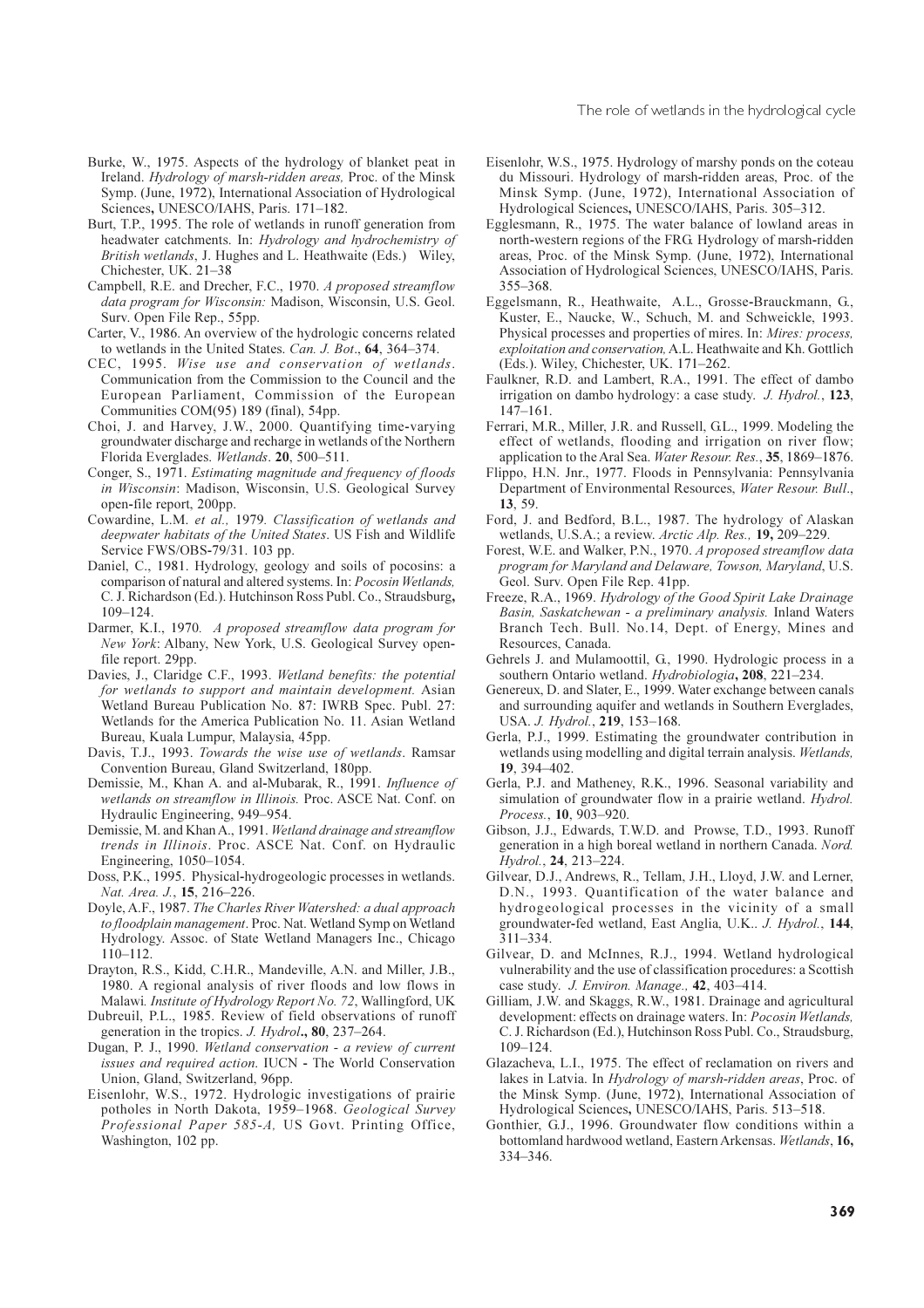- Grillot, J.C. and Dussarrat, B., 1992. Hydraulique des unites d'interfluves et de bas-fond tourbeux: un example en zone de socle altere (Madagascar). J. Hydrol., 135, 321-340.
- Gurnell, A.M. and Gregory, K.J., 1986. Water table level and contributing area: the generation of runoff in a heathland catchment. In: Conjunctive Water Use, S.M. Gorelick (Ed.), IAHS Publ. no. 156, 87-95.
- Hall, F.R., Rutherford, R.J. and Byers, G.E., 1972. The influence of a New England wetland on water quantity and quality. Res. Rep. 4, Wat. Resour. Res. Centre, New Hampshire University, Durham, NH, USA.
- Hamilton, S.K., Sippel, S.J., Calheiros, D.F. and Melack, J.M., 1997. An anoxic event and other biogeochemical effects of the Pantanal wetland on the Paraguay River. Limnol. Oceanogr., 42. 257-272.
- Hardy, R.J., Bates, P.D. and Anderson, M.G., 2000. Modelling suspended sediment deposition on a fluvial floodplain using a two-dimensional dynamic finite element model. J. Hydrol., 229,  $202 - 218$
- Hayashi, M., van der Kamp, G. and Rudolph, D.L., 1998a. Water and solute transfer between a prairie wetland and adjacent uplands. 1. Water balance. J. Hydrol., 207, 42–55.
- Hayashi, M., van der Kamp, G. and Rudolph, D.L., 1998b. Water and solute transfer between a prairie wetland and adjacent uplands. 2. Chloride balance. J. Hydrol., 207, 56-67.
- Heikurainen, L., 1976. Comparison between runoff conditions on a virgin peatland and a forest drainage area. Proc. Fifth International Peat Congress. 76–86.
- Heimburg, K., 1984. Hydrology of North-Central Florida cypress domes. In: Cypress Swamps, K.C. Ewel. and H.T. Odum (Eds.), Univ. of Florida, Gainsville, USA, 72-82.
- Hemond, H.F., 1980. Biogeochemistry of Thoreau's Bog, Concord, Massachusetts. Ecol. Monogr., 50, 507-526.
- Hensel, B.R. and Miller, M.V., 1991. Effects of wetland creation on groundwater flow. J. Hydrol., 126, 293-314.
- Hewlett, J.D. and Hibbert, A.R., 1967. Factors affecting the response of small watersheds to precipitation in humid regions. In: Forest Hydrology, W.E. Sopper and H.W. Lull (Eds.) Pergamon Press, Oxford., UK, 275-290.
- Hey, D.L., Barrett, K.R. and Biegen, C., 1994. The hydrology of four experimental constructed wetlands. Ecol. Eng., 3, 319-343
- Hickok, E.A., Hannaman, M.C. and Wenck, N.C., 1977. Urban runoff treatment methods. Volume 1. Non-structural wetlands treatment. U.S. EPA-600/2-77-217. NTIS Report No. PB-278-172/2ST
- Hill, J.L. and Kidd, C.H.R., 1980. Rainfall-runoff relationships for 47 Malawi catchments. Water Resources Branch, Malawi, No. TR7. 22pp.
- Hillman, G.R., 1998. Floodwave attenuation by a wetland following a beaver dam failure on a second order boreal stream. Wetlands, 18, 21-34.
- Hodnett, M.G., Vendrame, I., de O. Marques, F, Oyama, M.D. and Tomasella, J., 1997. Soil water storage and groundwater behaviour in a catenary sequence beneath forest in central Amazonia. Hydrol. Earth Syst. Sci., 1, 265-277.
- Hollis, G.E., 1990. Environmental impacts of development on wetlands in arid and semi-arid lands.  $\hat{H}$ vdrolog. Sci. J., 35, 411– 428.
- Hollis, G.E., 1996. Hydrological inputs to management policy for the Senegal river and its floodplain. In: Water management and wetlands in Sub-Saharan Africa, M.C. Acreman and.G.E. Hollis (Eds.), IUCN. 155-184.
- Hommik, K.T. and Madissoon, G.I., 1975. The influence of fen bog drainage on annual runoff in the Estonian SSR. Hydrology of marsh-ridden areas, Proc. of the Minsk Symp. (June, 1972), International Association of Hydrological Sciences, UNESCO/ IAHS, Paris, 487-492.
- Hooijer, A., 1996. Floodplain hydrology: an ecologically oriented study of the Shannon Callows, Ireland. Amsterdam University, The Netherlands.
- Howard-Williams, C., 1983. Wetland and watershed management: the role of aquatic vegetation. J. Limnol. Soc. S. Afr., 9, 54–62.
- Howe, C.P., Claridge, G.F., Hughes, R. and Zuwendra, 1992. Manual of guidelines for scoping EIA in tropical wetlands. 2nd Edition, Asian Wetland Bureau-Indonesia, Bogor, Indonesia, 261pp.
- Hruby, T. et al., 1995. Estimating relative wetland values for regional planning. Wetlands, 15, 93-107.
- Hunt, R.J., Krabbenhoft, D.P. and Anderson, M.P., 1996. Groundwater inflow measurement in wetland systems. Water Resour. Res., 32, 495-507.
- Hurst, H.E., 1933. The Sudd region of the Nile. J. Roy. Soc. Arts..  $81.721 - 736.$
- Iritz, L., Johansoon, B. and Lundin, L., 1994. Impacts of forest dranage on floods. Hydrolog. Sci. J., 39, 637-661.
- Ingram, H.A.P., 1983. Hydrology. In: Ecosystems of the World. 4A: Mires: swamp, bog, fen and moor, A.J.P. Gore (Ed.), Elsevier, Amsterdam, The Netherlands. 67-158.
- Jackson, R.J., 1987. Hydrology of an acid wetland before and after draining for afforestation, western New Zealand. In: Forest Hydrology and Watershed Management, R.H Swanson (Ed), Proc. of the Vancouver Symposium, IAHS Publ. no. 167, 465– 474
- Johansson, B. and Seuna, P., 1994. Modelling the effects of wetland drainage on high flows. Aqua Fennica 24, 59-68.
- John, D.M., Leveque, C. and Newton, L.E., 1993. Chapter on West Africa. In: Wetlands of the World I: Inventory, ecology and management, D.F. Whigham, D. Dykyjova and S. Hejny (Eds.), Kluwer, Dordrecht, The Netherlands.
- Junk, W.J., Bayley, P.B. and Sparks, R.E., 1989. The flood pulse concept in river-floodplain systems. Can. J. Fisheries Aquat. Sci., 106, 110-127.
- Keough, J.R. and Pippen, R.W., 1984. The movement of water from peatland into surrounding groundwater. Can. J. Bot., 62,  $835 - 839$ .
- Khan, N., 1995. Protection of North Selangor Peat Swamp Forest, Malaysia. Parks, 5, 24-31.
- Kiselev, P.A., 1975. Study of the water balance of stratified aquifers based on the analysis of their regime during hydrogeological investigations on marshy lands and adjacent areas. In: Hydrology of marsh-ridden areas, Proc. of the Minsk Symp. (June, 1972), International Association of Hydrological Sciences, UNESCO/ IAHS, Paris. 35-46.
- Klepper, O., 1992. Model study of the Negara River Basin to assess the regulating role of its wetlands. *Regul. River*, 7, 311–325.
- Kloet, L., 1971. Effects of drainage and runoff and flooding within the Pembina River Basins: North Dakota - Manitoba. Bureau of Sport, Fisheries and Wildlife, Bismarck, North Dakota
- Klueva, K.A., 1975. The effect of land reclamation by drainage on the regime of rivers in Byelorussia. In: Hydrology of marshridden areas, Proc. of the Minsk Symp. (June, 1972), International Association of Hydrological Sciences, UNESCO/ IAHS, Paris. 419-438.
- Koerselman, W., 1989. Groundwater and surface water hydrology of a small groundwater-fed fen. Wetland Ecol. Manage., 1, 33-43.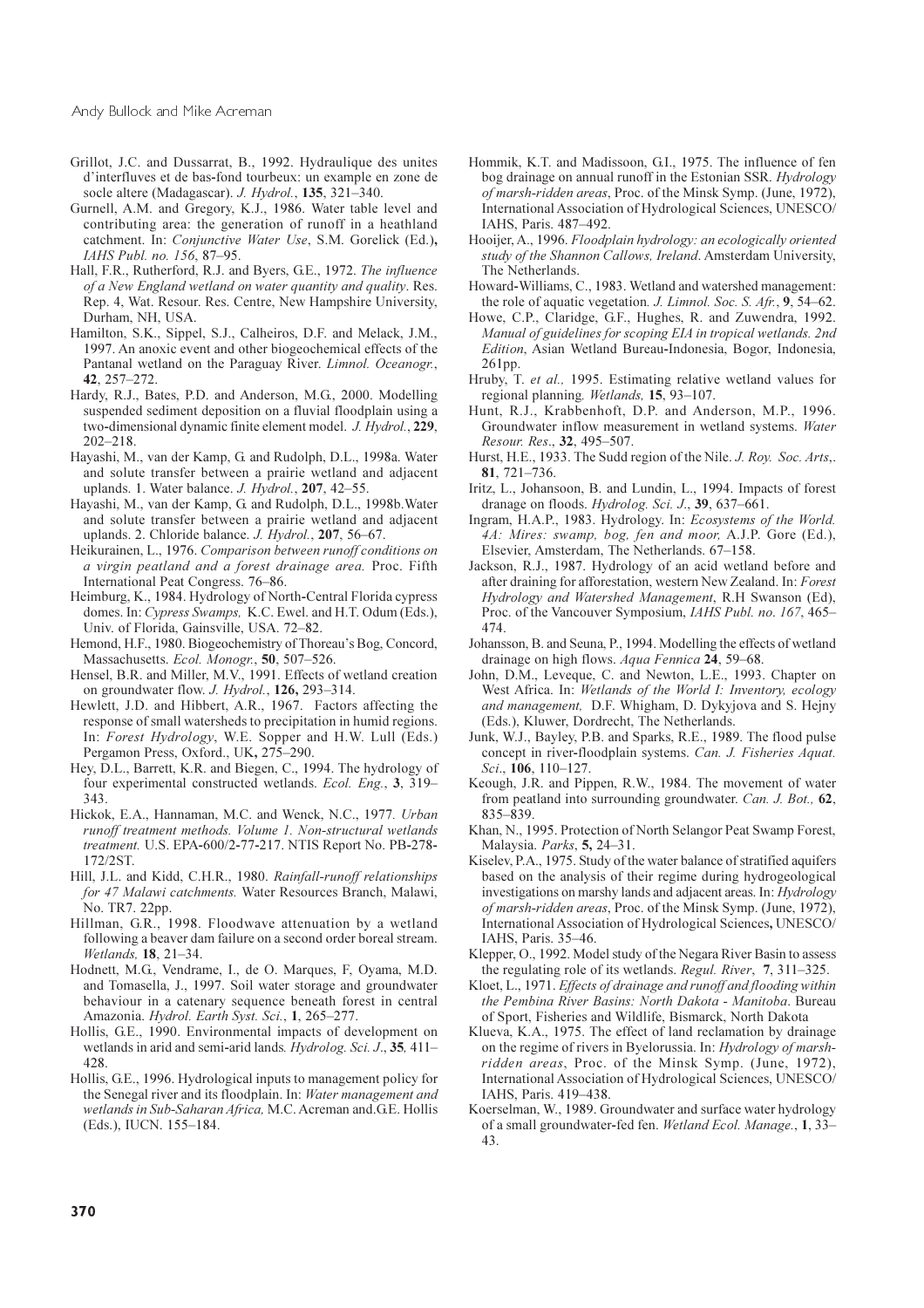- Konyha, K.D., Robbins, K.D. and Skaggs, R.W., 1988. Evaluating peat-mining drainage using DRAINMOD. J. Irrig. Drain. Eng., 114, 490-504.
- Kovrigo, P.A. and Yatshukno, V.M., 1988. Optimization of the microclimate of bog geosystems. Symposium on the Hydrology of wetlands in temperate and cold regions: Vol 2. Academy of Finland, Helsinki, 22-29.
- Kowalik, P.J., Banach, K. and Toczylowska, I., 1988. Seepage component in water balance of peat soils. Symposium on the Hydrology of wetlands in temperate and cold regions: Vol 1. Academy of Finland, Helsinki, 178-183.
- Kusler, J.A. and Riexinger, P., 1986. National wetland assessment symposium. Association of State Wetland Managers, New York, USA.
- Lipton, D.W. et al., 1995. Economic valuation of natural resources - a handbook for coastal resource policy-makers. US environmental Protection Agency. EPA/600/R-92/167.
- Littlejohn, C., 1977. An analysis of the role of natural wetlands in regional water management. In: *Ecosystem modelling in theory* and practice C.A.S. Hall and J.W. Day (Eds.), Wiley, Chichester, UK. 451-476.
- Logan, W.S. and Rudolph, D.L., 1997. Micro depression-focused recharge in a coastal wetland, La Plata, Argentina. J. Hydrol., 194. 221-238.
- Ludden, A.P., Frank, D.L. and Johnson, D.H., 1983. Water storage capacity of natural wetland depressions in the Devils Lake Basin of North Dakota. J. Soil Water Conserv., 38, 45-48.
- Lundin, L., 1988. Impacts of drainage for forestry on runoff and water chemistry. Symposium on the Hydrology of wetlands in temperate and cold regions: Vol 1. Academy of Finland, Helsinki, 197-205.
- Maltby, E., 1991. Wetland management goals: wise use and conservation. Landscape Urban Plan., 20, 9-18.
- Maltby, E., Hogan, D.V. and McInnes, R.J., 1996. Functional analysis of European wetland ecosystems. Report to the European Commission. EC DGXII STEP-CT90-0084.
- Matheney, R.K. and Gerla, P.J., 1996. Environmental isotopic evidence for the origins of ground and surface water in a prairie discharge wetland. Wetlands, 16, 109-120.
- McCartney, M.P., 2000. The water budget of a headwater catchment containing a dambo. Phys. Chem. Earth B, 25, 611-616
- McComas, M.R., Kempton, J.P. and Hinkley, K.C., 1972. Geology, soils and hydrogeology of Volo Bog and vicinity, Lake County, Illinois. Environmental Geology Note 57, Ill. State Geol. Surv.  $27<sub>pp</sub>$
- McKay, E.D., Elzaftawy, A. and Cartwright, K., 1979. Groundwater geology of selected wetlands in Union and Alexander Counties, Illinois. Environmental Geology Note No. 85, Illinois Inst. of Natural Resources, Urbana, 41pp.
- Meigh, J., 1995. The impact of small farm reservoirs on urban water supplies in Botswana. Natur. Resour. Forum, 19, 71-83.
- Meyboom, P., 1964. Three observations on streamflow depletion by phreatophytes. J. Hydrol., 2, 248-261.
- Mikulski, Z. and Lesniak, E., 1975. Hydrological research on a peatbog in the upper Suprasl basin. Hydrology of marsh-ridden areas, Proc. of the Minsk Symp. (June, 1972), International Association of Hydrological Sciences, UNESCO/IAHS, Paris,  $55 - 68$ .
- Miller, E.G., 1965. Effect of Great Swamp, New Jersey, on streamflow during base-flow periods. U.S. Geol. Surv. Prof. Pap. 525-B, 177-179.
- Millington, A.C., 1985. Inland Valley Swamps and bolis in Sierra Leone: hydrological and pedological considerations for agricultural development. Z. Geomorph. N.F. Suppl. 36, 201-222.
- Mitsch, W.J., Dorge, C.L. and Wiemhof, J.R., 1977. Forested wetlands for water resources management in southern Illinois. Report 132, Water Resources Centre, Univ. of Illinois, Urbana.
- Mokylak, V.I., Kubyshkin, G.P. and Karkutsiev, G.N., 1975. The effect of drainage works on streamflow. Hydrology of marshridden areas, Proc. of the Minsk Symp. (June, 1972), International Association of Hydrological Sciences, UNESCO/ IAHS, Paris. 439-446.
- Moskvin, Y.P., 1988. Water and energy regime of palsa bogs in West Siberia. Symposium on the Hydrology of wetlands in temperate and cold regions: Vol 2. Academy of Finland, Helsinki, 18-21.
- Mustonen, S.E. and Seuna, P., 1975. Influence of forest drainage on the hydrology of an open bog in Finland. *Hydrology of marsh*ridden areas, Proc. of the Minsk Symp. (June, 1972), International Association of Hydrological Sciences, UNESCO/ IAHS, Paris 519-530.
- NERC, 1975. Flood routing studies: Vol III. Flood Studies Report. Natural Environment Research Council, London, UK.
- Newson, M.D., 1981. Mountain streams, In: British rivers, J. Lewin (Ed.), George Allen & Unwin. 59-89.
- Nielsen, S.A., Refsgaard, J.C. and Mathur, V.K., 1991. Conceptual modelling of water loss on floodplains and its application to River Yamuna upstream of Delhi. Nord. Hydrol., 22, 265-274.
- Nisula, T. and Kuittinen, R., 1988. Snowmelt and runoff in aapamire in Finnish Lappland. Symposium on the Hydrology of wetlands in temperate and cold regions: Vol 1. Academy of Finland, Helsinki, 76-83.
- Nortcliff, S. and Thornes, J.B., 1981. Seasonal variations in the hydrology of a small forested catchment near Manaus, Amazonas, and the implications for its management. In: Tropical Agricultural Hydrology, R. Lal and E.W.Russell, (Eds.) Wiley, Chichester, UK. 37-58.
- Novitski, R.P., 1978. Hydrologic characteristics of Wisconsin's wetlands and their influence on floods, streamflow and sediment. In: Wetland functions and values: the state of our understanding, Amer. Water. Resour. Assoc., Minneapolis, MN, USA, 377-388
- Novitski, R.P., 1982. Hydrology of Wisconsin wetlands. Univ. of Wisconsin, Geol. and Nat. Hist. Surv. Info. Circular No. 40,  $22pp.$
- Novitski, R.P., 1985. The effects of lakes and wetlands on flood flows and base flows in selected northern and eastern States. Proc. Conf. on Wetlands of the Chesapeake, Easton, Maryland, Environmental Law Institute, 143-154.
- Nuckles, D., 1970. Virginia streamflow data program analysis. Richmond, Virginia, U.S. Geol. Surv. Open File Rep. 54pp.
- O'Brien, A.L., 1977. Hydrology of two small wetland basins in Eastern Massachusetts. Water. Resour. Bull., 13, 325-340.
- O'Brien, A.L., 1980. The role of groundwater in stream discharges from two small wetland controlled basins in eastern Massachusetts. Ground Water, 18, 359-365.
- O'Brien, A.L., 1988. Evaluating the cumulative effects of alteration on New England wetlands. Environ. Manage., 12, 627-636.
- OECD, 1996. Guidelines for aid agencies for improved conservation and sustainable use of tropical and sub-tropical wetland. Organisation for Economic Cooperation and Development Development Assistance Committee: Guidelines on Aid and Environment No.9, 69pp.
- Ogawa, H. and Male, J.W., 1986. Simulating the flood mitigation role of wetlands. J. Water Resour. Plan. Man. ASCE, 112, 114-127.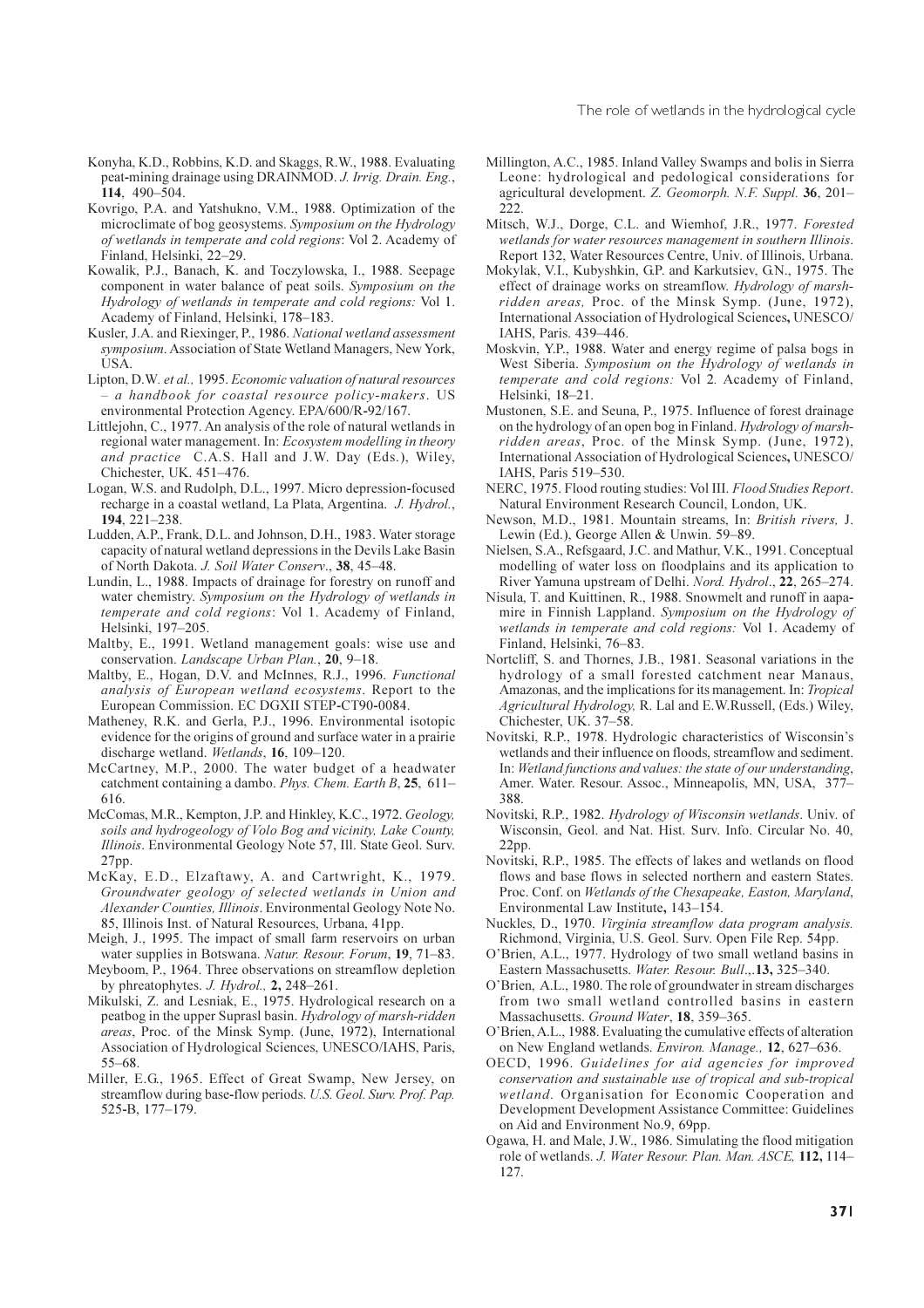- Owen, C.R., 1995. Water budget and flow patterns in an urban wetland. J. Hydrol. 169, 171-187.
- Panu, U.S., 1988. Environmental assessment of peatland development operations in Newfoundland. Symposium on the Hydrology of wetlands in temperate and cold regions: Vol 1. Academy of Finland, Helsinki, 291-300.
- Phillips, P.J. and Shedlock, R.J., 1993. Hydrology and chemistry of groundwater and seasonal ponds in the Atlantic Coastal Plain in Delaware, USA. J. Hydrol., 141, 157-178.
- Poff, N.L., Allan, J.D., Bain, M.B., Karr, J.R., Prestegaard, K.L., Richter, B.D., Sparks, R.E. and Stromberg, J.C., 1997. The natural flow regime. Bioscience, 47, 769-784.
- Price, J.S., 1992. Blanket bog in Newfoundland. Part 2. Hydrological processes. J. Hydrol., 135, 103-119.
- Price, J.S. and Maloney, D.A., 1994. Hydrology of a patterned bog-fen complex in Southeastern Labrador, Canada. Nord. Hydrol., 25, 313-330.
- Raisin, G., Bartley, J. and Croome, R., 1999. Groundwater influence on the water balance and nutrient budget of a small natural wetland in North Eastern Victoria, Australia. Ecol. Eng.,  $12.133 - 147$
- Riekirk, H. and Korhnak, L.V., 2000. The hydrology of Cypress wetlands in Florida pine flatwoods. Wetlands, 20, 448-460.
- Riggs, H.C., 1964. The base-flow recession as an indicator of groundwater. Symposium on Surface Waters, Proceedings of the General Assembly at Berkeley of I.U.G.G., IAHS Publ. no.  $63.352 - 363$
- Robertson, S.B., 1987. Hydrology of Arctic Wetlands. Proc. Nat. Wetland Symp: Wetland Hydrology. Assoc. of State Wetland Managers Inc., Chicago. 262-269.
- Robinson, M., Gannon, B. and Schuch, M., 1991. A comparison of the hydrology of moorland under natural conditions, agricultural use and forestry. *Hydrolog. Sci. J.*, 36, 565–577.
- Romanov, V.V., 1968. Hydrophysics of bogs. Israel Program for Scientific Translations, Jerusalem.
- Roulet, N.T. and Woo, M.K., 1986. Hydrology of a wetland in the continuous permafrost region. J. Hydrol., 89, 73-91.
- Sander, J.E., 1976. An electric analogue approach to bog hydrology. Ground Water, 14, 30-35.
- Sellars, C.D., 1981. A floodplain storage model used to determine evaporation losses in the Upper Yobe River, Northern Nigeria. J. Hydrol., 52, 257-268.
- Serban, P., Stanescu, V.A. and Simota, M., 1988. Contributions to the study of peatlands influence on maximum flow. Symposium on the Hydrology of wetlands in temperate and cold regions: Vol 1. Academy of Finland, Helsinki, 92-99.
- Seyhan, E., Hope, A.S. and Schulze, R.E., 1983. Estimation of streamflow loss by evapotranspiration from a riparian zone. S. Afr. J. Sci., 79, 88-90.
- Sharma, T.C., 1984. Some hydrologic characteristics of the Zambian headwaters. Zambian J. Sci. Technol., 7, 12–21.
- Sharma, T.C., 1988. An evaluation of evapotranspiration in tropical central Africa. Hydrolog. Sci. J., 33, 31-40.
- Shedlock, R.J., Wilcox, D.A., Thompson, T.A. and Cohen, D.A., 1993. Interactions between groundwater and wetlands, southern shore of Lake Michigan, USA. J. Hydrol., 141, 127-156.
- Shjeflo, J.B., 1968. Evapotranspiration and the water budget of prairie potholes in North Dakota. Geol. Surv. Prof. Pap. 585-B, United States Government Printing Office, Washington.
- Shiklimanov, I.A. and Novikov, S.M., 1988. Drainage effect on the environment. Symposium on the Hydrology of wetlands in temperate and cold regions: Vol 2. Academy of Finland, Helsinki, 66-71.
- Siegel, D.I., 1983. Groundwater and the evolution of patterned mires, glacial Lake Agassiz peatlands, Northern Minnesota. J. Ecol., 71, 913-921.
- Siegel, D.I., 1988. The recharge-discharge influence of tectonic setting on the hydrological characteristics of deeply weathered terrains: evidence from Uganda. J. Hydrol., 218, 44-71.
- Thompson, J.R. and Hollis, G.E., 1995. Hydrological modelling and the sustainable development of the Hadejia-Nguru wetlands, Nigeria. Hydrolog. Sci. J., 40, 97-108.
- Vecchioli, J., Gill, H.E. and Lang, S. M., 1962. Hydrologic role of the Great Swamp and other marshland in Upper Passaic River Basin. J. Amer. Water Works Assoc., 54, 695-701.
- Verry, E.S., 1988. The hydrology of wetlands and man's influence on it. Symposium on the Hydrology of wetlands in temperate and cold regions: Vol 2. Academy of Finland, Helsinki, 41-61.
- Verry, E.S. and Boelter, D.H., 1975. The influence of bogs on the distribution of streamflow from small bog upland catchments. Hydrology of marsh-ridden areas, Proc. of the Minsk Symp. (June, 1972), International Association of Hydrological Sciences UNECSO/IAHS, Paris. 469-478.
- Verry, E.S. and Boelter, D.H., 1978. Peatland hydrology. In: Amer. Wat. Resourc. Assoc. Wetland functions and values: the state of our understanding. Amer. Water Resour. Assoc, New York.  $389 - 402$
- Verry, E.S. and Timmons, D.R., 1982. Waterborne nutrient flow through an upland-peatland watershed in Minnesota. Ecology, 63, 1456-1467.
- Waddington, J.M., Roulet, N.T. and Hill, A.R., 1993. Runoff mechanisms in a forested groundwater discharge wetland. J. Hydrol., 147, 37-60.
- Walton, R., Chapman, R.S. and Davis, J.E., 1996. Development and application of the wetlands dynamic water budget model. Wetlands, 16, 347-357.
- Wharton, C.H., 1970. The Southern River Swamp a Multipleuse environment. Bureau of Business and Economic Research, School of Business Administration, Georgia State University.
- Wheeler, B.D., 1984.. British Fens: a review. In: European Mires, P.D. Moore, (Ed.). Academic Press, London, UK. 237-281
- Wheeler, B.D. and Shaw, S., 2000. A wetland framework for impact assessment at statutory sites in Eastern England. Technical Report W6-068/TR1. Environment Agency, Bristol, UK.
- Wilcox, D.A., Shedlock, R.J. and Hendrickson, W.H., 1986. Hydrology, water chemistry and ecological conditions in the raised mound of Cowles Bog. J.Ecol., 74, 1103-1117.
- Williams, R.E., 1968. Flow of groundwater adjacent to small, closed basins in glacial till. Water Resour. Res., 4, 777-783.
- Wilson, B.H. and Dincer, T., 1976. An introduction to the hydrology and hydrography of the Okavango Delta. Proc. Symp. on the Okavango Delta and its future utilisation, Botswana Society, Gaborone, 33-48.
- Wilson, T.V. and Wiser, E.H., 1974. Groundwater-baseflow relationships and baseflow predictions from groundwater levels on piedmont watersheds. Trans. Amer. Soc. Civ. Engrs, 269-2.79
- Winner, M.D. and Simmons, C.E., 1977. Hydrology of the Creeping Swamp watershed, North Carolina, with reference to potential effects of stream channelization. U.S.G.S./WRI-77/ 26
- Wolski, A., 2002. Hydrological processes in the Okavango wetland, Botswana. Proc. EGS. Nice, April 2002.
- Woo, M.K. and Heron, R., 1987. Effects of forests on wetland runoff during spring. In: Forest Hydrology and Watershed Management. R.H. Swanson (Ed.), Proc. of the Vancouver Symposium, IAHS Publ. no. 167, 297-307.
- Woo, M.K. and Rowsell, R.D., 1993. Hydrology of a prairie slough. J. Hydrol., 146 175-207.
- Woo, M.K. and Winter, T.C., 1993. The role of permafrost and seasonal frost in the hydrology of northern wetlands in North America. J. Hydrol., 141, 5-32.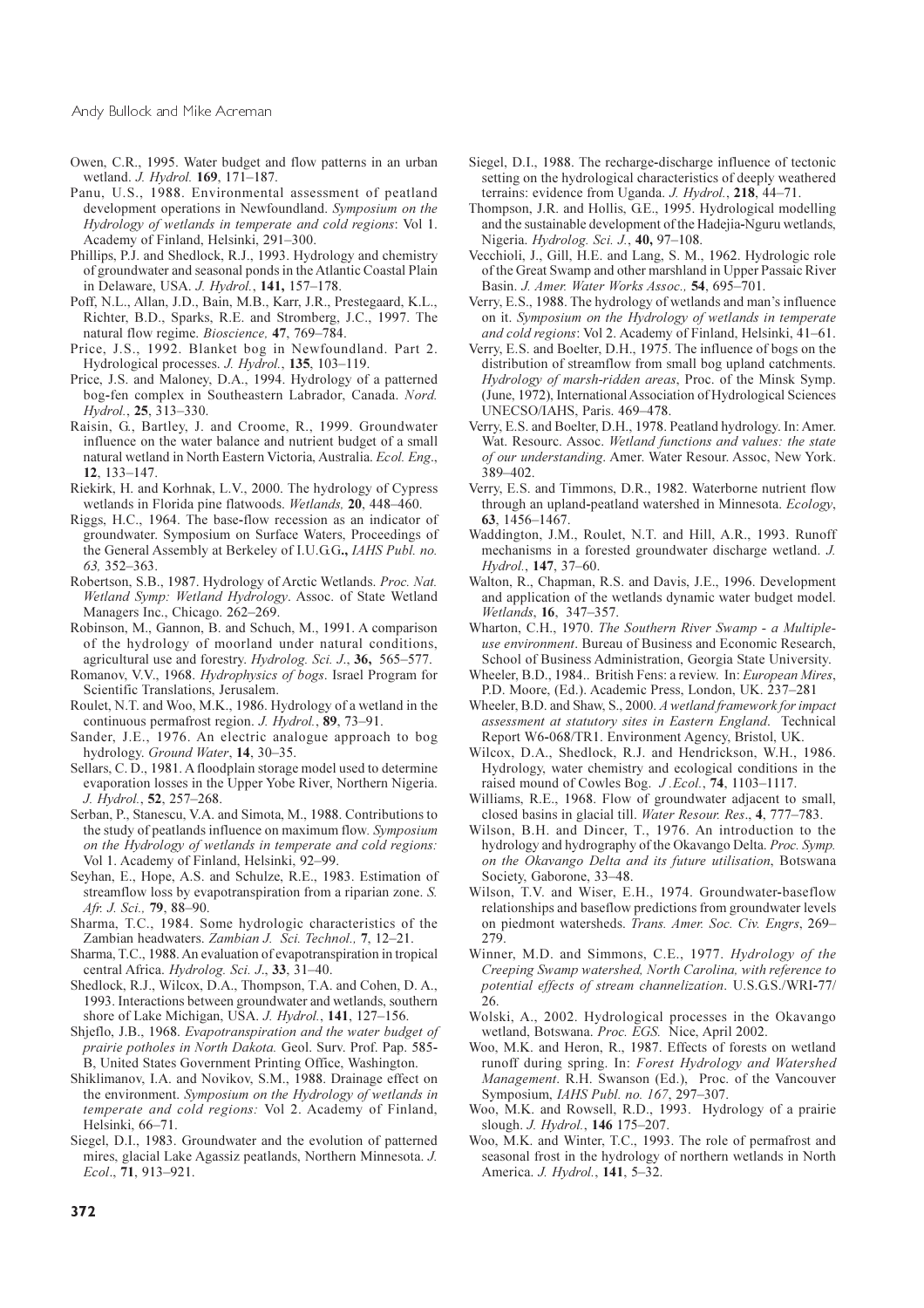The role of wetlands in the hydrological cycle

Zivert, A.A., Rieksts, I.A. and Skinkis, C.M., 1975. Investigation<br>of runoff in drainage outlets and subsurface drained soils in the Latvian SSR. *Hydrology of marsh-ridden areas*, Proc. of the Minsk Symp (June, 1972), International Association of Hydrological Sciences, UNESCO/IAHS, Paris. 117–128.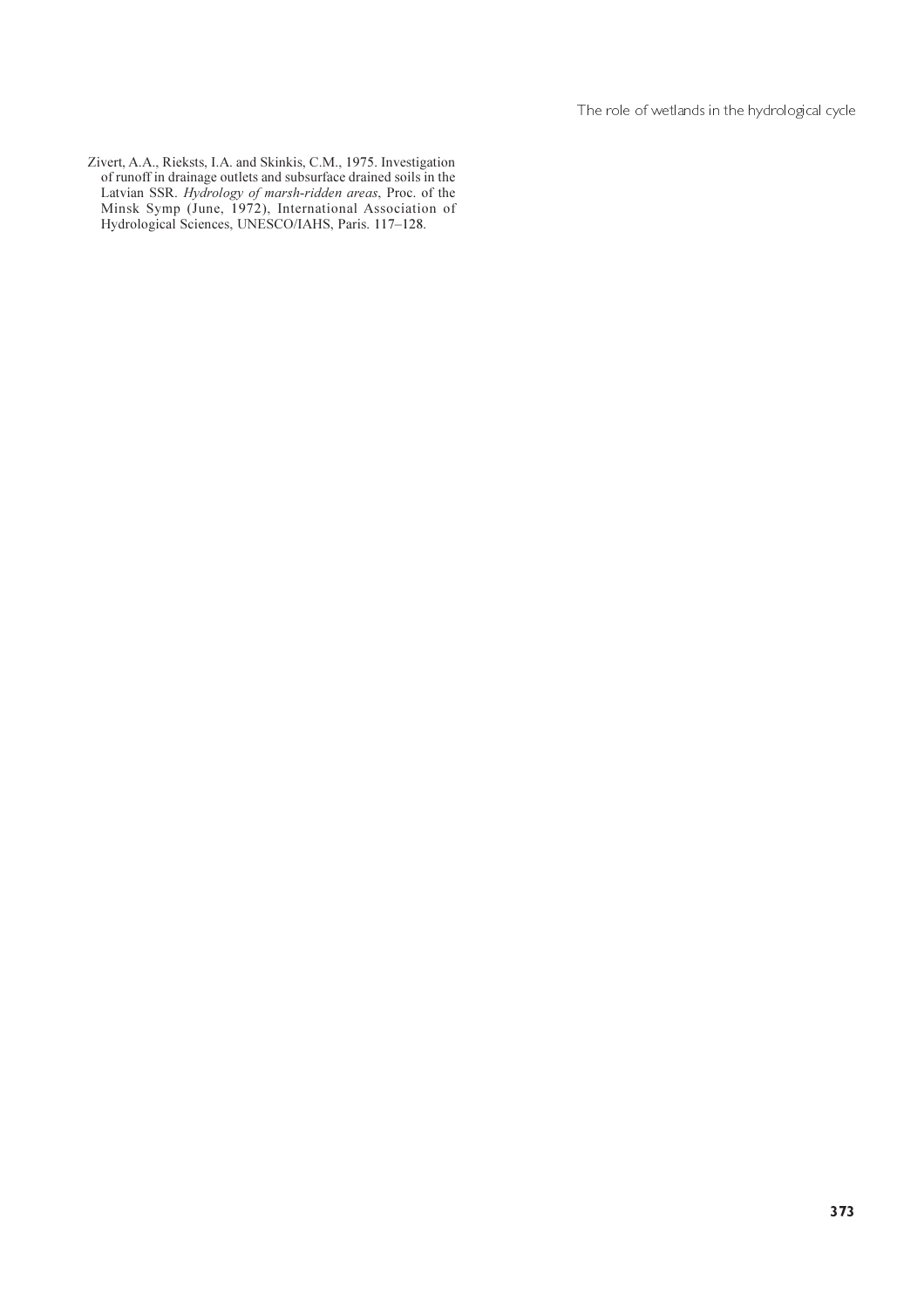| $\overline{a}$ |
|----------------|
|                |
| ٤              |
| í              |
|                |
|                |
|                |
|                |
|                |
| 7              |

| Charles Charles Artistic Market Artist Charles Artist Artist Artistic Charles Charles Artist Artist Artist Artist |
|-------------------------------------------------------------------------------------------------------------------|
|                                                                                                                   |
|                                                                                                                   |
|                                                                                                                   |
|                                                                                                                   |
| ï                                                                                                                 |
| Ì                                                                                                                 |

| <b>Countary</b><br>Function     | $FVa.$ + MAAE: +                                                                                                                                         | DPAE+<br>DPFV: -<br>FPLM:<br>HEV:+<br>MAF.                                                                                                                                                                                                                                   | DPRR +                                                                                                                   | DPFV: -                                                                                 | DPFV: -                                                                          | DPFV: -                                                 | $\overrightarrow{AR}$ +                                            | DPAE+<br>DPFV:-<br>$GDS =$                                                                                                                                                  | $DFV +$                                                                                                                     | GDS: X                                                                                           | $GDS =$                                                                     | WPFVa +<br>FPLM +<br>FIP:<br>DPFV:.<br>FRR: +<br>MAF.                                                                                                                                                                                                                                                                                                                                                     |
|---------------------------------|----------------------------------------------------------------------------------------------------------------------------------------------------------|------------------------------------------------------------------------------------------------------------------------------------------------------------------------------------------------------------------------------------------------------------------------------|--------------------------------------------------------------------------------------------------------------------------|-----------------------------------------------------------------------------------------|----------------------------------------------------------------------------------|---------------------------------------------------------|--------------------------------------------------------------------|-----------------------------------------------------------------------------------------------------------------------------------------------------------------------------|-----------------------------------------------------------------------------------------------------------------------------|--------------------------------------------------------------------------------------------------|-----------------------------------------------------------------------------|-----------------------------------------------------------------------------------------------------------------------------------------------------------------------------------------------------------------------------------------------------------------------------------------------------------------------------------------------------------------------------------------------------------|
| Summary of functional statement | FVa: swamp discharge varies very little; fluctuations are rapidly damped<br>MAAE: 14 milliards of flow is lost in the swamps (p.731-2)<br>$\overline{5}$ | FEV: seasonal runoff is greater than that of the upland (p.699-700)<br>MAF : swamplands have little effect on the total flow<br>FPLM: the swamp decreases the downstream floods<br>DPFV: baseflow is reduced to 75% of the input<br>DPAE:  by high summer evapotranspiration | DPRR: comparison of a flat recession for the swampy Haw, with a steep<br>recession of the non-wetland New River (p.359). | DPFV: 70% of flow depletion can be accounted for by phraetophytic<br>vegetation (p.254) | DPFV: phreatophytes in the valley diminished flow by at least 20%<br>$(p.257)$ . | DPFV: phreatophytes depleted 100% of river flow (p.259) | AGR: "Groundwater was recharged during the period of study" (p.60) | DPFV/DPAE: summer evapotranspiration causes a significant reduction<br>GDS: the swamp is an area of discharge for the regional groundwater<br>body (p. B179)<br>in baseflow | DPFV: basins having lake or wetland areas in excess of 5% have more<br>than twice as much annual groundwater runoff. (p.27) | GDS: the water table reacts quite independently from the regional<br>groundwater system (p. 309) | GDS: groundwater from surrounding mineral soil recharges the bog<br>(0.309) | WPFVa: sustained flows are more uniform in the drained area (p.814-6)<br>FRR: after flood peaks, the drained area is still discharging water at a<br>FTTP: the undrained area flows sooner than the drained area<br>MAF: outflow is the same from drained and undrained area<br>FPLM: much higher peaks occur for the undrained area<br>DPFV: flow eventually becomes zero from both areas<br>faster rate |
| Category<br>of study            | H                                                                                                                                                        | H                                                                                                                                                                                                                                                                            | H                                                                                                                        | <b>SEH</b>                                                                              | <b>SEH</b>                                                                       | <b>SEH</b>                                              | $\mathrm{Comp}_{\mathrm{gw}}$                                      | WB                                                                                                                                                                          | 耳                                                                                                                           | $\overline{\text{Comp}}_{_{\text{GW}}}$                                                          | $\overline{\text{Comp}}_{_{\text{GW}}}$                                     | УB                                                                                                                                                                                                                                                                                                                                                                                                        |
| Basis of<br>inference           | $In-Out$                                                                                                                                                 | $h$ -out                                                                                                                                                                                                                                                                     | Paired                                                                                                                   | Compy                                                                                   | Compy                                                                            | Compy                                                   | $\mbox{Comp}_{\mbox{\scriptsize GW}}$                              | $ln-out$                                                                                                                                                                    | Multiple                                                                                                                    | $\overline{\text{Comp}}_{_{\text{GW}}}$                                                          | $\overline{\text{Comp}}_{\text{GW}}$                                        | Drained                                                                                                                                                                                                                                                                                                                                                                                                   |
| Local term                      | Sudd                                                                                                                                                     | Swanp, marsh                                                                                                                                                                                                                                                                 | Swamp                                                                                                                    | River valley                                                                            | River valley                                                                     | River valley                                            | Prairie pothole                                                    | Swamp, marsh                                                                                                                                                                | Swamp, bog,<br>marsh                                                                                                        | Perched bog                                                                                      | Bog                                                                         | Peat                                                                                                                                                                                                                                                                                                                                                                                                      |
| Wetland<br>type                 | 庒                                                                                                                                                        | GWS                                                                                                                                                                                                                                                                          | General                                                                                                                  | <b>GWS</b>                                                                              | 丘                                                                                | E                                                       | GWD                                                                | GWS                                                                                                                                                                         | General                                                                                                                     | <b>SWS</b>                                                                                       | GWS                                                                         | <b>SWS</b>                                                                                                                                                                                                                                                                                                                                                                                                |
| Country (state,<br>province)    | Sudan                                                                                                                                                    | New Jersey,<br>USA                                                                                                                                                                                                                                                           | N. Carolina,<br>Tennessee,<br>USA                                                                                        | Saskatchewan,<br>Canada                                                                 |                                                                                  |                                                         | Saskatchewan,<br>Canada                                            | New Jersey,<br>USA                                                                                                                                                          | Minnesota,<br>USA                                                                                                           | Minnesota,<br>USA                                                                                |                                                                             | Ireland                                                                                                                                                                                                                                                                                                                                                                                                   |
| <b>Author</b>                   | Hurst (1933)                                                                                                                                             | Vecchioli et<br>d. (1962)                                                                                                                                                                                                                                                    | Riggs (1964)                                                                                                             | Meyboom<br>(1964)                                                                       |                                                                                  |                                                         | Meyboom<br>(1966)                                                  | Miller (1965)                                                                                                                                                               | Ackroyd et al.<br>(1967)                                                                                                    | Bay (1967)                                                                                       |                                                                             | <b>Burke</b> (1968)                                                                                                                                                                                                                                                                                                                                                                                       |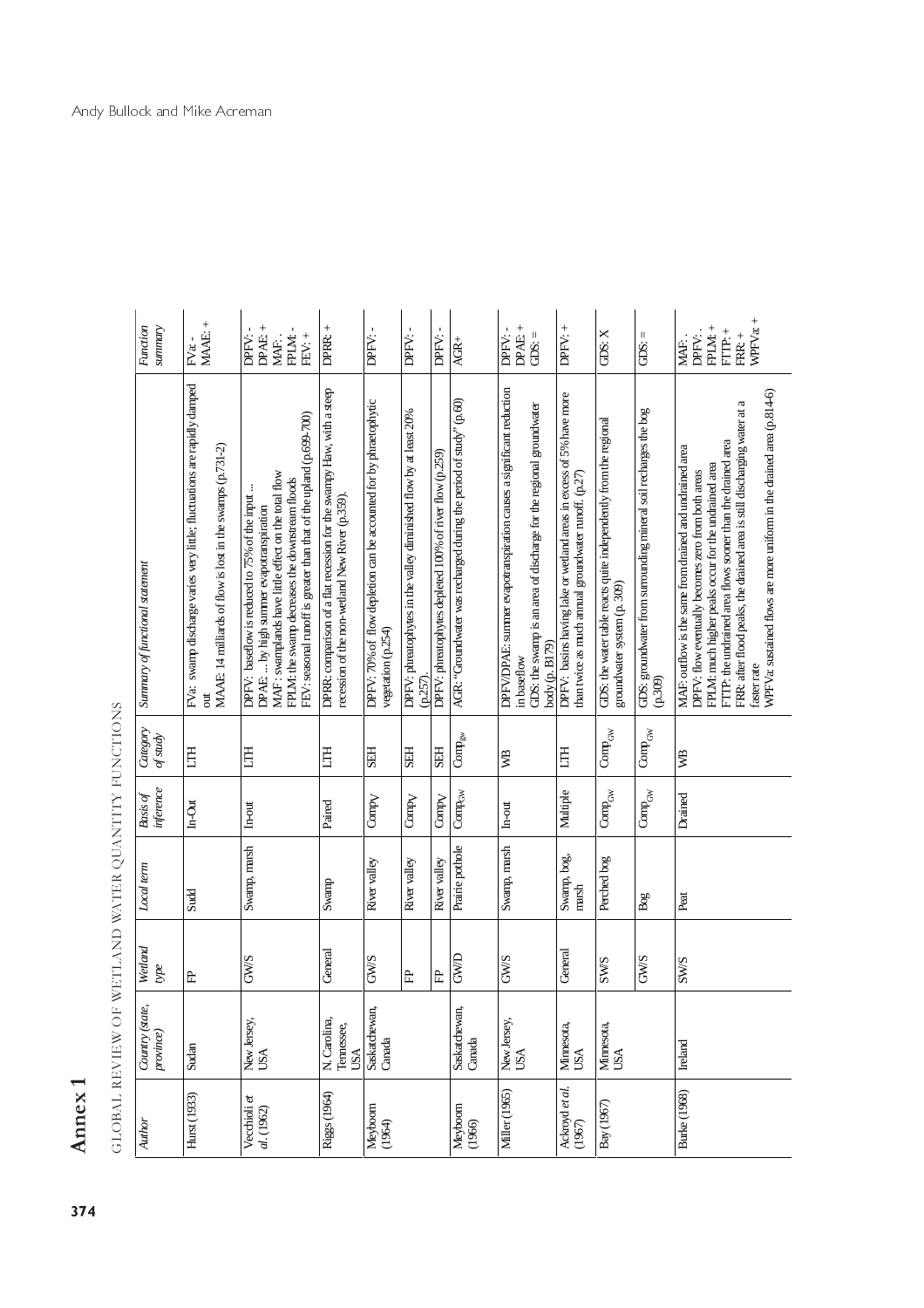| MAAE:<br>MAF: .<br>$FVar -$                                                                                                                                               | WPGR: X                                                                                                           | $AGR: =$<br>Ш<br>GDS:                                                                       | FPLM:<br>DPFD:<br>FRR:-<br>$\text{FVar}$ .                                                                                                                                                                                            | DPGR: X<br>$DPGR =$<br>GDS: X<br>GDS:                                                                                                                                                                                                  | DPFV:-<br>WPF: +<br>AGR: -                                                                                                                                                                                           | DPFV:-<br>FPHM:<br>AGR: -                                                                                                                                                                                                                                   | DPFV: -<br>WPF: +<br>FPHM:<br>AGR: -                                                                                                                                                                                                                                                                   | FPHM:<br>DPFV:-<br>WPF: +                                                                                                                                                                                                                       | DPFV: +<br>FPLM:-<br>FTTP:<br>$\text{FVar}$ .                                                                                                                                                                                                                                                                                                                                                                                                                                                                                                                                                  |
|---------------------------------------------------------------------------------------------------------------------------------------------------------------------------|-------------------------------------------------------------------------------------------------------------------|---------------------------------------------------------------------------------------------|---------------------------------------------------------------------------------------------------------------------------------------------------------------------------------------------------------------------------------------|----------------------------------------------------------------------------------------------------------------------------------------------------------------------------------------------------------------------------------------|----------------------------------------------------------------------------------------------------------------------------------------------------------------------------------------------------------------------|-------------------------------------------------------------------------------------------------------------------------------------------------------------------------------------------------------------------------------------------------------------|--------------------------------------------------------------------------------------------------------------------------------------------------------------------------------------------------------------------------------------------------------------------------------------------------------|-------------------------------------------------------------------------------------------------------------------------------------------------------------------------------------------------------------------------------------------------|------------------------------------------------------------------------------------------------------------------------------------------------------------------------------------------------------------------------------------------------------------------------------------------------------------------------------------------------------------------------------------------------------------------------------------------------------------------------------------------------------------------------------------------------------------------------------------------------|
| MAAE/MAF: bog evaporation and runoff approaches that of unbogged<br>FVa: drainage of highmoor bogs causes the redistribution to become<br>more marked. (p.232-3)<br>areas | WPGR: it was assumed that no seepage took place during the winter<br>months when the potholes were frozen (p.B48) | GDS/AGR: some marshes behave as groundwater sinks, others as a<br>groundwater mound (p.782) | FPLM/FRR: low peak flows and long-drawn out recessions suggest that<br>DPFD: storage was not available to sustain summer flow<br>FVa: bogs were not effective as streamflow regulators<br>the bogs do store short-term runoff (p.101) | DPGR: among 76 sloughs 27 are classified as Fast Recharge', 10 as<br>GDS: 14 are classified as Fast discharging sloughs', 10 as Slow<br>Discharging sloughs', 50 do not discharge. (p. 12-14)<br>Slow Recharge' and 39 do not recharge | water runs off in spring and only a small amount recharges the aquifer;<br>thus base flow is reduced in summer, fall and winter (Novitski, p. 147)<br>WPF/AGR/DPFV: in basins with large lake and wetland area, more | AGR/DPFV: large percentage of storage in basins results in reduced<br>FPHM: basin storage is statistically insignificant in explaining the<br>recharge and consequently reduced baseflow (Novitski, p. 145-8)<br>variability of flood peaks ( $T = 20$ yrs) | AGR/WPF/DPFV: spring runoff is greater and recharge to groundwater<br>(and baseflows) lower in basins with a larger percentage of lake and<br>FPHM: basin storage is statistically insignificant in explaining the<br>variability of flood peaks $(T = 5-100$ yrs)<br>wetland area (Novitski, p.145-9) | WPF/DPFV: annual minimum series are lower for basins with large<br>FPFIM: basin storage is statistically insignificant in explaining the<br>percentages of lakes and wetlands (Novitski, p.149)<br>variability of flood peaks $(T = 5-100$ yrs) | fluctuations shown for the Yellow are missing. It is likely that the Alcovy<br>DPFV: although the Yellow drains an area 36% larger, its low flows are<br>close to those of the Alcovy, suggesting some possible influence of the<br>(alluvial) aquifer beneath the floodplain does strongly influence the<br>FPLM: a comparison of Alcovy (swamp) and Yellow hydrographs<br>FVa: Alcovy flow durtion curves are smooth and many minor<br>FTTP: peaks of the Alcovy lag 24 hours behind the Yellow<br>swamp on base flow (p.15-18).<br>suggests a damping influence<br>variability of base flow |
| ŞВ                                                                                                                                                                        | УB                                                                                                                | $\mathsf{Comp}_{\mathsf{GW}}$                                                               | E                                                                                                                                                                                                                                     | Chem                                                                                                                                                                                                                                   | 百                                                                                                                                                                                                                    | E                                                                                                                                                                                                                                                           | ĽН                                                                                                                                                                                                                                                                                                     | Ë                                                                                                                                                                                                                                               | E                                                                                                                                                                                                                                                                                                                                                                                                                                                                                                                                                                                              |
| Same                                                                                                                                                                      | $\mathbf{Comp}_{\mathbf{GW}}$                                                                                     | $\mathsf{Comp}_{\mathsf{GW}}$                                                               | Same                                                                                                                                                                                                                                  | $\mathrm{Comp}_{\mathrm{GW}}$                                                                                                                                                                                                          | Multiple                                                                                                                                                                                                             | Multiple                                                                                                                                                                                                                                                    | Multiple                                                                                                                                                                                                                                                                                               | Multiple                                                                                                                                                                                                                                        | Paired                                                                                                                                                                                                                                                                                                                                                                                                                                                                                                                                                                                         |
| <b>Bogs</b>                                                                                                                                                               | Prairie pothole                                                                                                   | Marsh                                                                                       | Peat bog                                                                                                                                                                                                                              | Slough                                                                                                                                                                                                                                 | Basin storage                                                                                                                                                                                                        | Lakes and<br>ponds                                                                                                                                                                                                                                          | Basin storage                                                                                                                                                                                                                                                                                          | Basin storage                                                                                                                                                                                                                                   | Swamp                                                                                                                                                                                                                                                                                                                                                                                                                                                                                                                                                                                          |
| SWD                                                                                                                                                                       | SWD                                                                                                               | GWD                                                                                         | <b>SWS</b>                                                                                                                                                                                                                            | SWD                                                                                                                                                                                                                                    | General                                                                                                                                                                                                              | General                                                                                                                                                                                                                                                     | General                                                                                                                                                                                                                                                                                                | General                                                                                                                                                                                                                                         | 出                                                                                                                                                                                                                                                                                                                                                                                                                                                                                                                                                                                              |
| Forner USSR                                                                                                                                                               | N. Dakota, USA                                                                                                    | Illinois, USA                                                                               | Minnesota,<br>USA                                                                                                                                                                                                                     | Saskatchewan,<br>Canada                                                                                                                                                                                                                | Wisconsin,<br>USA                                                                                                                                                                                                    | New York,<br>USA                                                                                                                                                                                                                                            | Maryland, USA<br>Delaware,                                                                                                                                                                                                                                                                             | Virginia, USA                                                                                                                                                                                                                                   | Georgia, USA                                                                                                                                                                                                                                                                                                                                                                                                                                                                                                                                                                                   |
| Romanov<br>(1968)                                                                                                                                                         | Shjeflo<br>(1968)                                                                                                 | Williams<br>(1968)                                                                          | Bay (1969)                                                                                                                                                                                                                            | Freeze (1969)                                                                                                                                                                                                                          | ళ<br>Campbell<br>$(1970)$ in<br>Novitski<br>Drecher<br>(1985)                                                                                                                                                        | $(1970)$ in<br>Novitski<br>Danner<br>(1985)                                                                                                                                                                                                                 | $(1970)$ in<br>Novitski<br>$(1985)$<br>Forest $\&$<br>Walker                                                                                                                                                                                                                                           | Nuckles<br>(1970) in<br>Novitski<br>(1985)                                                                                                                                                                                                      | Wharton<br>(1970)                                                                                                                                                                                                                                                                                                                                                                                                                                                                                                                                                                              |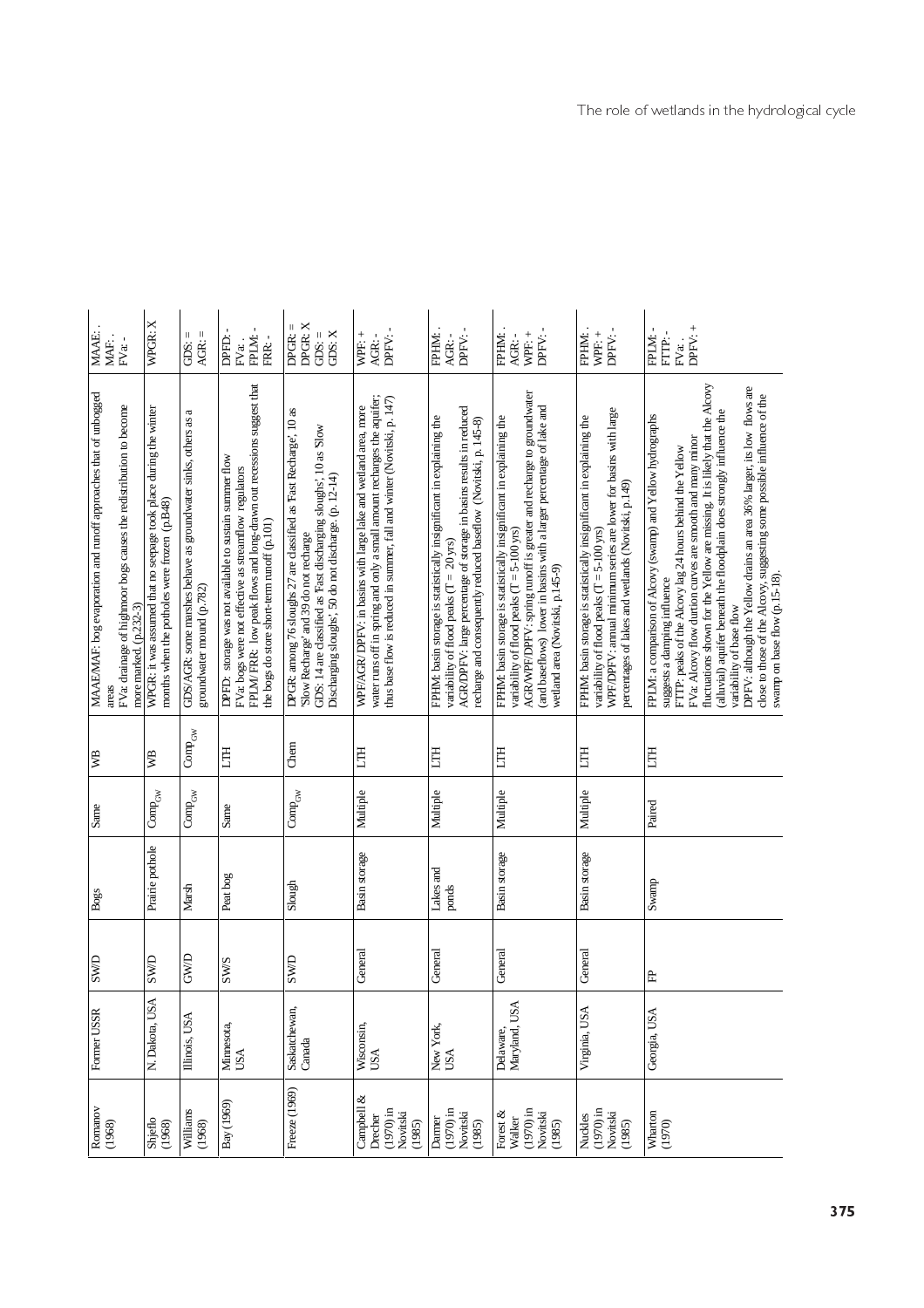| FPHM: -                                                                                                                                                                 | FPLM:                                                                                                                      | DPAE:-<br>$\rm AGR+$                                                                                                                                                                                                                                                                                                                              | GDS:                                                                                    | DPFV:                                                                | DPFV:-<br>$FEV:$ +                                                                                                                                | $AGR: =$                                                                                               | $GDS :=$                                                                                        | MAAE:-<br>DPRR: +<br>DPFD:<br>+ + +<br>MAF: .<br>FRR:                                                                                                                                                                                                                                                                                                                                                                                                                                                                                            | DPAE: +<br>DPFV:-                                                                                                                                                       | MAF: .                                                                                     | MAF:                                                                                                 |
|-------------------------------------------------------------------------------------------------------------------------------------------------------------------------|----------------------------------------------------------------------------------------------------------------------------|---------------------------------------------------------------------------------------------------------------------------------------------------------------------------------------------------------------------------------------------------------------------------------------------------------------------------------------------------|-----------------------------------------------------------------------------------------|----------------------------------------------------------------------|---------------------------------------------------------------------------------------------------------------------------------------------------|--------------------------------------------------------------------------------------------------------|-------------------------------------------------------------------------------------------------|--------------------------------------------------------------------------------------------------------------------------------------------------------------------------------------------------------------------------------------------------------------------------------------------------------------------------------------------------------------------------------------------------------------------------------------------------------------------------------------------------------------------------------------------------|-------------------------------------------------------------------------------------------------------------------------------------------------------------------------|--------------------------------------------------------------------------------------------|------------------------------------------------------------------------------------------------------|
| peaks ( $T = 2-100$ yrs); the higher the storage term, the lower the flood<br>FPHM: basin storage is significant in explaining variability in flood<br>peaks. (p.144-5) | FPLM: peak flow is increased due to drainage in a comparative study of a<br>drained and undrained basin (Bardecki, p.126); | DPAE: "Reduction in evaporation loss (is due to) the sheltering effect of<br>AGR: "Shoreline related water loss accounts, on average, for 60% or<br>more of total water loss in sloughs less than 1.0 acres in size and not<br>topography and marginal and emergent vegetation" (p279)<br>more than 30-35% in sloughs larger than 1 acre" (p.259) | GDS: ponds in prairie potholes, in effect, are "outcrops" of the water<br>table (p.A82) | DPFV: there is no evidence of the wetland sustaining baseflow (p.41) | FEV: materials are saturated in the spring and little further retention takes<br>DPFV: no groundwater left the basin as baseflow<br>place. (p.17) | AGR: seepage accounted for some water loss in ponds at higher<br>elevations on glacial till. (p.D4-D5) | GDS: Ponds at lower elevations, on outwash, were subject to greater<br>seepage inflow. (pD4-D5) | FRR: duration of surface runoff as compared with a non-swampy area is<br>DPFD: base flow from the dambo ceases earlier than from the transitive<br>DPRR: recessions are steeper from a catchment containing 10% dambo<br>MAAE: evapotranspiration by woodland is three times higher than that<br>WPF: from a higher percentage of dambo area, a higher surface runoff<br>MAF: total runoff is independent of the size of the dambos<br>compared with 5% dambo (239-248)<br>delayed by dambo resistance<br>volume occurs<br>from dambos<br>region | DPFV/DPAE: not only does the lower (floodplain) zone fail to contribute<br>water but through it some of the potential baseflow is lost to<br>evapotranspiration (p.274) | MAF: runoff from the swamp and from the (non-swamp) river basins was<br>the same $(p.301)$ | MAF : runoff from the swamp is in general agreement with runoff from<br>the swampy catchment (p.302) |
| HILI                                                                                                                                                                    | <b>HLT</b>                                                                                                                 | ₿                                                                                                                                                                                                                                                                                                                                                 | $\mathrm{Comp}_{\mathrm{GW}}$                                                           | Compy                                                                | $\mathbb{R}^n$                                                                                                                                    | Chem                                                                                                   | Chem                                                                                            | CCM                                                                                                                                                                                                                                                                                                                                                                                                                                                                                                                                              | <b>HLT</b>                                                                                                                                                              | ₿                                                                                          | ŞВ                                                                                                   |
| Multiple                                                                                                                                                                | Drained                                                                                                                    | $\mathsf{Comp}_{\mathsf{GW}}$<br>$\mathrm{Comp}_{\mathrm{E}}$                                                                                                                                                                                                                                                                                     | $\mathsf{Comp}_{\mathsf{GW}}$                                                           | Comp <sub>V</sub>                                                    | $In-out$                                                                                                                                          | $\mathsf{Comp}_{\mathsf{GW}}$                                                                          | CompGW                                                                                          | Same                                                                                                                                                                                                                                                                                                                                                                                                                                                                                                                                             | $In-out$                                                                                                                                                                | Paired                                                                                     | Paired                                                                                               |
| Basin storage                                                                                                                                                           | General<br>wetland                                                                                                         | pothole<br>Prairie                                                                                                                                                                                                                                                                                                                                | pothole<br>Prairie                                                                      | Pond                                                                 | Bog                                                                                                                                               | Prairie pothole                                                                                        | Prairie pothole                                                                                 | Dambo                                                                                                                                                                                                                                                                                                                                                                                                                                                                                                                                            | Floodplain                                                                                                                                                              | Raised bogs                                                                                | Valley bogs                                                                                          |
| General                                                                                                                                                                 | General                                                                                                                    | <b>GW/S</b>                                                                                                                                                                                                                                                                                                                                       | GWD                                                                                     | <b>SW/S</b>                                                          | GW/S                                                                                                                                              | SWD                                                                                                    | GW/S                                                                                            | GW/S                                                                                                                                                                                                                                                                                                                                                                                                                                                                                                                                             | 出                                                                                                                                                                       | $\mathbf{S}\mathbf{W}\mathbf{S}$                                                           | 丘                                                                                                    |
| Wisconsin,<br>USA                                                                                                                                                       | N. Dakota, USA<br>& Manitoba,<br>Canada                                                                                    | Canada                                                                                                                                                                                                                                                                                                                                            | N. Dakota, USA                                                                          | Hampshire,<br>USA<br>New                                             | Illinois, USA                                                                                                                                     | N.Dakota, USA                                                                                          |                                                                                                 | Zambia                                                                                                                                                                                                                                                                                                                                                                                                                                                                                                                                           | S. Carolina,<br>USA                                                                                                                                                     | European USSR                                                                              |                                                                                                      |
| $(1971)$ in<br>Novitski<br>Conger<br>(1985)                                                                                                                             | Kloet (1971)<br>in Bardecki<br>(1987)                                                                                      | Millar (1971)                                                                                                                                                                                                                                                                                                                                     | Eisenlohr<br>(1972)                                                                     | Hall et al.<br>(1972)                                                | McComas et<br>al. (1972)                                                                                                                          | Stewart &<br>Kantrud<br>(1972)                                                                         |                                                                                                 | Balek & Perry<br>(1973)                                                                                                                                                                                                                                                                                                                                                                                                                                                                                                                          | Wiser (1974)<br>Wilson &                                                                                                                                                | Bavina<br>(1975)                                                                           |                                                                                                      |
| 376                                                                                                                                                                     |                                                                                                                            |                                                                                                                                                                                                                                                                                                                                                   |                                                                                         |                                                                      |                                                                                                                                                   |                                                                                                        |                                                                                                 |                                                                                                                                                                                                                                                                                                                                                                                                                                                                                                                                                  |                                                                                                                                                                         |                                                                                            |                                                                                                      |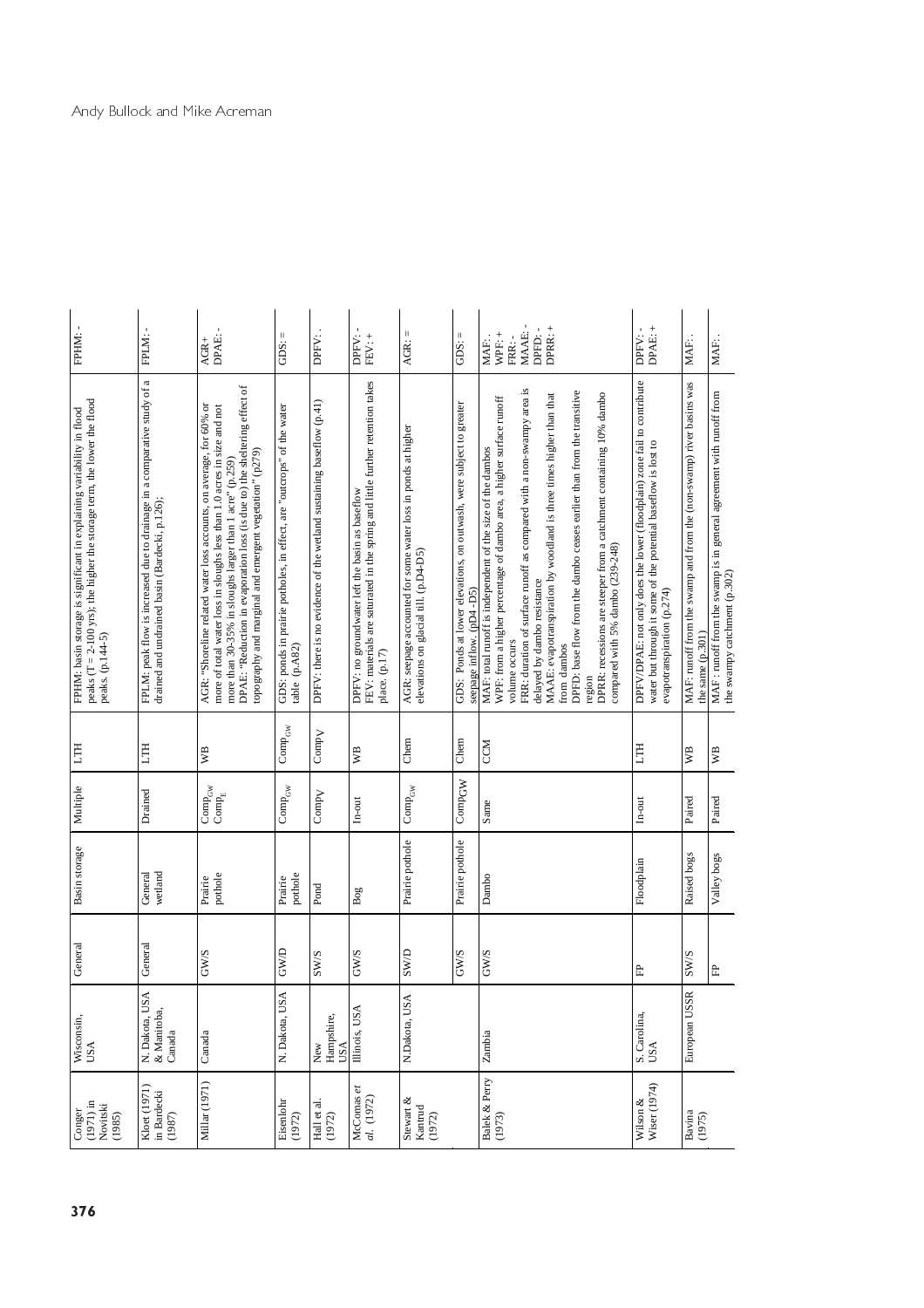| $^{+}$<br>DPFV:-<br>MAAE:<br>WPF: +<br>MAF:-<br>WPF: -<br>FVa:                                                                                                                                                                                                                                                                                        | FPLM: +<br>DPFV:-<br>FEV:-<br>MAF:<br>$\mbox{FVar}$ -<br>AGR:                                                                                                                                                                                                                                                                                                                                                                                          | MAAE: +<br>MAF: -<br>FVa:                                                                                                                                                                                        | AGR:                                                                                                                                                      | DPFV: +<br>FPLM: -<br>$FVar -$                                                                                                              | MAF:-                                                              | $AGR =$<br>GDS:                                                                                                   | FPLM: +<br>DPFV:-<br>${\tt FPLM}$ .<br>FTTP:<br>$FVar +$<br>MAF:-<br>MAF: .                                                                                                                                                                                                                                                                                                                                                                                                                                                      | FPLM: +<br>FPLM: .<br>FPLM:-<br>MAF: +<br>WPF: +<br>WPF.<br>WPF:                                                                                                                                                                                                                                       | DPFV:-<br>MAAE:<br>MAF:-<br>WPF: -                                                                                                                                                                                                                                 |
|-------------------------------------------------------------------------------------------------------------------------------------------------------------------------------------------------------------------------------------------------------------------------------------------------------------------------------------------------------|--------------------------------------------------------------------------------------------------------------------------------------------------------------------------------------------------------------------------------------------------------------------------------------------------------------------------------------------------------------------------------------------------------------------------------------------------------|------------------------------------------------------------------------------------------------------------------------------------------------------------------------------------------------------------------|-----------------------------------------------------------------------------------------------------------------------------------------------------------|---------------------------------------------------------------------------------------------------------------------------------------------|--------------------------------------------------------------------|-------------------------------------------------------------------------------------------------------------------|----------------------------------------------------------------------------------------------------------------------------------------------------------------------------------------------------------------------------------------------------------------------------------------------------------------------------------------------------------------------------------------------------------------------------------------------------------------------------------------------------------------------------------|--------------------------------------------------------------------------------------------------------------------------------------------------------------------------------------------------------------------------------------------------------------------------------------------------------|--------------------------------------------------------------------------------------------------------------------------------------------------------------------------------------------------------------------------------------------------------------------|
| MAF/MAAE: initially after drainage annual runoff is increased due to a<br>FVa: the proportion of the groundwater contribution to flow increases,<br>DPFV: minimum and summer low flows increase considerably<br>improving the distribution of river runoff (p.466)<br>WPF: spring flows either increase or decrease<br>decrease in evapotranspiration | amount and summer flow of streams will be increased in the short-term<br>FPLM/DPFV: after drainage, floods will be reduced in frequency and<br>undrained area. Flow was much more uniform and did not show the<br>AGR: some seepage may occur, albeit small, but both peat and the<br>MAF/FVa/FEV: the drained area runoff was 60% greater than the<br>sharp peaks evident in the undrained area<br>subsoil have extremely low permeability<br>(p.176) | FVa: there is no causal relations between the steady runoff and the water<br>MAAE/MAF: there is higher evaporation from peat and reduction of<br>runoff with respect to mineral soils<br>storage of peat (p.359) | moves vertically downward, most of the seepage outflow moves laterally<br>AGR: although there is evidence that a very small portion of seepage<br>(0.309) | FVa/FPLM/DPFV: river flow variability increased following drainage as<br>the maximum discharges increased and the minimum decreased (p.514) | MAF: annual runoff from drained fen bogs increases by 92mm (p.489) | AGR/GDS: swamps may be supplied by groundwater and may also serve<br>as sources of groundwater recharge (p.38-40) | FPLM: maximum discharges decreased by 17-30% on 7 basins; in other<br>MAF: MAF of 9 basins increased by 10 to 20%. On the other 7 basins<br>FVa: 6 basins were characterised by decrease of spring flow of 10 to<br>FTTP : no significant changes were observed in the timing of the<br>DPFV: the minimum discharge increased by 30-150%<br>30%; summer and autumn flow increased 20 to 60%<br>snowmelt flood, or in the date of the peak<br>there was no significant change (p.424-6).<br>basins no significant change occurred | FPLM : drainage does not always affect the maximum discharge,<br>WPF: decrease in spring flows is generally found but cases are<br>encountered where the flow is unchanged or tends to increase<br>although it may either decrease or increase (p.442)<br>MAF: runoff tends to decrease after drainage | MAF/WPF/DPFV: results show a 20% increase in runoff, as compared to<br>MAAE: evaporation decreased by about 15% as compared with the pre-<br>the pre-reclamation period there were increases in the runoff, in<br>summer and autumn $(p.59)$<br>reclamation period |
| LTH                                                                                                                                                                                                                                                                                                                                                   | $\mathbb{R}^n$                                                                                                                                                                                                                                                                                                                                                                                                                                         | W                                                                                                                                                                                                                | CompGW                                                                                                                                                    | E                                                                                                                                           | ₽                                                                  | CompGW                                                                                                            | Ë                                                                                                                                                                                                                                                                                                                                                                                                                                                                                                                                | <b>LTH</b>                                                                                                                                                                                                                                                                                             | ΓØ                                                                                                                                                                                                                                                                 |
| Drained                                                                                                                                                                                                                                                                                                                                               | Drained                                                                                                                                                                                                                                                                                                                                                                                                                                                | Same                                                                                                                                                                                                             | CompGW                                                                                                                                                    | Drained                                                                                                                                     | Drained                                                            | CompGW                                                                                                            | Drained                                                                                                                                                                                                                                                                                                                                                                                                                                                                                                                          | Drained                                                                                                                                                                                                                                                                                                | Drained                                                                                                                                                                                                                                                            |
| Peat                                                                                                                                                                                                                                                                                                                                                  | Blanket peat                                                                                                                                                                                                                                                                                                                                                                                                                                           | Peat                                                                                                                                                                                                             | Pothole<br>Prairie                                                                                                                                        | Marsh                                                                                                                                       | Fen bogs                                                           | Swamp                                                                                                             | Marsh                                                                                                                                                                                                                                                                                                                                                                                                                                                                                                                            | Marsh                                                                                                                                                                                                                                                                                                  | Peat bog                                                                                                                                                                                                                                                           |
| General                                                                                                                                                                                                                                                                                                                                               | <b>SW/S</b>                                                                                                                                                                                                                                                                                                                                                                                                                                            | <b>SW/S</b>                                                                                                                                                                                                      | GWD                                                                                                                                                       | General                                                                                                                                     | GW/S                                                               | GW/S                                                                                                              | <b>SW/S</b>                                                                                                                                                                                                                                                                                                                                                                                                                                                                                                                      | 出                                                                                                                                                                                                                                                                                                      | GW/S                                                                                                                                                                                                                                                               |
| <b>USSR</b>                                                                                                                                                                                                                                                                                                                                           | Ireland                                                                                                                                                                                                                                                                                                                                                                                                                                                | Germany                                                                                                                                                                                                          | N. Dakota, USA                                                                                                                                            | Latvia                                                                                                                                      | Estonia                                                            | Byelarus                                                                                                          | Byelorussia                                                                                                                                                                                                                                                                                                                                                                                                                                                                                                                      | Ukraine                                                                                                                                                                                                                                                                                                | N.E. Poland                                                                                                                                                                                                                                                        |
| Bulavko &<br>Drozd (1975)                                                                                                                                                                                                                                                                                                                             | Burke (1975)                                                                                                                                                                                                                                                                                                                                                                                                                                           | Eggelsmann<br>$(1975)$                                                                                                                                                                                           | Eisenlohr<br>(1975)                                                                                                                                       | Glazacheva<br>(1975)                                                                                                                        | Hommik &<br>Madissoon<br>(1975)                                    | Kiselev<br>(1975)                                                                                                 | Klueva<br>(1975)                                                                                                                                                                                                                                                                                                                                                                                                                                                                                                                 | $\begin{array}{ll} \hbox{Moklyak} \;et \\ at & (1975) \end{array}$                                                                                                                                                                                                                                     | Mikulski &<br>Lesniak<br>$(1975)$                                                                                                                                                                                                                                  |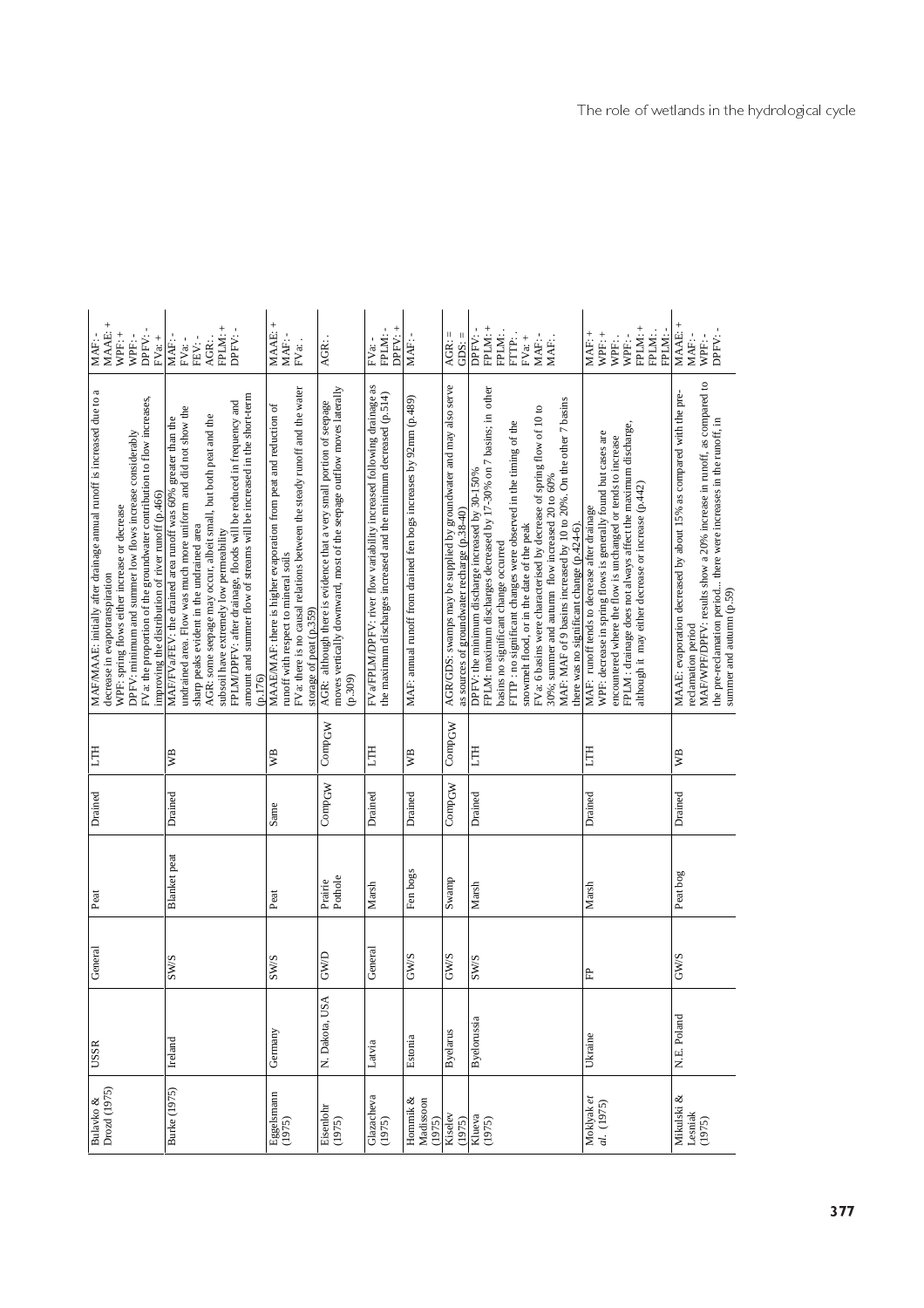| MAAE: +<br>FPLM: -<br>DPFV:-<br>MAF: -                                                                                                                                                                                                                                               | FPLM: -<br>FPHM: -                                                                                                                                         | AGR: X<br>MAAE: +                                                                                                                                                                                                 | FPLM: -<br>FPHM:<br>FRR:-<br>$_{\rm FV\,a}$ .                                                                                                                                                                | FPLM: -<br>FPHM:<br>FVa:<br>FRR:                                                                                                                                                                             | $\frac{\text{MAF: +}}{\text{WPVa: -}}$                                                                                                                                     | FPLM: -<br>DPFV:-<br>FTTP: +<br>WPF: +<br>FRR:-                                                                                                                                                                                                                                                                                                                     | DPAE: +<br>DPFV:-<br>WPF: +<br>$\text{FVar}$ +<br>GDS:                                                                                                                                                                                                                                                                | $\begin{array}{lcl} \text{MAAE:} + \\ \text{MAF:} - \end{array}$                                             | FRR:                                                                             | DPAE: +<br>DPFV:-<br>FPLM:<br>FRR-<br>$_{\rm FVa: +}$<br>AGR: -                                                                                                                                                                                                                                                                                                                                                                                                            |
|--------------------------------------------------------------------------------------------------------------------------------------------------------------------------------------------------------------------------------------------------------------------------------------|------------------------------------------------------------------------------------------------------------------------------------------------------------|-------------------------------------------------------------------------------------------------------------------------------------------------------------------------------------------------------------------|--------------------------------------------------------------------------------------------------------------------------------------------------------------------------------------------------------------|--------------------------------------------------------------------------------------------------------------------------------------------------------------------------------------------------------------|----------------------------------------------------------------------------------------------------------------------------------------------------------------------------|---------------------------------------------------------------------------------------------------------------------------------------------------------------------------------------------------------------------------------------------------------------------------------------------------------------------------------------------------------------------|-----------------------------------------------------------------------------------------------------------------------------------------------------------------------------------------------------------------------------------------------------------------------------------------------------------------------|--------------------------------------------------------------------------------------------------------------|----------------------------------------------------------------------------------|----------------------------------------------------------------------------------------------------------------------------------------------------------------------------------------------------------------------------------------------------------------------------------------------------------------------------------------------------------------------------------------------------------------------------------------------------------------------------|
| FPLM: an acceleration of flow caused by the drainage network led to an<br>MAAE/MAF: decrease in evapotranspiration led to an increase in total<br>DPFV: the minimum runoff for both winter and summer increased<br>increase in maximum runoff<br>markedly (p.523)<br>$\text{runoff}$ | FPLM/FPHM: the most important change induced by a large floodplain<br>on the shape of a flood hydrograph is the attenuation of the peak<br>discharge (p.9) | MAAE: vegetation is acting as a pump, removing water from the water<br>AGR: clays between the water table and the Floridan aquifer allow<br>table via transpiration (p.128-135)<br>virtually no vertical movement | FPHM: maximum peaks are independent of the bog<br>FRR: the bog delays the release of storm flow $(p.472)$<br>FVa: the groundwater bog has no regulating effect<br>FPLM: the bog does reduce storm flow peaks | FRR: the bog delays the release of storm flow (p.472)<br>FPHM: maximum peaks are independent of the bog<br>FPLM: the bog does reduce individual storm peaks<br>FVa: the perched bog has no regulating effect | mineral soils. The hydrograph of flood discharge is more uniform in peat<br>MAF/WPVa: in fen bogs drainage flow is 20 to 40% greater than<br>than in mineral soils (p.121) | WPF: peak flow caused was considerably lower on the drained peatland<br>greater<br>FRR: flood from the drained peat began earlier and lasted longer (p.84-<br>DPFV: runoff from the drained peatland during the dry summer was<br>FTTP: the flood from the drained peatland began earlier and lasted<br>FPLM: peak flow of the former remained lower<br>longer<br>5 | WPF: the bog releases excess water during wet periods<br>DPFV/DPAE: the bog depletes available supplies during dry periods<br>FVa: the bog's chief role is to superimpose a significant seasonal<br>GDS: the wetland receives water from groundwater (p.35)<br>through evapotranspiration<br>fluctuation on discharge | MAAE/MAF: outflow in the Boteti amounts to only 2% of inflow due to<br>the evapotranspiration losses (p.36). | FRR: the duration of the surface runoff is prolonged until early June<br>(p.159) | DPFV/DPAE/AGR: late spring, summer and early fall evapotranspiration<br>streamflow during dry summer months by slowly releasing stored water<br>FVa: neither bogs nor fens maintain an even distribution of streamflow<br>FRR: stormflows are modified by peatland. Storm hydrographs have<br>is at the expense of flow and deep seepage; peatland does not sustain<br>FPLM: peatland does reduce the peak rates of flow<br>long-drawn out recession curves<br>$(p.14-18)$ |
| E                                                                                                                                                                                                                                                                                    | <b>SEH</b>                                                                                                                                                 | CompGW                                                                                                                                                                                                            | EН,<br><b>SEH</b>                                                                                                                                                                                            | 百贯                                                                                                                                                                                                           | WB                                                                                                                                                                         | ₿                                                                                                                                                                                                                                                                                                                                                                   | /CCM<br>₩B                                                                                                                                                                                                                                                                                                            | P<br>2                                                                                                       | <b>NCO</b><br>WB/                                                                | Ş                                                                                                                                                                                                                                                                                                                                                                                                                                                                          |
| Drained                                                                                                                                                                                                                                                                              | $In-out$                                                                                                                                                   | Same                                                                                                                                                                                                              | Same                                                                                                                                                                                                         | Same                                                                                                                                                                                                         | Same                                                                                                                                                                       | Drained                                                                                                                                                                                                                                                                                                                                                             | In-out                                                                                                                                                                                                                                                                                                                | $In-out$                                                                                                     | Same                                                                             | CompGW                                                                                                                                                                                                                                                                                                                                                                                                                                                                     |
| Peat                                                                                                                                                                                                                                                                                 | Floodplain                                                                                                                                                 | Cypress<br>swamp                                                                                                                                                                                                  | Lake-filled bog                                                                                                                                                                                              | Lake-filled bog                                                                                                                                                                                              | Fen bog                                                                                                                                                                    | Peat                                                                                                                                                                                                                                                                                                                                                                | Bog                                                                                                                                                                                                                                                                                                                   | Delta                                                                                                        | Dambo                                                                            | Perched peat<br>bog                                                                                                                                                                                                                                                                                                                                                                                                                                                        |
| <b>SWS</b>                                                                                                                                                                                                                                                                           | 旵                                                                                                                                                          | 出                                                                                                                                                                                                                 | GW/S                                                                                                                                                                                                         | <b>SW/S</b>                                                                                                                                                                                                  | <b>GWS</b>                                                                                                                                                                 | <b>SW/S</b>                                                                                                                                                                                                                                                                                                                                                         | GW/S                                                                                                                                                                                                                                                                                                                  | 出                                                                                                            | GW/S                                                                             | $\mathrm{SW}S$                                                                                                                                                                                                                                                                                                                                                                                                                                                             |
| Finland                                                                                                                                                                                                                                                                              | UK                                                                                                                                                         | Florida, USA                                                                                                                                                                                                      | Minnesota,<br>USA                                                                                                                                                                                            |                                                                                                                                                                                                              | <b>USSR</b>                                                                                                                                                                | Finland                                                                                                                                                                                                                                                                                                                                                             | Minnesota,<br>USA                                                                                                                                                                                                                                                                                                     | Botswana                                                                                                     | Zambia                                                                           | Northern Lake<br>States, USA                                                                                                                                                                                                                                                                                                                                                                                                                                               |
| Mustonen $\&$<br>Seuna (1975)                                                                                                                                                                                                                                                        | NERC (1975)                                                                                                                                                | Smith (1975)                                                                                                                                                                                                      | Verry &<br><b>Boelter</b><br>(1975)                                                                                                                                                                          |                                                                                                                                                                                                              | Zivert et al.<br>(1975)                                                                                                                                                    | Heikuranen<br>(1976)                                                                                                                                                                                                                                                                                                                                                | Sander (1976)                                                                                                                                                                                                                                                                                                         | Dincer (1976)<br>Wilson $\&$                                                                                 | Balek (1977)                                                                     | Boelter &<br>Verry (1977)                                                                                                                                                                                                                                                                                                                                                                                                                                                  |
| 378                                                                                                                                                                                                                                                                                  |                                                                                                                                                            |                                                                                                                                                                                                                   |                                                                                                                                                                                                              |                                                                                                                                                                                                              |                                                                                                                                                                            |                                                                                                                                                                                                                                                                                                                                                                     |                                                                                                                                                                                                                                                                                                                       |                                                                                                              |                                                                                  |                                                                                                                                                                                                                                                                                                                                                                                                                                                                            |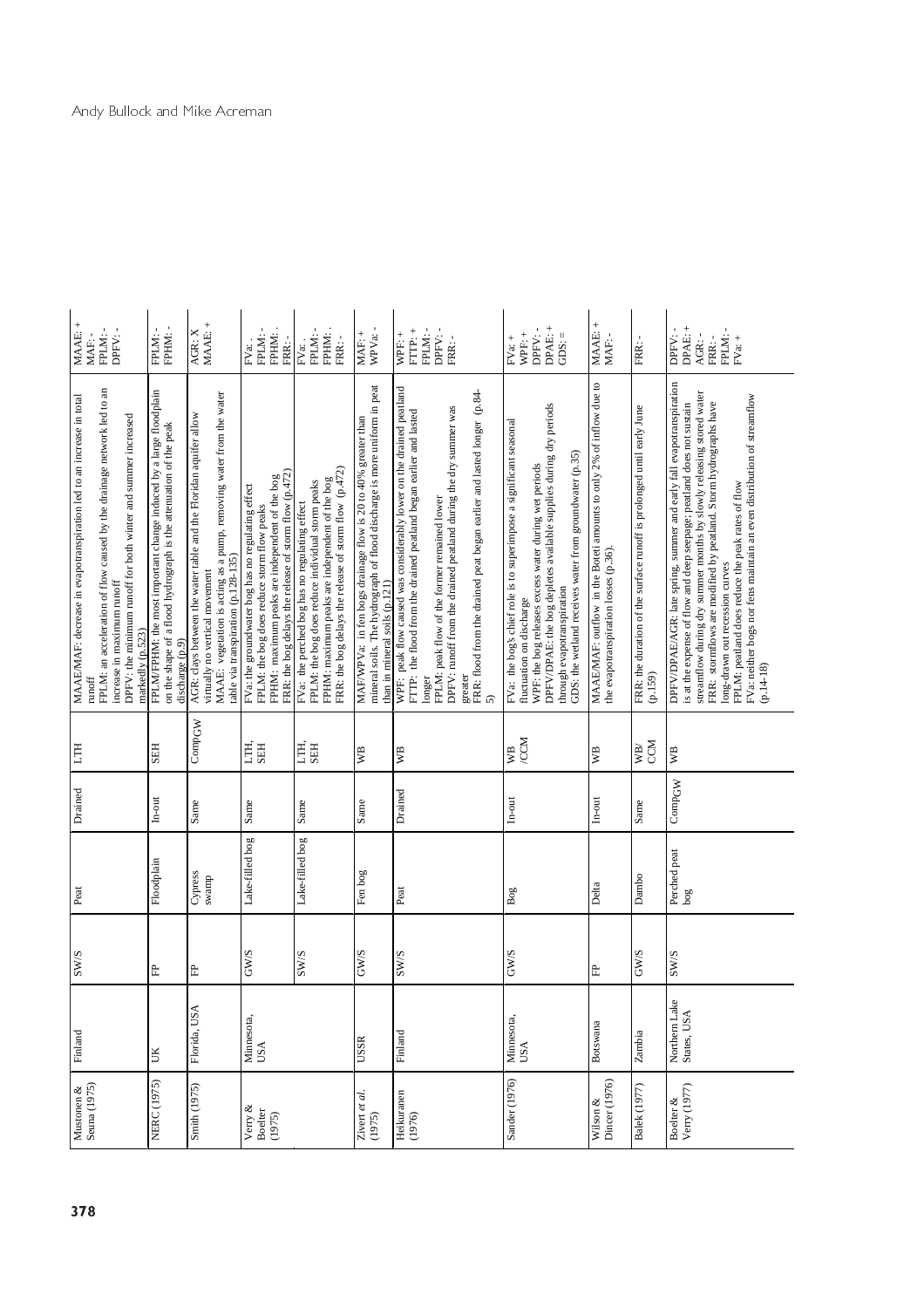| DPAE: +<br>DPFV:-<br>WPF: +<br>$FVar +$                                                                                                                                                                                                                         | FPHM:                                                                                                                        | DPFV:-<br>AGR: X<br>GDS: $=$                                                                                                                                                                                | $F\sqrt{a}$                                                                                  | DPFV: +<br>FEV:<br>FEV:                                                                                                                                                             | DPAE: +<br>DPFV:-<br>WPAE:<br>WPF: +<br>$300S =$                                                                                                                                                                                                                                                                                                      | DPAE: +<br>$DPGR: =$<br>WPAE: -<br>DPFV:-<br>WPF: +                                                                                                                                                                                                                                                | FPLM:-<br>DPFV:<br>MAF: .                                                                                                     | FPLM: -<br>DPFV:<br>WPF: +<br>AGR: -                                                                                                                                                                                                                    | AGR: x                                                        | FPLM:<br>DPFV:<br>DPGR:<br>$FVar -$                                                                                                                                                                    | $GDS. =$                                                          |
|-----------------------------------------------------------------------------------------------------------------------------------------------------------------------------------------------------------------------------------------------------------------|------------------------------------------------------------------------------------------------------------------------------|-------------------------------------------------------------------------------------------------------------------------------------------------------------------------------------------------------------|----------------------------------------------------------------------------------------------|-------------------------------------------------------------------------------------------------------------------------------------------------------------------------------------|-------------------------------------------------------------------------------------------------------------------------------------------------------------------------------------------------------------------------------------------------------------------------------------------------------------------------------------------------------|----------------------------------------------------------------------------------------------------------------------------------------------------------------------------------------------------------------------------------------------------------------------------------------------------|-------------------------------------------------------------------------------------------------------------------------------|---------------------------------------------------------------------------------------------------------------------------------------------------------------------------------------------------------------------------------------------------------|---------------------------------------------------------------|--------------------------------------------------------------------------------------------------------------------------------------------------------------------------------------------------------|-------------------------------------------------------------------|
| FVa/WPF/DPFV/DPAE: instead of regulating flow, the fen may do the<br>opposite by releasing excess water more quickly than mineral aquifers<br>during periods of high precipitation and losing more water by<br>evapotranspiration during dry periods (p. 15-16) | FPHM: basin storage is statistically insignificant in explaining the<br>variability of flood peaks $(T = 5-100$ yrs) (p.145) | AGR/GDS: the wetland is a point of discharge for the local glacial till.<br>DPFV: the wetland reduced minimum flow to less than the estimated<br>Groundwater losses are considered zero<br>base flow (p.46) | FVa: retention of cypress swamps contribute to greater stability of water<br>regimes (p.472) | FEV: water retained by the swamp is 7.8% of an individual event. No<br>DPFV: flow maintenance can be very significant (p.77-8,90)<br>effect was seen on any other storm occurrences | WPAE: spring evapotranspiration is depressed relative to non-wetland<br>GDS: the wetland receives water from the regional groundwater body<br>DPFV: baseflow during the low flow period was greatly depressed<br>WPF: the wetland was responsible for high spring flows<br>DPAE: fall rates are high relative to non-wetland areas<br>$(p.336 - 338)$ | WPAE: spring evapotranspiration is depressed relative to non-wetland<br>DPGR: during summer the swamp recharges groundwater (p.336-8)<br>WPF: the wetland was responsible for high spring flows<br>DPAE: fall rates are high relative to non-wetland areas<br>DPFV: baseflow was greatly depressed | FPLM/DPFV/MAF: higher flows (> 5 exceedance-percentile) increase;<br>low flows increase. Total runoff would not change (p.53) | AGR/DPFV: less groundwater recharge (and baseflow) occurs in basins<br>FPLM: flows may be 80% lower in basins with much wetland and lake<br>WPF: more spring runoff occurs in basins with much wetland and lake<br>with much lake and wetland (p.384-6) | AGR: the GW/S fen does not discharge through the peat (p.398) | DPFV/DPGR: peat summer evapotranspiration is at the expense of<br>FVa: peats do not regulate flow from one season to another<br>FPLM: peat does reduce the peak flow<br>streamflow or recharge (p.398) | GDS: the volume of (ground-) water annually entering the swamp by |
| ₿                                                                                                                                                                                                                                                               | E                                                                                                                            | УB                                                                                                                                                                                                          | CCM                                                                                          | ÿЯ                                                                                                                                                                                  | WB, LTH                                                                                                                                                                                                                                                                                                                                               | WB, LTH                                                                                                                                                                                                                                                                                            | E                                                                                                                             | E                                                                                                                                                                                                                                                       | WВ                                                            | ₿                                                                                                                                                                                                      | УB                                                                |
| CompCW                                                                                                                                                                                                                                                          | Multiple                                                                                                                     | Same                                                                                                                                                                                                        | Drained                                                                                      | Same                                                                                                                                                                                | Paired,<br>Same                                                                                                                                                                                                                                                                                                                                       | Paired,<br>same                                                                                                                                                                                                                                                                                    | Drained                                                                                                                       | Multiple                                                                                                                                                                                                                                                | Same                                                          | Same                                                                                                                                                                                                   | Comp <sub>GW</sub>                                                |
| Groundwater<br>peat fen                                                                                                                                                                                                                                         | Basin storage                                                                                                                | Wetland                                                                                                                                                                                                     | Cypress<br>swamp                                                                             | Forest swamp                                                                                                                                                                        | Peat                                                                                                                                                                                                                                                                                                                                                  | Muck wetland                                                                                                                                                                                                                                                                                       | Floodplain<br>swamp                                                                                                           | Wetland and<br>lake                                                                                                                                                                                                                                     | Fen                                                           | Peat                                                                                                                                                                                                   | Swamp                                                             |
| <b>S/MS</b>                                                                                                                                                                                                                                                     | General                                                                                                                      | GW/S                                                                                                                                                                                                        | 出                                                                                            | 丘                                                                                                                                                                                   | GW/S                                                                                                                                                                                                                                                                                                                                                  | <b>SWS</b>                                                                                                                                                                                                                                                                                         | 出                                                                                                                             | General                                                                                                                                                                                                                                                 | <b>GW/S</b>                                                   | <b>SWS</b>                                                                                                                                                                                             | GW/S                                                              |
|                                                                                                                                                                                                                                                                 | Pennsylvania,<br>USA                                                                                                         | Minnesota,<br>USA                                                                                                                                                                                           | Florida, USA                                                                                 | Illinois, USA                                                                                                                                                                       | Massachusetts,<br>USA                                                                                                                                                                                                                                                                                                                                 |                                                                                                                                                                                                                                                                                                    | N. Carolina,<br>USA                                                                                                           | Wisconsin,<br>USA                                                                                                                                                                                                                                       | Minnesota,<br>USA                                             |                                                                                                                                                                                                        | Ilinois, USA                                                      |
|                                                                                                                                                                                                                                                                 | Flippo (1977)<br>in Novitski<br>(1985)                                                                                       | Hickok et al.<br>(1977)                                                                                                                                                                                     | Littlejohn<br>(1977)                                                                         | Mitsch et al.<br>(1977)                                                                                                                                                             | OBrien<br>(1977)                                                                                                                                                                                                                                                                                                                                      |                                                                                                                                                                                                                                                                                                    | Winner $\&$<br>Simmons<br>(1977)                                                                                              | Novitski<br>(1978)                                                                                                                                                                                                                                      | Verry &<br>Boelter<br>(1978)                                  |                                                                                                                                                                                                        | McKay et al.<br>(1979)                                            |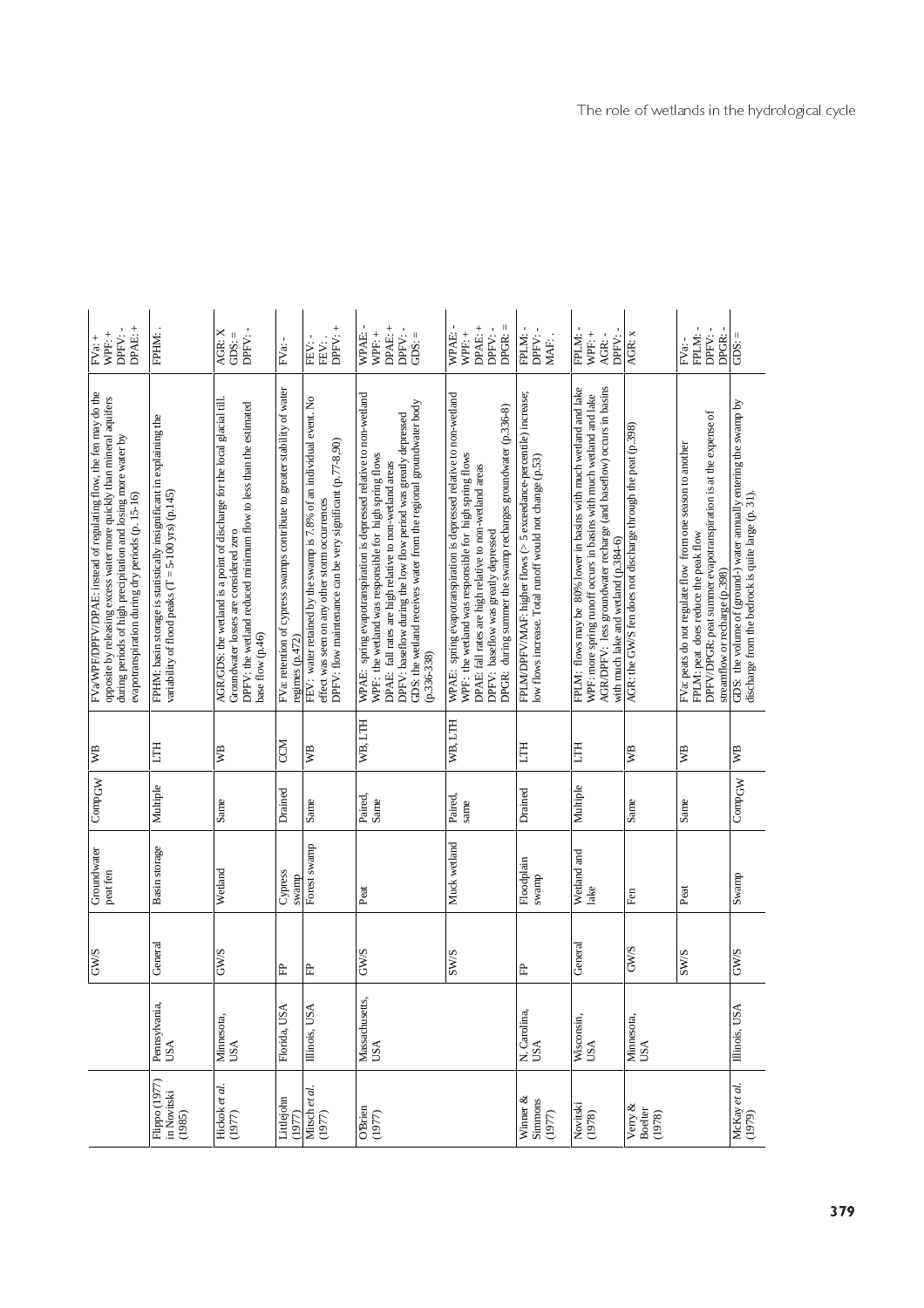| MAAE: +<br>FPHM: -<br>DPFV:<br>MAF: -                                                                                                                                                                                                                                       | GDS: X                                                          | MAAE +<br>MAF: -                                                                           | WPF:                                                                                                               | FPLM: -<br>AGR:                                                                                                 | DPFV:-<br>FPHM:<br>MAF:-                                                                                                                                                        | DPAE: +<br>FPLM: -<br>DPFV: -<br>MAF: .                                                                                                                                                                                                                                               | FPLM: -<br>FIP:<br>MAF:                                                                                             | DPFV: +                                                                                                                  | FEV: +                                                                                                                      | DPFV: +<br>AGR: =<br>MAF: -                                                                                                                                                     | MAAE +<br>DPFV: +<br>FPLM: -<br>WPF:.                                                                                                                                                                                                  | DPFV: +<br>FPLM: -<br>WPF: +<br><b>MAAE:</b>                                                                                                                                                           | MAAE +<br>DPFV:.<br>AGR:<br>FPLM:<br>WPF: . $\hfill$                                                                                                                                                                                                           |
|-----------------------------------------------------------------------------------------------------------------------------------------------------------------------------------------------------------------------------------------------------------------------------|-----------------------------------------------------------------|--------------------------------------------------------------------------------------------|--------------------------------------------------------------------------------------------------------------------|-----------------------------------------------------------------------------------------------------------------|---------------------------------------------------------------------------------------------------------------------------------------------------------------------------------|---------------------------------------------------------------------------------------------------------------------------------------------------------------------------------------------------------------------------------------------------------------------------------------|---------------------------------------------------------------------------------------------------------------------|--------------------------------------------------------------------------------------------------------------------------|-----------------------------------------------------------------------------------------------------------------------------|---------------------------------------------------------------------------------------------------------------------------------------------------------------------------------|----------------------------------------------------------------------------------------------------------------------------------------------------------------------------------------------------------------------------------------|--------------------------------------------------------------------------------------------------------------------------------------------------------------------------------------------------------|----------------------------------------------------------------------------------------------------------------------------------------------------------------------------------------------------------------------------------------------------------------|
| DPFV: dambo catchments are not significantly distinguishable from<br>MAAE/MAF: presence of dambo increases evaporation with a<br>corresponding decrease in average annual yield (p.58)<br>FPHM: dambo provides a lot of floodplain storage<br>unaffected neighbours for Q75 | GDS: the bog is characterised by an absence of recharge (p.522) | MAAE/MAF: average annual runoff volume is reduced by 6.4mm for<br>every 1% of dambo (p.16) | WPF: groundwater was the major component of all flood peaks (rather<br>than originating from the wetlands) (p.359) | AGR: significant recharge occurs on floodplains (p.168,173)<br>FPLM: floodplains ameliorate downstream flooding | the increase in maximum flow, and 70% of the increase in spring flow is<br>MAF/FPHM/DPFV: approximately 50% of the increase in flow, 36% of<br>due to increased drainage (p.13) | DPFV/DPAE: from raised wetlands there is usually little discharge after<br>FPLM: hydrographs from the Albemarle Canal show five floods while<br>MAF: runoff from the two catchments is nearly equal (p.90-3)<br>the wetland Van Swamp show none<br>June because of evapotranspiration | FPLMFTTP: peaks are higher and earlier on developed sites<br>MAF: there was little difference in total flow (p.115) | DPFV: very low yields prevailed, excepting two headwater areas<br>characterised by periglacial deposits and peat (p.69). | FEV: the dominant and rapid hydrograph response comes essentially<br>from saturation overland flow on the floodplain (p.54) | causes flooding to continue into the dry season. 10% of losses contribute<br>MAF/DPFV/AGR: losses in the Upper Yobe are 70% of MAF. Storage<br>to regional groundwater (p. 267) | WPF:  no effect on increasing spring time runoff<br>MAAE:  some effect in increasing ET (p19-.20)<br>DPFV:  some effect on increasing base flows<br>FPLM:  an effect in reducing flood peaks<br>A surface-water depression wetland has | DPFV:  some effect on increasing base flows<br>FPLM:  an effect in reducing flood peaks<br>WPF:  increases spring time runoff<br>A surface-water slope wetland has<br>MAAE:  no effect on ET (p.19-20) | WPF:  no effect on increasing spring time runoff<br>DPFV:  no effect on increasing base flows<br>FPLM:  an effect in reducing flood peaks<br>A ground-water depression wetland has<br>AGR: some recharge occurs (p.19-20)<br>MAAE:  an effect in increasing ET |
| Ë                                                                                                                                                                                                                                                                           | WВ                                                              | 百                                                                                          | E                                                                                                                  | H                                                                                                               | SJ                                                                                                                                                                              | УB                                                                                                                                                                                                                                                                                    | ₿                                                                                                                   | <b>SEH</b>                                                                                                               | WB                                                                                                                          | CCM                                                                                                                                                                             | WВ                                                                                                                                                                                                                                     | ⊯                                                                                                                                                                                                      | ₿                                                                                                                                                                                                                                                              |
| Multiple                                                                                                                                                                                                                                                                    | $In-out$                                                        | Multiple                                                                                   | CompGW                                                                                                             | CompGW                                                                                                          | Drained                                                                                                                                                                         | Drained                                                                                                                                                                                                                                                                               | Drained                                                                                                             | Same                                                                                                                     | CompyC                                                                                                                      | <b>CompET</b>                                                                                                                                                                   | Same                                                                                                                                                                                                                                   | Same                                                                                                                                                                                                   | Same                                                                                                                                                                                                                                                           |
| Dambo                                                                                                                                                                                                                                                                       | Kettle hole                                                     | Dambo                                                                                      | Wetland                                                                                                            | Floodplain                                                                                                      | Sloughs                                                                                                                                                                         | Pocosin                                                                                                                                                                                                                                                                               | Pocosin                                                                                                             | Peat                                                                                                                     | Floodplain                                                                                                                  | Floodplain                                                                                                                                                                      | SWD wetland                                                                                                                                                                                                                            | SW/S wetland                                                                                                                                                                                           | GWD wetland                                                                                                                                                                                                                                                    |
| 旵                                                                                                                                                                                                                                                                           | SWD                                                             | <b>GWS</b>                                                                                 | <b>GW/S</b>                                                                                                        | 出                                                                                                               | GWD                                                                                                                                                                             | <b>GWS</b>                                                                                                                                                                                                                                                                            | GW/S                                                                                                                | <b>GWS</b>                                                                                                               | 丘                                                                                                                           | 出                                                                                                                                                                               | SWD                                                                                                                                                                                                                                    | <b>SWS</b>                                                                                                                                                                                             | GWD                                                                                                                                                                                                                                                            |
| Malawi                                                                                                                                                                                                                                                                      | Massachusetts,<br>USA                                           | Malawi                                                                                     | Massachusetts,<br>USA                                                                                              | Mississippi,<br>USA                                                                                             | N. Dakota, USA                                                                                                                                                                  | N. Carolina,<br>USA                                                                                                                                                                                                                                                                   | N. Carolina<br>USA                                                                                                  | Wales, UK                                                                                                                | <b>Brazil</b>                                                                                                               | Nigeria                                                                                                                                                                         | Wisconsin,<br>USA                                                                                                                                                                                                                      |                                                                                                                                                                                                        |                                                                                                                                                                                                                                                                |
| Drayton et al.<br>(1980)                                                                                                                                                                                                                                                    | Hemond<br>(1980)                                                | Hill & Kidd<br>(1980)                                                                      | OBrien<br>(1980)                                                                                                   | Bedinger<br>(1981)                                                                                              | $\begin{array}{l} \text{Brun}\;et\;al.\\ (1981) \end{array}$                                                                                                                    | Daniel (1981)                                                                                                                                                                                                                                                                         | Gilliam $\&$<br>Skaggs<br>(1981)                                                                                    | Newson<br>(1981)                                                                                                         | Nortcliff &<br>Thornes<br>(1981)                                                                                            | Sellars (1981)                                                                                                                                                                  | Novitski<br>(1982)                                                                                                                                                                                                                     |                                                                                                                                                                                                        |                                                                                                                                                                                                                                                                |
| 380                                                                                                                                                                                                                                                                         |                                                                 |                                                                                            |                                                                                                                    |                                                                                                                 |                                                                                                                                                                                 |                                                                                                                                                                                                                                                                                       |                                                                                                                     |                                                                                                                          |                                                                                                                             |                                                                                                                                                                                 |                                                                                                                                                                                                                                        |                                                                                                                                                                                                        |                                                                                                                                                                                                                                                                |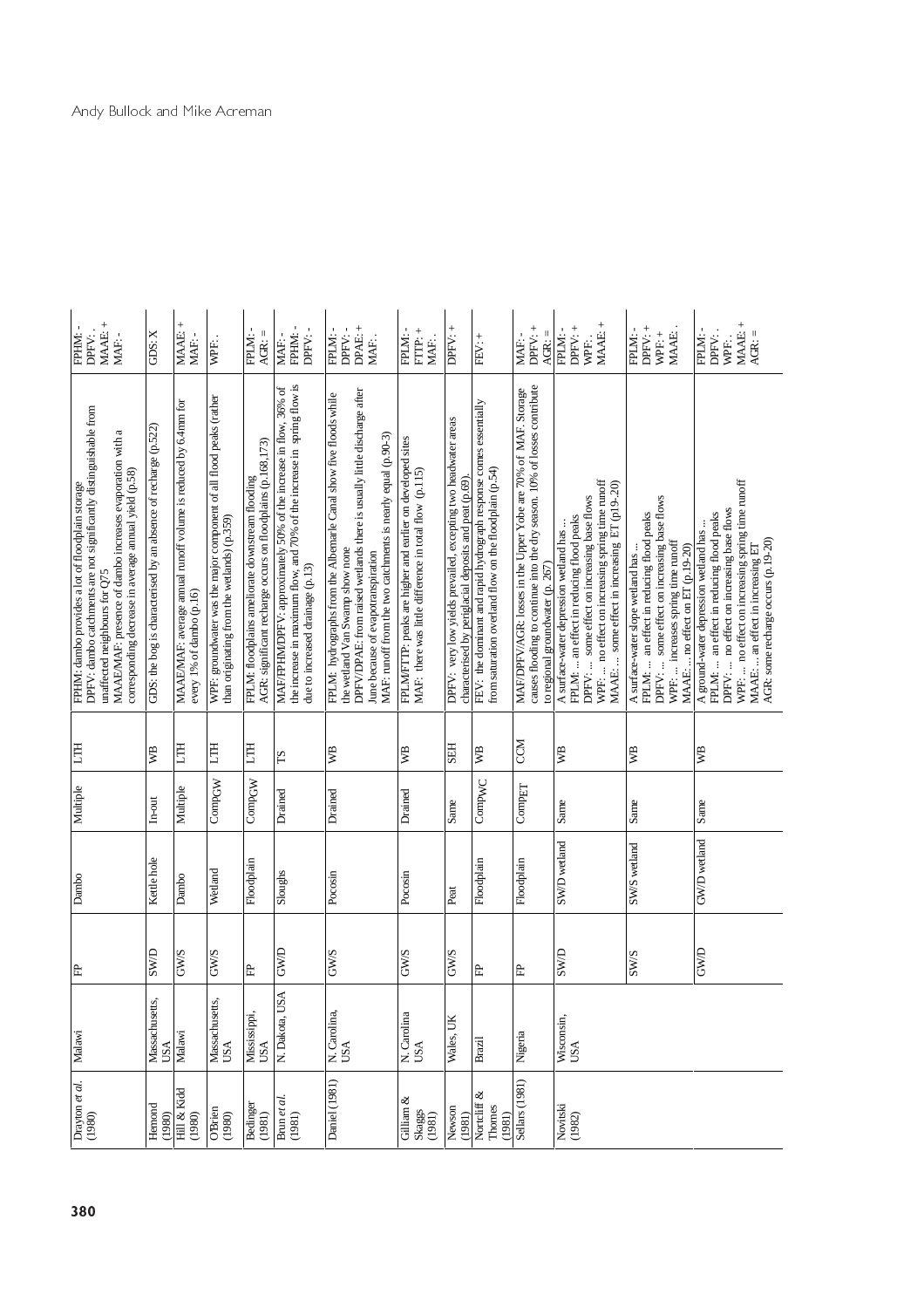| MAAE: +<br>DPFV:.<br>WPF: +<br>FPLM:                                                                                                                                                                                      | FPLM: -                                                                                                                  | FEV: +<br>MAF: .<br>AGR: .                                                                                                                                                                                                                                                                                                                                                  | DPAE: +                                                                                                                                                                         | FPHM: -<br>MAF:                                                                                                 | DPAE: +                                                                                                                                          | AGR: X<br>$AGR: =$<br>GDS: $=$                                                                                                                                                      | DPAE: +<br>DPFV:-<br>MAAE:<br>FEV:-                                                                                                                                                                                                                                                                                                                                                       | $\begin{array}{c}\n\text{AGR:} = \\ \text{AGR:} X\n\end{array}$                                                                                               | $WPGR: =$<br>$AGR: =$                                                                                                                                               | MAAE: +                                                                                                            | WPAE: +<br>$\overline{PIM}$ +<br>AGR: +<br>FEV: +<br>WPF: -                                                                                                                                                                                                                                                                                                                                                                                                                                                                                                                                                     |
|---------------------------------------------------------------------------------------------------------------------------------------------------------------------------------------------------------------------------|--------------------------------------------------------------------------------------------------------------------------|-----------------------------------------------------------------------------------------------------------------------------------------------------------------------------------------------------------------------------------------------------------------------------------------------------------------------------------------------------------------------------|---------------------------------------------------------------------------------------------------------------------------------------------------------------------------------|-----------------------------------------------------------------------------------------------------------------|--------------------------------------------------------------------------------------------------------------------------------------------------|-------------------------------------------------------------------------------------------------------------------------------------------------------------------------------------|-------------------------------------------------------------------------------------------------------------------------------------------------------------------------------------------------------------------------------------------------------------------------------------------------------------------------------------------------------------------------------------------|---------------------------------------------------------------------------------------------------------------------------------------------------------------|---------------------------------------------------------------------------------------------------------------------------------------------------------------------|--------------------------------------------------------------------------------------------------------------------|-----------------------------------------------------------------------------------------------------------------------------------------------------------------------------------------------------------------------------------------------------------------------------------------------------------------------------------------------------------------------------------------------------------------------------------------------------------------------------------------------------------------------------------------------------------------------------------------------------------------|
| MAAE: some effect in increasing ET (p.19-20)<br>WPF: an effect in increasing spring time runoff<br>DPFV: no effect on increasing base flows<br>FPLM: an effect in reducing flood peaks<br>A groundwater slope wetland has | FPLM: flood peaks are 80% lower in a basin with 40% lake and wetland<br>area than in a basin with no lake or area (p.16) | MAF: peat converts 36% of its precipitation to water yield, or nearly the<br>FEV: during high water table periods, the bog can transmit flow much<br>AGR: because hydraulic conductivities of well-decomposed peat and<br>glacial till are similar, seepage rates over long periods probably are<br>quicker than the mineral soil<br>same as the upland<br>similar (p.1461) | evaporative losses during the day, which could not be detected when the<br>DPAE: distinct diurnal rhythms in hydrographs were caused by<br>macrophyte growth was minimal (p.57) | MAF/FPHM: the depressions store 72% of 2-yr return period flow and<br>41% of 100-year return period flow (p.45) | DPAE: recession hydrographs exhibit diurnal fluctuations with greater<br>evapotranspirational losses in the riparian zone during the day (p. 88) | AGR: recharge zones in the peats are the raised bogs, and the discharge<br>zones are the adjacent fens. Precipitation on the fens does not enter the<br>groundwater system (p. 918) | compared with 692mm from shallow interfluve and 760mm from wooded<br>DPFV/DPAE: high dambo evapotranspiration results in a decrease in<br>FEV: hydrographs show more flashy responses because there is less<br>MAAE: actual annual evaporation losses from dambos is 640mm<br>dambo area for temporary retention of water.<br>flow rate and cessation of river flow (p.36).<br>interfluve | Cary there is little deep percolation as the underlying aquifer is artesian<br>AGR: usually Sewage Dome 2 recharges the groundwater. At Austin<br>$(p. 80)$ . | DPFV: wetlands retain rain and incoming runoff and groundwater until it<br>WPGR: bog waters are moving locally into groundwater<br>evaporates or percolates (p.839) | MAAE: evaporation from flooded areas on the Flats is considerably<br>higher than from non-flooded areas. (p.12-21) | 120mm hr <sup>-1</sup> , while runoff attained 80% of input under rainfall of 30mm<br>floodplains. In Mauritania, this represents almost 30% of the total flood<br>WPAE/WPF: losses are far greater during severe floods where there are<br>FEV: on freely drained forest soils, no runoff occurs under rainfall of<br>AGR: when a stream disappears into its floodplain, the alluvial water<br>hydromorphic/gley soils is lower than from ferrallitic soils<br>FPLM: minimum rainfall required to produce runoff from<br>table may be replenished (p.244-257)<br>$\rm{h^{-1}}$ on hydromorphic soils<br>volume |
| УB                                                                                                                                                                                                                        | E                                                                                                                        | WВ                                                                                                                                                                                                                                                                                                                                                                          | 呂                                                                                                                                                                               | 百                                                                                                               | 呂                                                                                                                                                | CCM                                                                                                                                                                                 | ĶВ                                                                                                                                                                                                                                                                                                                                                                                        | ₿                                                                                                                                                             | Chem                                                                                                                                                                | $\overline{\text{Comp}}$                                                                                           | Comp                                                                                                                                                                                                                                                                                                                                                                                                                                                                                                                                                                                                            |
| Same                                                                                                                                                                                                                      | Multiple                                                                                                                 | Same                                                                                                                                                                                                                                                                                                                                                                        | $\overline{\text{Comp}}_{\text{ET}}$                                                                                                                                            | Multiple                                                                                                        | Same                                                                                                                                             | CompGW                                                                                                                                                                              | Same                                                                                                                                                                                                                                                                                                                                                                                      | $\mbox{CompGW}$                                                                                                                                               | $In-out$                                                                                                                                                            | Same                                                                                                               | Same                                                                                                                                                                                                                                                                                                                                                                                                                                                                                                                                                                                                            |
| GW/S wetland                                                                                                                                                                                                              | Wetland and<br>lake                                                                                                      | Peat                                                                                                                                                                                                                                                                                                                                                                        | Macrophytes                                                                                                                                                                     | depressions<br>Shallow                                                                                          | Marsh                                                                                                                                            | Raised bogs<br>Fens                                                                                                                                                                 | Dambo                                                                                                                                                                                                                                                                                                                                                                                     | Cypress domes                                                                                                                                                 | Peat bog                                                                                                                                                            | Floodplain                                                                                                         | Hydromorphic/<br>gley soil                                                                                                                                                                                                                                                                                                                                                                                                                                                                                                                                                                                      |
| <b>GWS</b>                                                                                                                                                                                                                | General                                                                                                                  | <b>SWS</b>                                                                                                                                                                                                                                                                                                                                                                  | <b>GWS</b>                                                                                                                                                                      | <b>G/MS</b>                                                                                                     | 出                                                                                                                                                | <b>GW/S</b>                                                                                                                                                                         | <b>GWS</b>                                                                                                                                                                                                                                                                                                                                                                                | GW/S                                                                                                                                                          | GWD                                                                                                                                                                 | 出                                                                                                                  | General                                                                                                                                                                                                                                                                                                                                                                                                                                                                                                                                                                                                         |
|                                                                                                                                                                                                                           |                                                                                                                          | Mimesota,<br>USA                                                                                                                                                                                                                                                                                                                                                            | New Zealand                                                                                                                                                                     | N. Dakota, USA                                                                                                  | Natal, South<br>Africa                                                                                                                           | Minnesota,<br>USA                                                                                                                                                                   | Malawi                                                                                                                                                                                                                                                                                                                                                                                    | Florida, USA                                                                                                                                                  | S.W. Michigan,<br>USA                                                                                                                                               | Zambia                                                                                                             | W.Africa                                                                                                                                                                                                                                                                                                                                                                                                                                                                                                                                                                                                        |
|                                                                                                                                                                                                                           |                                                                                                                          | Timmons<br>(1982)<br>Verry &                                                                                                                                                                                                                                                                                                                                                | Williams<br>(1983)<br>Howard-                                                                                                                                                   | Ludden et al.<br>(1983)                                                                                         | Seyhan <i>et al.</i><br>(1983)                                                                                                                   | Siegel (1983)                                                                                                                                                                       | Carrington<br>(1983)<br>Smith-                                                                                                                                                                                                                                                                                                                                                            | Heimburg<br>(1984)                                                                                                                                            | Keough &<br>Pippen (1984)                                                                                                                                           | Sharma<br>(1984)                                                                                                   | Dubreuil<br>(1985)                                                                                                                                                                                                                                                                                                                                                                                                                                                                                                                                                                                              |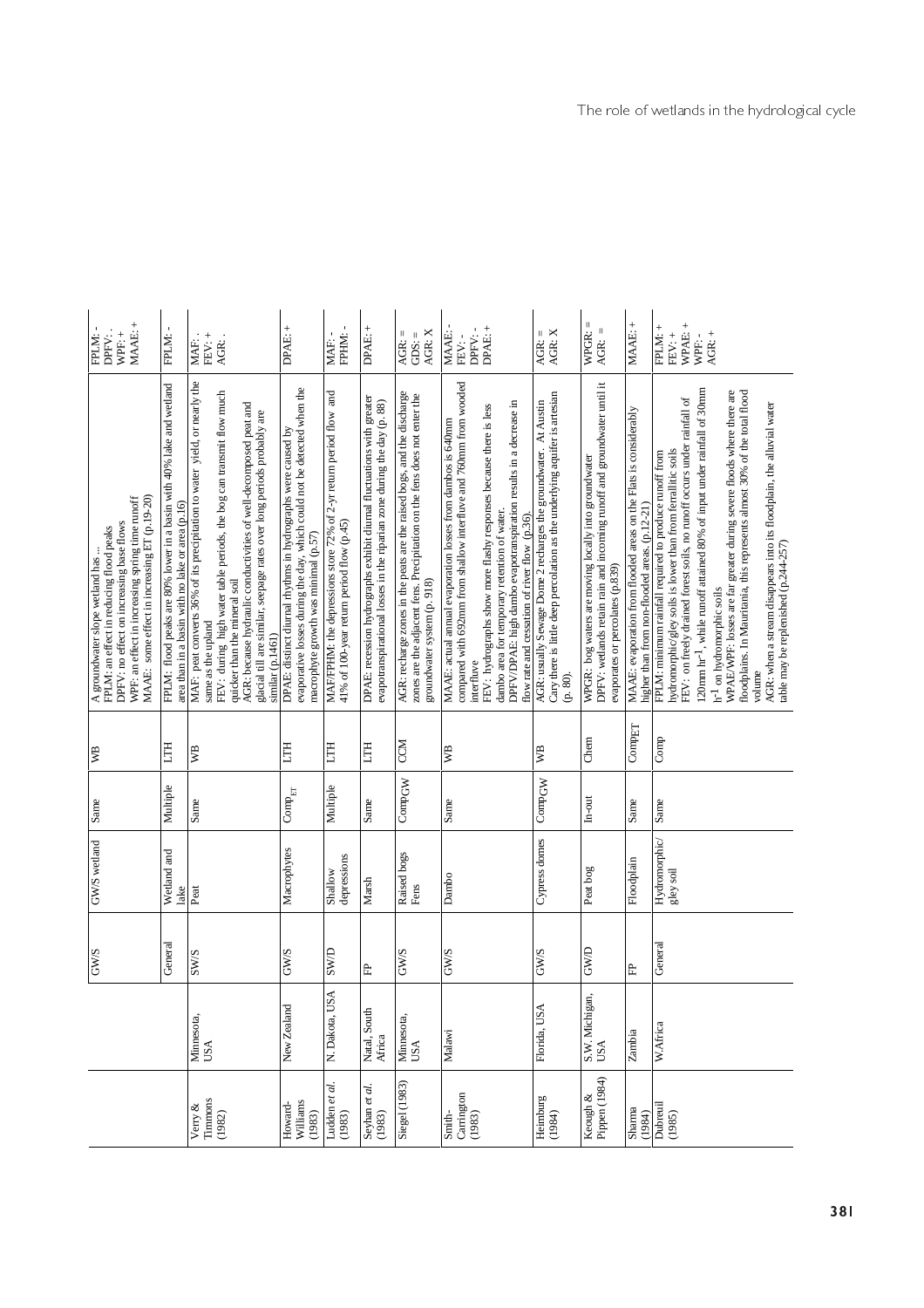| Ê<br>Sierra Leone             |                              | DPFV: during the dry season, swamps retain surface water which is lost<br>by evaporation and seepage (p.19)<br><b>HLT</b><br>Same<br>Inland valley<br>swamps and<br>bolis                                                                |
|-------------------------------|------------------------------|------------------------------------------------------------------------------------------------------------------------------------------------------------------------------------------------------------------------------------------|
| lake<br>General               | Eastern States               | In basins with large percentages of lakes and wetlands<br>DPFV: baseflow is less (p.151)<br>WPF: spring runoff is greater<br>FPLM : flood peaks are less<br><b>HLT</b><br>Multiple<br>Wetland and                                        |
| <b>SWS</b>                    |                              | FPLM/DPFV: run-off in downstream areas are such that the risk of<br>FVa: run-off of the predrained bog was more extreme<br>highwater and dryness becomes smaller (p.206-8)<br>₽<br>Drained<br>Raised bog                                 |
| heath<br><b>SWS</b>           | England, UK                  | that is saturated or has a near-surface water table prior to a storm (p.94)<br>FPLM: storm runoff volume can be related to the area of the catchment<br>E<br>Same<br>Saturated                                                           |
| Ê                             | Massachusetts,<br>USA        | negligible. Downstream main-stem wetlands were more effective in<br>FPLM: the worth of an upstream wetland for flood mitigation is<br>reducing downstream flooding (p.114)<br>CCM<br>With-out<br>Wetland                                 |
| Peat<br>GW/S                  | NW Territories,<br>Canada    | DPFV/DPAE/FVa: post-spring water loss is mainly due to evaporation<br>and not lateral runoff. Wetlands do not play an important role in<br>streamflow regulation (p.89)<br>УB<br>$\mathsf{Comp}_{\mathsf{wc}}$                           |
| Peat fen<br>GW/S              | Indiana, USA                 | AGR: a water table in the peat mound causes a pattern of shallow<br>GDS: seepage through marl into peat is deduced (p.1111-3)<br>groundwater flow away from the peat mound<br>$\mathrm{Comp}_{\mathrm{GW}}$<br>$\text{Comp}_{\text{GW}}$ |
| General<br>General            | S.W. Ontario,                | MAF/FPLM/DPFV: neither strong evidence nor clear suggestions of any<br>change in flow attributable to drainage was found (p.127)<br>Ë<br>Drained                                                                                         |
| 出                             | Massachusetts,<br>USA        | FPHM: maximum floods in the Charles are extremely low compared to<br>the adjacent low wetland Blackstone river (p.111)<br>LTH<br>Paired<br>Floodplain                                                                                    |
| General<br>wetland<br>General |                              | FPLM: during snowmelt, wetland soils do not contribute significantly to<br>AGR: the contribution of Alaskan wetlands to groundwater is probably<br>flood storage (p.209).<br>negligible<br>ŠВ<br>$In-out$                                |
| GW/S                          | South Island,<br>New Zealand | FEV: natural undrained wetlands are highly responsive to rainfall. Over<br>70% of total amual runoff is quickflow<br><b>D</b><br>Drained<br>Pakihi wetland                                                                               |
| General<br>General            |                              | DPFV: low flows increased after vegetation was removed, but decreased<br>FPMH: increased frequency of large peak flows is probably the most<br>important impact of drainage works (p.471-3)<br>after draining.                           |
| Bogs and fens<br>GW/S         |                              | DPFV: wetlands contribute little to the mid-summer budget of tundra<br>streams $(p.267)$<br>ETH<br>Same                                                                                                                                  |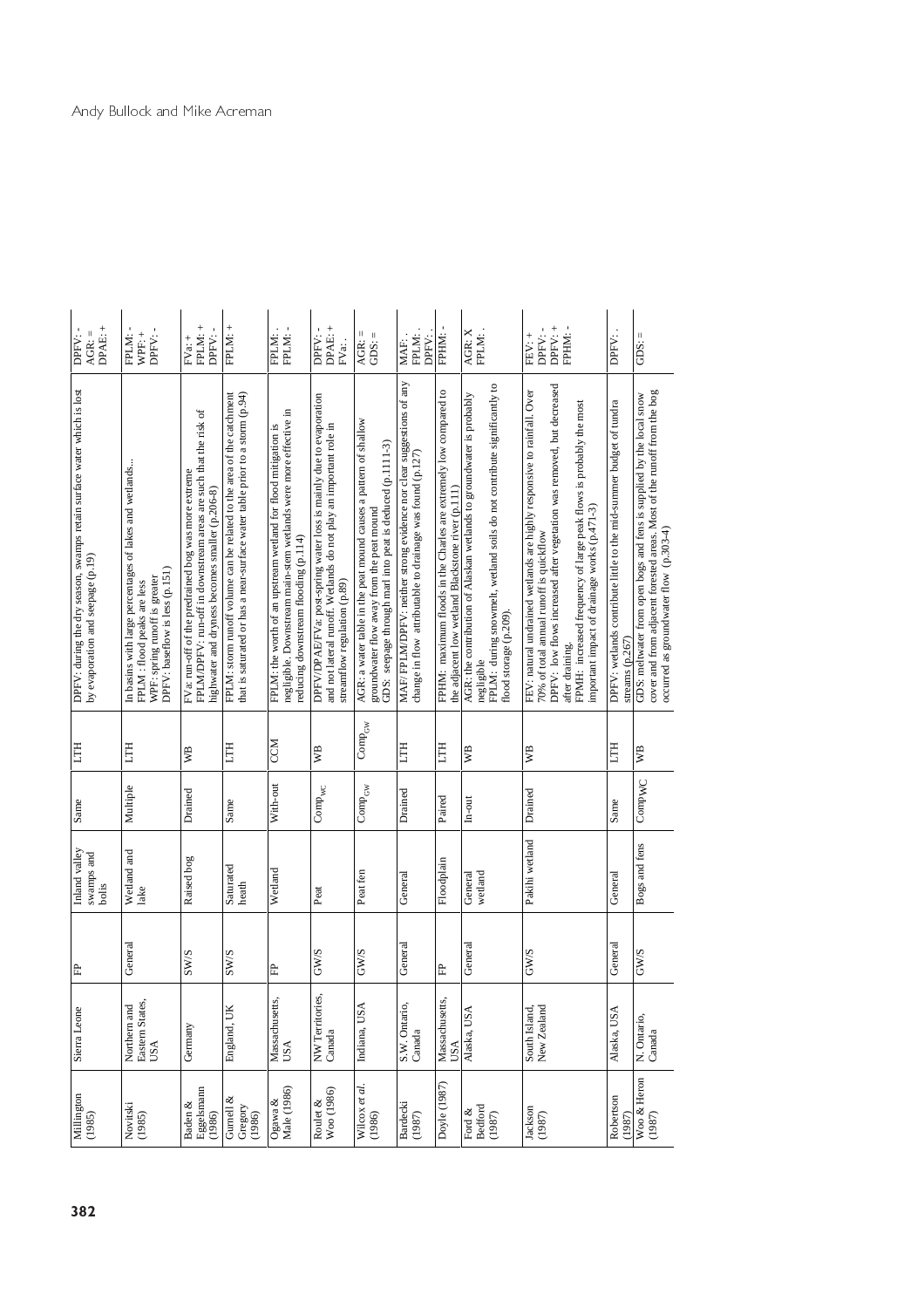| DPFV: +                                                                                                                                                                                     | ${\rm FPLM}\colon$ -<br>MAF: -                                                            | MAAE: +                                                                    | GDS:                                                 | DPFV:-<br>MAF: .                                                                              | DPFV:-<br>AGR: X                                                                                                                                                                                                            | FEV: +                                                                              | DPFV: +<br>FPLM:-                                                                                                                                                              | FEV:-                                                                           | MAAE: +                                                                                            | MAF:-                                                                                                     | FPLM: +<br>MAF: +<br>DPFV:<br>$FVar +$<br>MAF:                                                                                                                                                                                                                                                                                     | AGR: X<br>GDS: X<br>DPFV:                                                                                                           | FPHM:                                                                                                                   | DPFV:-<br>MAF: -<br>FEV:-                                                                                                                                                                                                                                                  |
|---------------------------------------------------------------------------------------------------------------------------------------------------------------------------------------------|-------------------------------------------------------------------------------------------|----------------------------------------------------------------------------|------------------------------------------------------|-----------------------------------------------------------------------------------------------|-----------------------------------------------------------------------------------------------------------------------------------------------------------------------------------------------------------------------------|-------------------------------------------------------------------------------------|--------------------------------------------------------------------------------------------------------------------------------------------------------------------------------|---------------------------------------------------------------------------------|----------------------------------------------------------------------------------------------------|-----------------------------------------------------------------------------------------------------------|------------------------------------------------------------------------------------------------------------------------------------------------------------------------------------------------------------------------------------------------------------------------------------------------------------------------------------|-------------------------------------------------------------------------------------------------------------------------------------|-------------------------------------------------------------------------------------------------------------------------|----------------------------------------------------------------------------------------------------------------------------------------------------------------------------------------------------------------------------------------------------------------------------|
| groundwater levels in the bogs are always sufficiently high to provide the<br>DPFV: the principal difference between raised bogs and till is<br>streams from these areas with runoff (p.90) | MAF/FPLM: peat mining alone increases the annual runoff and peak<br>outflow rates (p.490) | MAAE: evaporation decreases 7-10% following drainage reclamation<br>(p.24) | GDS: upward seepage is about 30% of rainfall (p.178) | MAF: drainage changed MAF insignificantly<br>DPFV: low discharges generally increased (p.204) | AGR: there is a lack of losses by percolation into deep aquifers through<br>DPFV: flow ceases completely in some weeks or months of the warm<br>saturated frozen peat layers (p.20-1)<br>period due to low storage capacity | FEV: maximum runoff was caused by rapid runoff of the water from the<br>mire (p.81) | DPFV: flow regime in the disturbed sub-basin experienced substantial<br>FPLM: peak flows are increased by two to five folds<br>changes such as decrease in low flows (p.295-6) | FEV: runoff in the peat basin is 30-35% lower than in the control (p.93-<br>94) | MAAE: a ratio of ET/PET (Penman) equal to 1.5 is not surprising for<br>tropical wetlands (p.38-39) | MAF: because of the swamps, the mean annual runoff is reduced to 5600<br>$x 10^6$ m <sup>3</sup> (p.38-9) | MAF: drainage mainly increases MAF in the first years. There are some<br>FVa: drainage is manifested as more uniform and even flow distribution<br>DPFV: minimum and summer runoff from swamps after drainage tends<br>FPLM: high spring maxima tend to fall<br>cases when MAF is reduced<br>over seasons (p.69-71)<br>to increase | AGR/GDS/DFFV: wetland recharge and discharge are very small.<br>Groundwater discharge from wetlands is too small to measure (p.427) | FPHM: during large storms, peat looks like a reservoir - overland flow<br>from the mineral soil was not observed (p.55) | DPFV: streamflow is generally reduced during summer months because<br>MAF: peat extraction in both bogs and fens appears to increase water<br>yield over the short term (p.114-5)<br>FEV: runoff is greater for mined peatlands than unmined<br>of high evapotranspiration |
| <b>HILI</b>                                                                                                                                                                                 | CCM                                                                                       | P                                                                          | <sub>ਰਿਲ</sub><br>ਹਵਾ                                | ĮЯ                                                                                            | <b>HILI</b>                                                                                                                                                                                                                 | WB                                                                                  | EH                                                                                                                                                                             | HILI                                                                            | ŠВ                                                                                                 | ŠВ                                                                                                        | ETH                                                                                                                                                                                                                                                                                                                                | CCM                                                                                                                                 | <b>SEH</b>                                                                                                              | CCM                                                                                                                                                                                                                                                                        |
| Multiple                                                                                                                                                                                    | Drained                                                                                   | Drained                                                                    | ਟਿ <sub>ਲਾ</sub>                                     | Drained                                                                                       | Same                                                                                                                                                                                                                        | Same                                                                                | Drained                                                                                                                                                                        | Paired                                                                          | Same                                                                                               | Same                                                                                                      | Drained                                                                                                                                                                                                                                                                                                                            | Same                                                                                                                                | Same                                                                                                                    | Drained                                                                                                                                                                                                                                                                    |
| Mire                                                                                                                                                                                        | Peat                                                                                      | Bog                                                                        | Peat                                                 | Peat                                                                                          | Palsa bogs                                                                                                                                                                                                                  | Aapa-mire                                                                           | Peat                                                                                                                                                                           | Peat                                                                            | Dambos                                                                                             | Swamps                                                                                                    | Swamp                                                                                                                                                                                                                                                                                                                              | <b>Blanket</b> bog                                                                                                                  | Mire                                                                                                                    | Fen peat and<br>bog                                                                                                                                                                                                                                                        |
| <b>GW/S</b>                                                                                                                                                                                 | GW/S                                                                                      | SW/S                                                                       | GW/S                                                 | GW/S                                                                                          | SW/S                                                                                                                                                                                                                        | <b>SW/S</b>                                                                         | GW/S                                                                                                                                                                           | GW/S                                                                            | GW/S                                                                                               | 丘                                                                                                         | GW/S                                                                                                                                                                                                                                                                                                                               | GW/S                                                                                                                                | GW/S                                                                                                                    | GW/S                                                                                                                                                                                                                                                                       |
| S.C. Sweden                                                                                                                                                                                 | North Carolina,<br>USA                                                                    | Byelorussia                                                                | Poland                                               | Sweden                                                                                        | West Siberia                                                                                                                                                                                                                | Fimish<br>Lappland                                                                  | Newfoundland,<br>Canada                                                                                                                                                        | Romania                                                                         | $\overline{\mathbf{a}}$<br>Africa, Zambi                                                           |                                                                                                           | Russia                                                                                                                                                                                                                                                                                                                             | Alaska, USA                                                                                                                         | Minnesota,<br>USA                                                                                                       | Minnesota,<br>USA                                                                                                                                                                                                                                                          |
| Brandesten<br>(1988)                                                                                                                                                                        | Konyha <i>et al.</i><br>(1988)                                                            | Kovrigo & Yatsukhno<br>(1988)                                              | Kowalik et al.<br>(1988)                             | Lundin<br>$(1988)$                                                                            | Moskvin<br>(1988)                                                                                                                                                                                                           | Nisula &<br>Kuittinen<br>(1988)                                                     | Panu (1988)                                                                                                                                                                    | Serban et al.<br>(1988)                                                         | $\begin{array}{c} \text{Sharma} \\ (1988) \end{array}$                                             |                                                                                                           | Shiklimanov<br>$\&$ Novikov (1988)                                                                                                                                                                                                                                                                                                 | Siegel (1988)                                                                                                                       | $V$ erry<br>(1988)                                                                                                      | Kreft (1989)<br>Brooks &                                                                                                                                                                                                                                                   |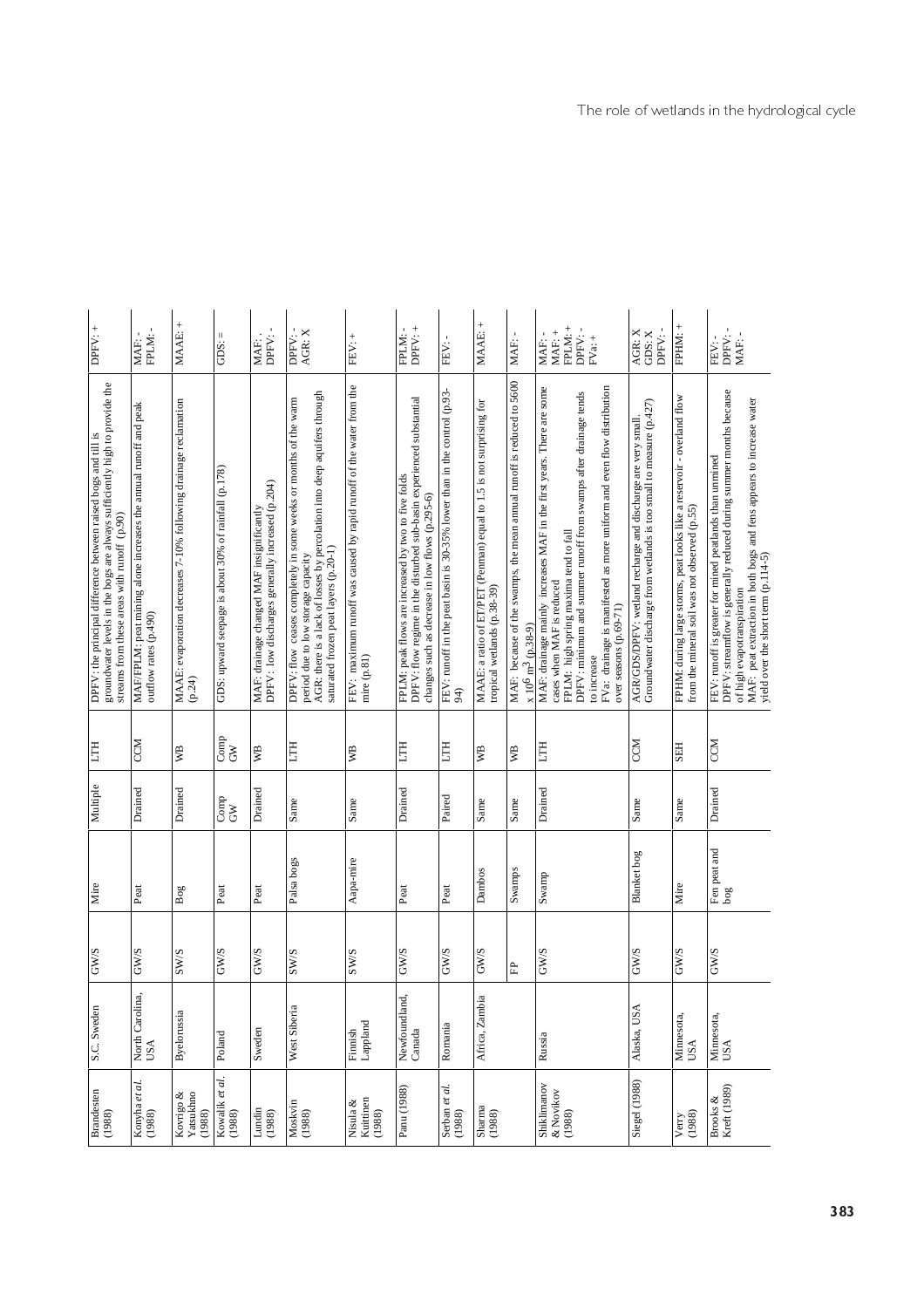| Koerselman<br>(1989)                |                       | Netherlands    | <b>GWS</b>  | Quaking fen    | Same              | $\mathbb{R}$    | GDS: the fen is a focus for groundwater discharge (p.31)                                                                                                                                                                                                                          | GDS:                                                                   |
|-------------------------------------|-----------------------|----------------|-------------|----------------|-------------------|-----------------|-----------------------------------------------------------------------------------------------------------------------------------------------------------------------------------------------------------------------------------------------------------------------------------|------------------------------------------------------------------------|
| Stewart<br>(1989)                   | Zimbabwe              |                | GW/S        | Dambo          | Same              | $\text{CompET}$ | DPAE: the mean value of evaporation over all dambo regions over the<br>$200 \text{ km}^2$ was estimated to be 3.5mm d <sup>-1</sup> and 3.2mm d <sup>1</sup> for the area<br>outside the dambos (p.48-59)                                                                         | DPAE: +                                                                |
| Sundeen et al.<br>(1989)            |                       | Colorado, US.  | <b>SW/S</b> | Infilled lakes | $In-out$          | HLI             | AGR: wetlands have no significant role in groundwater recharge. (p.412)<br>flood peaks. The wetlands may have a lesser ability to attenuate flood<br>FPLM: wetlands do not have a substantial affect on the magnitude of<br>peaks than would upland areas.                        | FPLM: +<br>AGR: X<br>FPLM:                                             |
| Parks (1989)<br>Sutcliffe &         | Africa                |                | 出           | Floodplain     | Multiple          | CCM             | a<br>FVa: Okavango and Sudd outflows are even less variable after damping<br>inflow, in the lower Senegal are insignificant, and in the Okavango are<br>MAAE: losses in the Sudd and in the Niger are over half the annual<br>very high proportion of the inflows<br>$(p.54-5)$ . | MAAE: +<br>MAAE: +<br>MAAE: +<br>MAAE:.<br>$\mbox{FVar}$ -<br>$FVar -$ |
| Brown (1990)                        | USA                   | North America, | General     | Forest wetland | CompGW            | ₿               | cypress dome experiences losses through infiltration or seepage (p.172-<br>AGR: the bog and pocosin wetlands have virtually no recharge, the<br>173)                                                                                                                              | AGR: X<br>$AGR: =$                                                     |
| Mulamoottil<br>Gehrels &<br>(1990)  | S. Ontario,<br>Canada |                | <b>SW/S</b> | Wetland        | $In-out$          | WВ              | AGR: recharge was found in the eastern portion of the wetland (p.225)                                                                                                                                                                                                             | $\vert\vert$<br>AGR:                                                   |
| Hollis (1990)                       | Nigeria               |                | 出           | Floodplain     | $In-out$          | УB              | AGR: the seasonally flooded floodplains provide 1400 x 10 <sup>6</sup> m <sup>3</sup> of<br>recharge to the Chad formation (p.418)                                                                                                                                                | $AGR: =$                                                               |
| Demissie et<br>al. (1991)           |                       | Illinois, USA  | General     | Wetland        | Multiple          | E               | FEV: flood volumes decrease with increasing wetland<br>DPFV: wetlands consistently increased low flows (p.949)<br>FPLM: peakflows decrease with increasing wetland                                                                                                                | DPFV: +<br>FPLM:<br>FEV:-                                              |
| Khan (1991)<br>Demissie &           |                       | Illinois, USA  | General     | Wetland        | Drained           | E               | DPFV: in their pre-drained state, wetlands reduced low flows (p.1050)<br>FPLM: in their pre-drained state, wetland reduced flooding.                                                                                                                                              | DPFV:-<br>FPLM:                                                        |
| Faulkner &<br>Lambert<br>(1991)     | Zimbabwe              |                | GW/S        | Dambo          | Same              | ₿               | AGR: total amount of water lost from the dambo to groundwater is small<br>DPAE: dry season evaporation was approximately 50% higher from the<br>dambo than from dryland (p.153-5)                                                                                                 | AGR: X<br>DPAE: +                                                      |
| Miller (1991)<br>Hensel &           |                       | Illinois, USA  | GW/S        | Pond           | $In-out$          | $Comp_{GW}$     | insignificant. Seepage from the two ponds overlying permeable sand and<br>AGR/DPFV: seepage from the two ponds overlying impermeable till is<br>gravel is large enough to double groundwater discharge (p.313)                                                                    | DPFV: +<br>AGR: +<br>AGR: .                                            |
| Nielsen et al.<br>(1991)            | India                 |                | 丘           | Floodplain     | With-out          | CCM             | FPLM/WPGR: flood volumes decrease due to large retention and<br>infiltration losses on the wide sandy flood plains (p.274)                                                                                                                                                        | $WPCR: =$<br>FPLM:                                                     |
| Robinson et al. $\left(1991\right)$ | Germany               |                | GW/S        | Peat           | Drained           | ₿               | were higher (p.275)                                                                                                                                                                                                                                                               | MAAE: +<br>FPLM: -<br>DPFV:-<br>MAF:-                                  |
| Verheyen<br>(1992)<br>Boeye &       | Belgium               |                | GWD         | Fen            | $\mathsf{CompET}$ | ŞВ              | DPAE/DPFV: summer evapotranspiration is a major output - the water<br>table drops and direct runoff disappears (p.161)                                                                                                                                                            | DPAE: +<br>DPFV:-                                                      |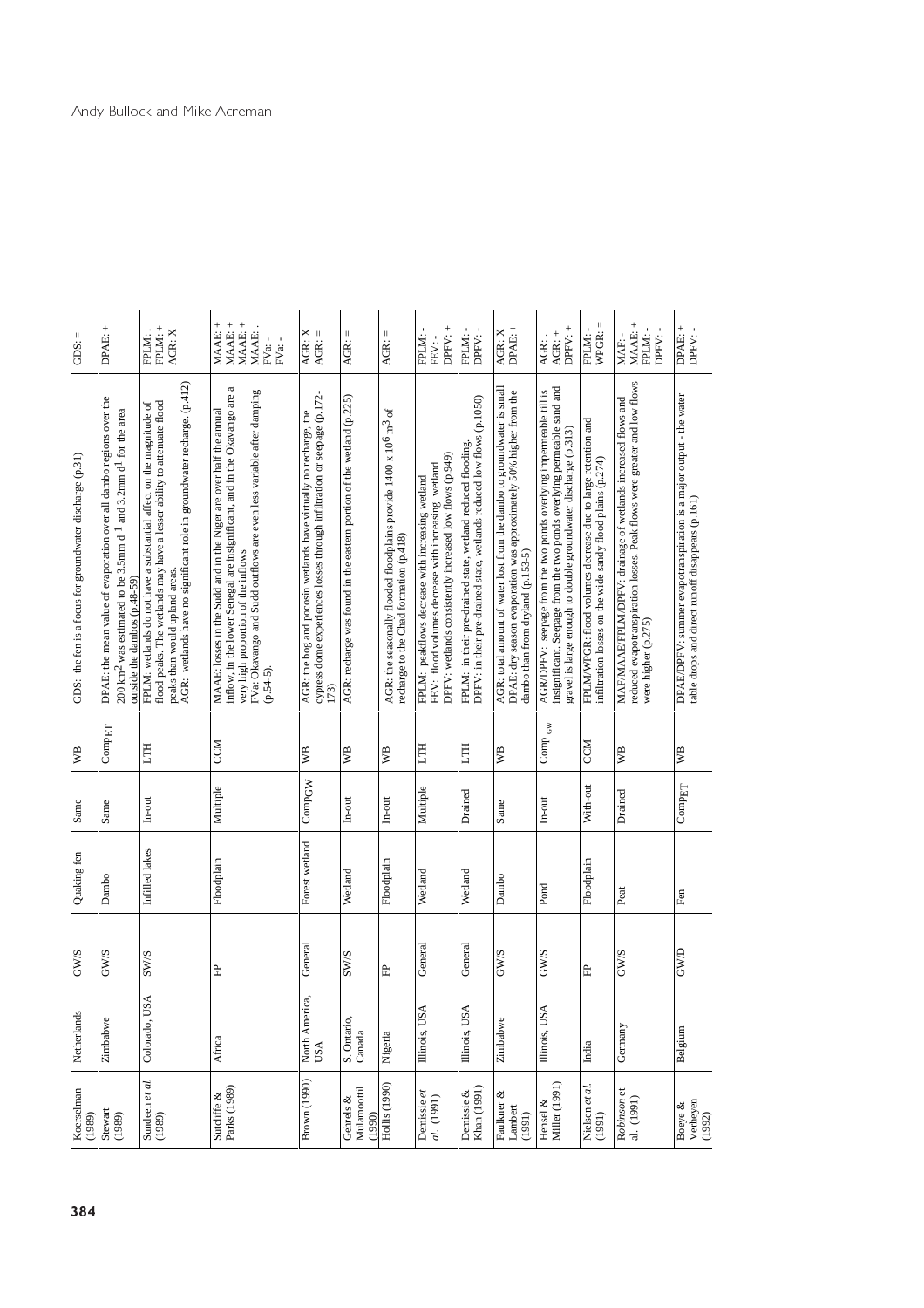| FPHM:<br>DPFV:-<br>DPFV:<br>MAF: .                                                                                                                                                                                                                                                                                                                                                            | DPAE: +                                                                                                                                         | $AGR: =$<br>GDS:                                                                                         | $\text{MAF:}+$<br>$_{\rm FVar}$ -                                                                                                                                  | AGR: $=$<br>FVa: $+$                                                                                                                                                   | MAAE: +<br>MAF:-<br>FVa:                                                                                                                                                                                                                              | MAAE: +<br>MAF: -<br>AGR: -                                                                                                                                                                                                                                                                        | DPFV:.                                                                                                  | DPAE: +<br>DPFV:-<br>GDS:<br>$FVar +$                                                                                                                                                                                                                                                        | MAAE: +<br>FPLM:-<br>MAF:                                                                                                                                                                                                                                                                                                                                                            | GDS:                                                                                                                   | $AGR: =$<br>GDS: $=$                                                                                                             |
|-----------------------------------------------------------------------------------------------------------------------------------------------------------------------------------------------------------------------------------------------------------------------------------------------------------------------------------------------------------------------------------------------|-------------------------------------------------------------------------------------------------------------------------------------------------|----------------------------------------------------------------------------------------------------------|--------------------------------------------------------------------------------------------------------------------------------------------------------------------|------------------------------------------------------------------------------------------------------------------------------------------------------------------------|-------------------------------------------------------------------------------------------------------------------------------------------------------------------------------------------------------------------------------------------------------|----------------------------------------------------------------------------------------------------------------------------------------------------------------------------------------------------------------------------------------------------------------------------------------------------|---------------------------------------------------------------------------------------------------------|----------------------------------------------------------------------------------------------------------------------------------------------------------------------------------------------------------------------------------------------------------------------------------------------|--------------------------------------------------------------------------------------------------------------------------------------------------------------------------------------------------------------------------------------------------------------------------------------------------------------------------------------------------------------------------------------|------------------------------------------------------------------------------------------------------------------------|----------------------------------------------------------------------------------------------------------------------------------|
| MAF: dambos are an indiscrimatory factor in determining the volume,<br>DPFV: dambos do not maintain dry-season low flows and reduce low<br>flows where they occur in association with regolith with significant<br>FPHM: the impact of dambo on flood magnitude, variability and<br>persistence and variability of annual runoff<br>frequency is insignificant (p.349)<br>baseflow components | DPAE: evaporation losses in August 1986 are 1 mm day-1 higher on the<br>dambo margins than the central dambo and interfluve vegetation. (p.389) | AGR/GDS: fluxes between aquifers vary between downward and upward<br>directions during the year (p.321). | FVa: the frequency distribution of river levels without swamps is<br>MAF: without swamps, MAF decreases (p.322)<br>considerably broader than the actual situation. | FVa: pipe-flow and high near-stream gradients coupled with the high<br>transmissivity produce a flashy gradient (p.103)<br>AGR:6% of losses was to groundwater seepage | FVa/MAAE/MAF: modification of the Panatanal may lose its condition<br>passage of water may also decrease evapotranspiration and increase the<br>of natural sponge responsible for exceptional stability of flow A faster<br>amount of outflow (p.36). | Seepage rates from mires to deep groundwater is 80 to 50% lower in<br>AGR: mires are not important in the regeneration of groundwater.<br>MAAE/MAF: mires are characterised by high evporation and<br>correspondingly low runoff relative to mineral soils<br>mires than in sandy soils (p.234-6). | DPFV: wetland rivers commonly freeze by mid-October and negligible<br>flows occur during winter (p.216) | evapotranspiration depletes surface outflow during the summer $(p.325-6)$<br>groundwater inflow, though amplitude of change is greater because high<br>FVa/DPAE/DPFV: seasonal pattern of wetland outflow mirrors that of<br>GDS: groundwater inflow accounted for about 90% of water inputs | MAF/MAAE: the water budget of the Massenya floodplain has inflow of<br>1.7 10 <sup>9</sup> m <sup>3</sup> and outflow is 0.8 10 <sup>9</sup> m <sup>3</sup> ; the water budget of the Yaere<br>floodplain is inflows 3.2 10 <sup>9</sup> m <sup>3</sup> and outflow is 1.1 10 <sup>9</sup> m <sup>3</sup> (p.52,67)<br>FPLM: the peak is flattened by vast areas of swamp vegetation | GDS: the hydrology of shallow seasonal ponds is strongly influenced by<br>the adjacent groundwater-flow system (p.176) | AGR/GDS: the interior of Great Marsh are discharge zones, whereas the<br>margins are recharge areas during wet periods. (p. 152) |
| <b>HLT</b>                                                                                                                                                                                                                                                                                                                                                                                    | $\mathrm{Comp}_{\mathrm{ET}}$                                                                                                                   | ₿                                                                                                        | CCM                                                                                                                                                                | ₿                                                                                                                                                                      | ELLI                                                                                                                                                                                                                                                  | ₿                                                                                                                                                                                                                                                                                                  | Chem                                                                                                    | УB                                                                                                                                                                                                                                                                                           | <b>HLT</b>                                                                                                                                                                                                                                                                                                                                                                           | $\mathrm{Comp}_{\mathrm{GW}}$                                                                                          | CCM                                                                                                                              |
| Multiple                                                                                                                                                                                                                                                                                                                                                                                      | Same                                                                                                                                            | Same                                                                                                     | With-out                                                                                                                                                           | Same                                                                                                                                                                   | $In-out$                                                                                                                                                                                                                                              | Paired                                                                                                                                                                                                                                                                                             | CompwC                                                                                                  | $In-out$                                                                                                                                                                                                                                                                                     | In-out                                                                                                                                                                                                                                                                                                                                                                               | $\mathrm{Comp}_{\mathrm{GW}}$                                                                                          | $\mathrm{Comp}_{\mathrm{GW}}$                                                                                                    |
| Dambo                                                                                                                                                                                                                                                                                                                                                                                         | Dambo                                                                                                                                           | Peat                                                                                                     | Floodplain                                                                                                                                                         | <b>Blanket</b> bog                                                                                                                                                     | Pantanal                                                                                                                                                                                                                                              | Mires                                                                                                                                                                                                                                                                                              | Wetland                                                                                                 | Fen                                                                                                                                                                                                                                                                                          | Floodplain                                                                                                                                                                                                                                                                                                                                                                           | Ponds                                                                                                                  | Fen                                                                                                                              |
| GW/S                                                                                                                                                                                                                                                                                                                                                                                          | GW/S                                                                                                                                            | GW/S                                                                                                     | 出                                                                                                                                                                  | <b>SW/S</b>                                                                                                                                                            | 岊                                                                                                                                                                                                                                                     | <b>SW/S</b>                                                                                                                                                                                                                                                                                        | <b>SW/S</b>                                                                                             | GW/S                                                                                                                                                                                                                                                                                         | 出                                                                                                                                                                                                                                                                                                                                                                                    | GWD                                                                                                                    | GW/S                                                                                                                             |
| Zimbabwe                                                                                                                                                                                                                                                                                                                                                                                      | Zimbabwe                                                                                                                                        | Madagascar                                                                                               | Indonesia                                                                                                                                                          | Newfoundland,<br>$\mathbf{C}\mathbf{anada}$                                                                                                                            | Paraguay R., S.<br>America                                                                                                                                                                                                                            | Germany                                                                                                                                                                                                                                                                                            | NW Territories,<br>Canada                                                                               | England, U.K                                                                                                                                                                                                                                                                                 | West Africa                                                                                                                                                                                                                                                                                                                                                                          | Delaware, USA                                                                                                          | Indiana, USA                                                                                                                     |
| <b>Bullock</b><br>(1992a)                                                                                                                                                                                                                                                                                                                                                                     | Bullock<br>(1992b)                                                                                                                              | Grillot &<br>Dussarrat<br>(1992)                                                                         | Klepper<br>(1992)                                                                                                                                                  | Price (1992)                                                                                                                                                           | Bucher et al.<br>(1993)                                                                                                                                                                                                                               | Eggelsmann<br>et al. $(1993)$                                                                                                                                                                                                                                                                      | Gibson et al.<br>(1993)                                                                                 | Gilvear et al.<br>(1993)                                                                                                                                                                                                                                                                     | John et al.<br>(1993)                                                                                                                                                                                                                                                                                                                                                                | Phillips &<br>Shedlock<br>(1993)                                                                                       | Shedlock et<br>al. (1993)                                                                                                        |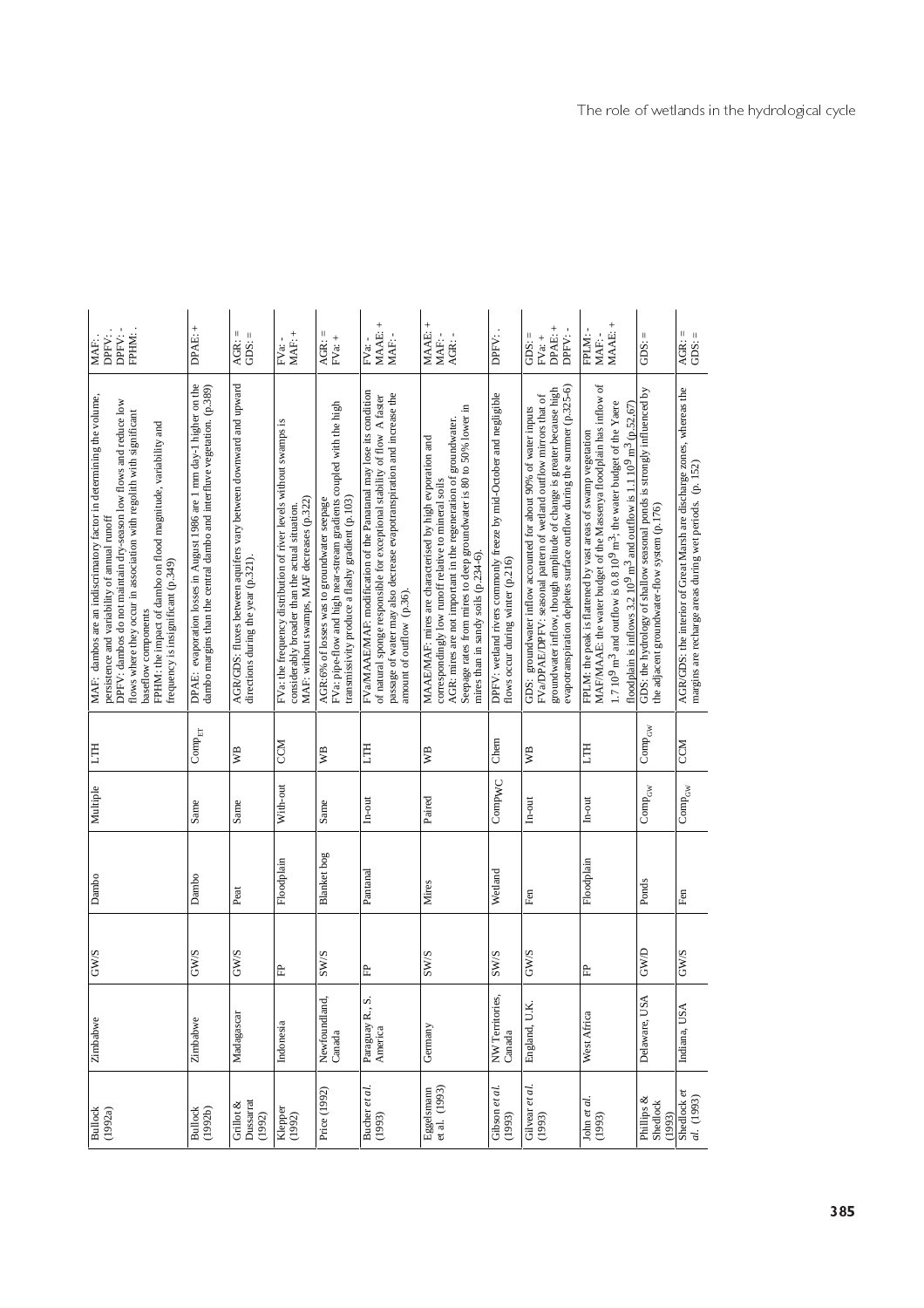| FEV: +                                                                                                                                             | AGR: +                                                                                                                                                                                     | FEV: +<br>FRR:-                                                                                                                                                                           |                                                                    | AGR: X                                                          | FPLM:<br>FPLM:<br>FPLM: -                                                                                                                                                                                                                                                                              | DPFV:-<br>FPLM:<br>FPLM: -<br>MAF: .<br>MAF:                                                                                                                                                                                                                                                       | DPAE: +<br>FEV: +                                                                                                                                                                    | FPLM: +<br>DPFV: -<br>$FVar +$                                                                                                                                                                                                                                  | AGR: X                                                                                                                                        | AGR:                                                                                                                                 | MAAE: +<br>DPAE: +<br>MAF: -                                                                                                                                                                           | AGR: X<br>FPLM:<br>DPFV:                                                                                                                                                                                                                                                                                                   |
|----------------------------------------------------------------------------------------------------------------------------------------------------|--------------------------------------------------------------------------------------------------------------------------------------------------------------------------------------------|-------------------------------------------------------------------------------------------------------------------------------------------------------------------------------------------|--------------------------------------------------------------------|-----------------------------------------------------------------|--------------------------------------------------------------------------------------------------------------------------------------------------------------------------------------------------------------------------------------------------------------------------------------------------------|----------------------------------------------------------------------------------------------------------------------------------------------------------------------------------------------------------------------------------------------------------------------------------------------------|--------------------------------------------------------------------------------------------------------------------------------------------------------------------------------------|-----------------------------------------------------------------------------------------------------------------------------------------------------------------------------------------------------------------------------------------------------------------|-----------------------------------------------------------------------------------------------------------------------------------------------|--------------------------------------------------------------------------------------------------------------------------------------|--------------------------------------------------------------------------------------------------------------------------------------------------------------------------------------------------------|----------------------------------------------------------------------------------------------------------------------------------------------------------------------------------------------------------------------------------------------------------------------------------------------------------------------------|
| FEV: saturated overland flow from permanently saturated areas created<br>by discharging groundwater was the major storm runoff mechanism<br>(p.37) | AGR: prairie depressions are likely more effective for groundwater<br>recharge than the uplands (p.205)                                                                                    | FEV/FRR: the magnitude and duration of overland flow in wetland areas<br>are likely to be greater than in uplands because the higher degree of<br>saturation and gentler gradients (p.28) | AGR: seepage was very low (0-6%) as a component of outflow (p.340) | FPLM: Swedish rivers showed decreased peak flows after drainage | different topography and special hydraulic characteristics which resulted<br>in an increase in peak flows. The effects of peat drainage on floods were<br>because of lowered groundwater. Peat in the Huhtisuo catchment had<br>negligible in the Svartan basin. The effect of drainage depends on the | MAF: total runoff volume increased by 3.5% (p.62-66)<br>Sweden: FPLM/MAF: neither peaks nor runoff differed<br>Finland: FPML: there was a slight increase in peaks<br>DPFV: summer low flows were slightly higher<br>DPFV: there was a slight increase in low flows<br>groundwater level (p.657-9) | FEV: storm flows flooded the fen and water was quickly discharged.<br>DPAE: the large depression and detention storage of both systems<br>enhanced evapotranspiration losses (p.328) | FPLM: very high flood runoff given widespread production of surface<br>DPFV: minimal baseflow in summer because there is virtually no<br>Flow duration curves from peat-covered basins comparatively<br>drainage from the peat (or clay)<br>demonstrate<br>flow | AGR: the volume of water that discharges through the basal peat into the<br>FVa: steep slope and therefore greater flow variability (p.25-26) | AGR: groundwater recharged from the swamp will be less than from<br>mineral sediments may be low (p.224)<br>surrounding areas (p.29) | MAF/MAAE: the wetland was a major cause of water loss from the<br>DPAE: the wetland is recharged by river flows and loses water by<br>Bokaa catchment losing about 12 Mm <sup>3</sup> yr <sup>-1</sup> | DPFV: the wetland did not make significant contributions to streamflow<br>FPLM: the wetland did not play an important role in attenuating flood<br>AGR: wetland did not make substantial contributions to recharge<br>evapotranspiration through the dry season (p.38)<br>under low river flow conditions (p.185)<br>peaks |
| Chem                                                                                                                                               | <b>S</b>                                                                                                                                                                                   | E                                                                                                                                                                                         | $\mathbb{R}$                                                       | <b>CCM</b>                                                      |                                                                                                                                                                                                                                                                                                        | <b>NOO</b>                                                                                                                                                                                                                                                                                         | CompGW                                                                                                                                                                               | Ë                                                                                                                                                                                                                                                               | Ë                                                                                                                                             | P<br>2                                                                                                                               | <b>NCX</b>                                                                                                                                                                                             | $\mathbb{R}$                                                                                                                                                                                                                                                                                                               |
| CompGW                                                                                                                                             | In-out                                                                                                                                                                                     | Same                                                                                                                                                                                      | Same                                                               | Drained                                                         |                                                                                                                                                                                                                                                                                                        | Drained                                                                                                                                                                                                                                                                                            | $In-out$                                                                                                                                                                             | Multiple                                                                                                                                                                                                                                                        | CompGW                                                                                                                                        | Same                                                                                                                                 | Same                                                                                                                                                                                                   | In-out                                                                                                                                                                                                                                                                                                                     |
|                                                                                                                                                    | Prairie slough                                                                                                                                                                             | Wetland                                                                                                                                                                                   | Constructed                                                        | Peat                                                            |                                                                                                                                                                                                                                                                                                        | Sweden: bogs<br>Finland: fens                                                                                                                                                                                                                                                                      | Domed $\log$ and fen                                                                                                                                                                 | Peat                                                                                                                                                                                                                                                            | $_{\rm Bog}$                                                                                                                                  | Floodplain                                                                                                                           | Floodplain                                                                                                                                                                                             | Peat                                                                                                                                                                                                                                                                                                                       |
| GW/S                                                                                                                                               | GW/S                                                                                                                                                                                       | <b>SW/S</b>                                                                                                                                                                               | <b>SW/S</b>                                                        | <b>S/M5</b>                                                     |                                                                                                                                                                                                                                                                                                        | رج<br>š                                                                                                                                                                                                                                                                                            | GW/S                                                                                                                                                                                 | <b>SW/S</b>                                                                                                                                                                                                                                                     | GWD                                                                                                                                           | 出                                                                                                                                    | 出                                                                                                                                                                                                      | <b>SW/S</b>                                                                                                                                                                                                                                                                                                                |
| Toronto,<br>Canada                                                                                                                                 | Saskatchewan,<br>Canada                                                                                                                                                                    | Permafrost US,                                                                                                                                                                            | Illinois, USA                                                      | Sweden                                                          |                                                                                                                                                                                                                                                                                                        | Sweden and<br>Finland                                                                                                                                                                                                                                                                              | S.E. Labrador,<br>Canada                                                                                                                                                             | Э                                                                                                                                                                                                                                                               | Maine, USA                                                                                                                                    | Malaysia                                                                                                                             | Botswana                                                                                                                                                                                               | Wisconsin,<br>USA                                                                                                                                                                                                                                                                                                          |
| Waddington<br>et al. (1993)                                                                                                                        | $\begin{array}{c} \textrm{Woo\ &\textrm{&}\ \textrm{&}\ \textrm{Row}\textrm{&}\ \textrm{&}\ \textrm{Row}\textrm{&}\ \textrm{&}\ \textrm{Row}\textrm{&}\ \textrm{&}\ \end{array}$<br>(1993) | Winter (1993)<br>Woo $\&$                                                                                                                                                                 | Hey et al.<br>(1994)                                               | Iritz et al.<br>(1994)                                          |                                                                                                                                                                                                                                                                                                        | Seuna (1994)<br>Johansson &                                                                                                                                                                                                                                                                        | Maloney<br>(1994)<br>Price &                                                                                                                                                         | Burt (1995)                                                                                                                                                                                                                                                     | Doss (1995)                                                                                                                                   | Khan (1995)                                                                                                                          | Meigh (1995)                                                                                                                                                                                           | Owen (1995)                                                                                                                                                                                                                                                                                                                |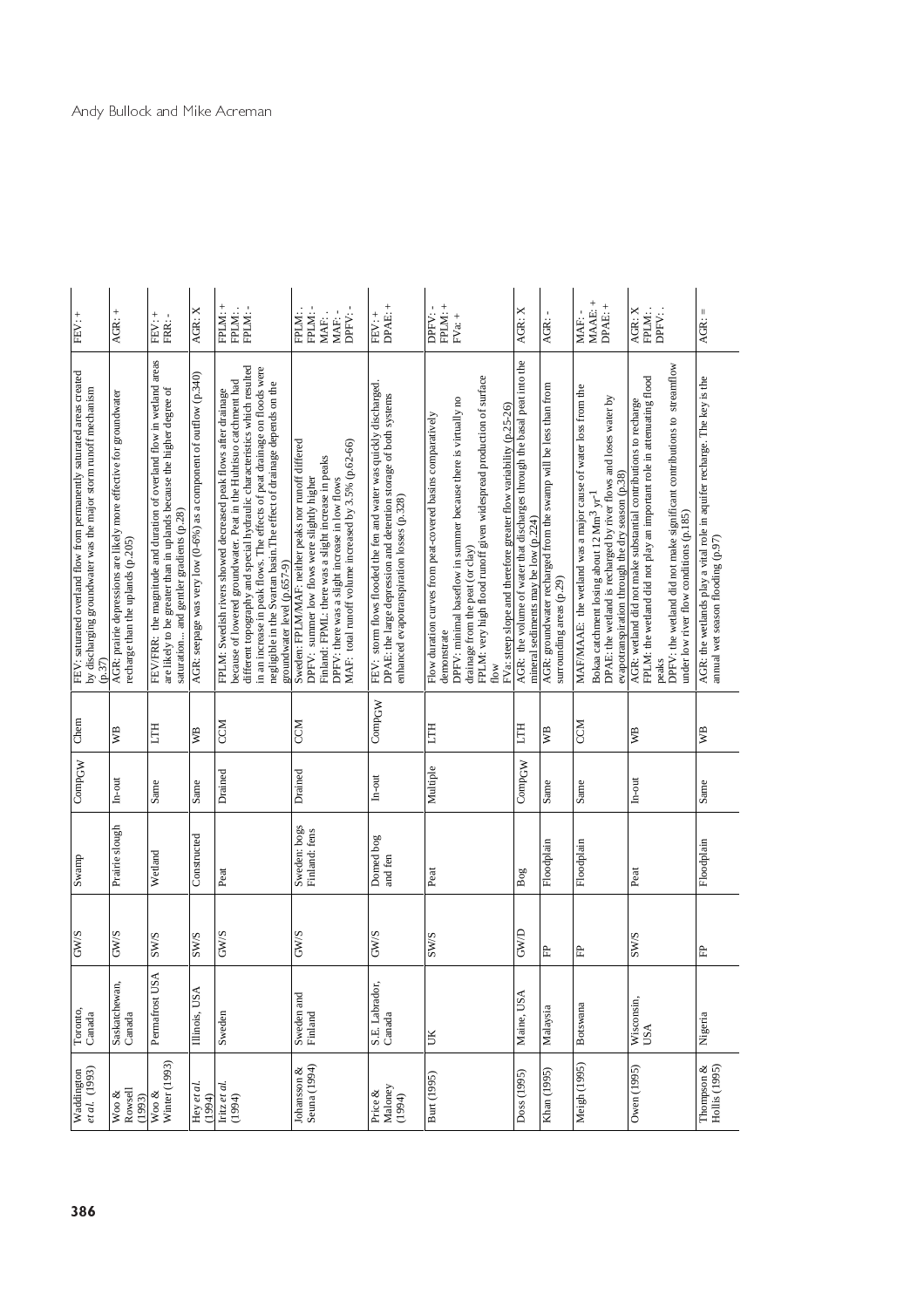| $\vert\vert$<br>AGR:                                                                       | WPGR: +<br>DPGR:-<br>GDS:                                                                                                                                                    | $AGR: =$                                                                                                                                                                                                                                                                                                                                                                                                                                                                                                                                    | $GDS. =$                                                                                                                                  | $GDS. =$                                                                                                                   | $WPCR: =$<br>$AGR: =$<br>GDS:                                                                                                                                                                                                                                                                                                                                                                                                                                                                                             | $FTTP: +$<br>FPLM:-                                                                                                                                                                                              | FEV:-                                                                                                                                                                                                                                                              | MAAE: +                                                                                                                                                                                            | $AGR: =$                                                                                                                                                                                                          |
|--------------------------------------------------------------------------------------------|------------------------------------------------------------------------------------------------------------------------------------------------------------------------------|---------------------------------------------------------------------------------------------------------------------------------------------------------------------------------------------------------------------------------------------------------------------------------------------------------------------------------------------------------------------------------------------------------------------------------------------------------------------------------------------------------------------------------------------|-------------------------------------------------------------------------------------------------------------------------------------------|----------------------------------------------------------------------------------------------------------------------------|---------------------------------------------------------------------------------------------------------------------------------------------------------------------------------------------------------------------------------------------------------------------------------------------------------------------------------------------------------------------------------------------------------------------------------------------------------------------------------------------------------------------------|------------------------------------------------------------------------------------------------------------------------------------------------------------------------------------------------------------------|--------------------------------------------------------------------------------------------------------------------------------------------------------------------------------------------------------------------------------------------------------------------|----------------------------------------------------------------------------------------------------------------------------------------------------------------------------------------------------|-------------------------------------------------------------------------------------------------------------------------------------------------------------------------------------------------------------------|
| AGR: the surface aquifer is recharged by the vertical percolation of<br>floodwater (p.172) | ranged from -0.030m3/day during the late winter to +0.043m3day several<br>WPGR/DPGR/GDS: Results show that groundwater flow into the Lake<br>times during the summer (p 914) | the alluvial aquifer to the lower part of the alluvial aquifer and away from<br>the Black Swamp (intermediate recharge). The greater the distance from<br>hydraulic head to flow through the confining unit and the upper part of<br>river and the more likely it will flow to the lower part of the aquifer (p<br>the river, the less likely the groundwater from the site will flow to the<br>measurements surface water inundating the wetland had sufficient<br>AGR: During a significant percentage of the monthly water level<br>338) | GDS: Groundwater inflow rates range from 0.2-0.8 cm/day on the site<br>with areas of higher inflows located closer to the river (p. 505). | GDS: floodplain water levels are controlled primarily by discharge of<br>groundwater which maintains dry season streamflow | discharge function of Lunby and Stewart wetland is in a state of dynamic<br>periods of reversed hydraulic gradient corresponding to spring recharge<br>year, discharge of water from the Dakota aquifer contributes less than a<br>AGR/GDS: although hydraulic gradients are upward over most of the<br>WPGR: deep penetration may occur during repeated, relatively brief<br>few tenths of a percent to the wetland water budget the recharge-<br>and periods of above normal rainfall (p. 118).<br>equilibrium (p. 119) | days later than at the upstream gauge (p.283)<br>FPLM: The mean reduction in peak discharge between the two gauges<br>FTTP: Hydrograph peaks downstream of the wetland occurred 4 to 8<br>was about 20% (p. 283) | this represents a storage equivalent to one day of Shannon peak discharge<br>FEV: The floodplains "have a considerable flood control capacity; if the<br>minimum 3500ha of callow land is flooded to an average depth of 1m,<br>(around $400m^3s^{-1}$ )" (p. 195) | outflow from the Pantanal on an amual basiswater lost by evaporation<br>MAAE: discharges of inflowing rivers is approximately equal; to the<br>is roughly balance by direct precipitation (p. 258) | AGR: vertical gradients in the marsh are generally downward throughout<br>the year, suggesting that the Marsh is a predominantly groundwater<br>recharge area, especially the lower lying, wetter areas (p. 229). |
| УB                                                                                         | CCM                                                                                                                                                                          | Comp <sub>cw</sub>                                                                                                                                                                                                                                                                                                                                                                                                                                                                                                                          | P<br>2                                                                                                                                    | Comp <sub>cw</sub>                                                                                                         | CCM                                                                                                                                                                                                                                                                                                                                                                                                                                                                                                                       | LTH                                                                                                                                                                                                              | $Comp_T$                                                                                                                                                                                                                                                           | In-out                                                                                                                                                                                             | <b>CHEM</b>                                                                                                                                                                                                       |
| Same                                                                                       | Comp <sub>cw</sub>                                                                                                                                                           | $In-out$                                                                                                                                                                                                                                                                                                                                                                                                                                                                                                                                    | $In-out$                                                                                                                                  | Compow                                                                                                                     | Comp <sub>cw</sub>                                                                                                                                                                                                                                                                                                                                                                                                                                                                                                        | In/out                                                                                                                                                                                                           | Compr                                                                                                                                                                                                                                                              | WB                                                                                                                                                                                                 | Compow                                                                                                                                                                                                            |
| Floodplain                                                                                 | around lakes<br>Wetlands                                                                                                                                                     | Floodplain                                                                                                                                                                                                                                                                                                                                                                                                                                                                                                                                  | Floodplain                                                                                                                                | Floodplain                                                                                                                 | around lakes<br>Wetlands                                                                                                                                                                                                                                                                                                                                                                                                                                                                                                  | Floodplain                                                                                                                                                                                                       | Callow                                                                                                                                                                                                                                                             | Floodplain                                                                                                                                                                                         | Marshes                                                                                                                                                                                                           |
| 出                                                                                          | SWD                                                                                                                                                                          | 出                                                                                                                                                                                                                                                                                                                                                                                                                                                                                                                                           | 出                                                                                                                                         | 出                                                                                                                          | SWD                                                                                                                                                                                                                                                                                                                                                                                                                                                                                                                       | 出                                                                                                                                                                                                                | 出                                                                                                                                                                                                                                                                  | E                                                                                                                                                                                                  | SWD                                                                                                                                                                                                               |
| Senegal                                                                                    | North Dakota,<br>USA                                                                                                                                                         | Arkansas, USA<br>Eastern                                                                                                                                                                                                                                                                                                                                                                                                                                                                                                                    | Southwestern<br>Wisconsin                                                                                                                 | Amazonia,<br>Brazil                                                                                                        | North Dakota,<br>USA                                                                                                                                                                                                                                                                                                                                                                                                                                                                                                      | Arkansas, USA<br>Eastern                                                                                                                                                                                         | Shamon,<br>Ireland                                                                                                                                                                                                                                                 | Pantanal, Brazi                                                                                                                                                                                    | La Plata,<br>Argentina                                                                                                                                                                                            |
| Hollis (1996)                                                                              | Gerla and<br>$\begin{array}{c}\text{Mathency} \\ (1996) \end{array}$                                                                                                         | Gonthier<br>(1996)                                                                                                                                                                                                                                                                                                                                                                                                                                                                                                                          | Hunt et al.<br>(1996)                                                                                                                     | Hodnett et al.<br>(1997)                                                                                                   | Matheney and<br>Gerla (1996)                                                                                                                                                                                                                                                                                                                                                                                                                                                                                              | Walton <i>et al.</i><br>(1996)                                                                                                                                                                                   | Hooijer<br>(1996)                                                                                                                                                                                                                                                  | Hamilton et<br>al. (1997)                                                                                                                                                                          | Logan and<br>Rudolph $(1997)$                                                                                                                                                                                     |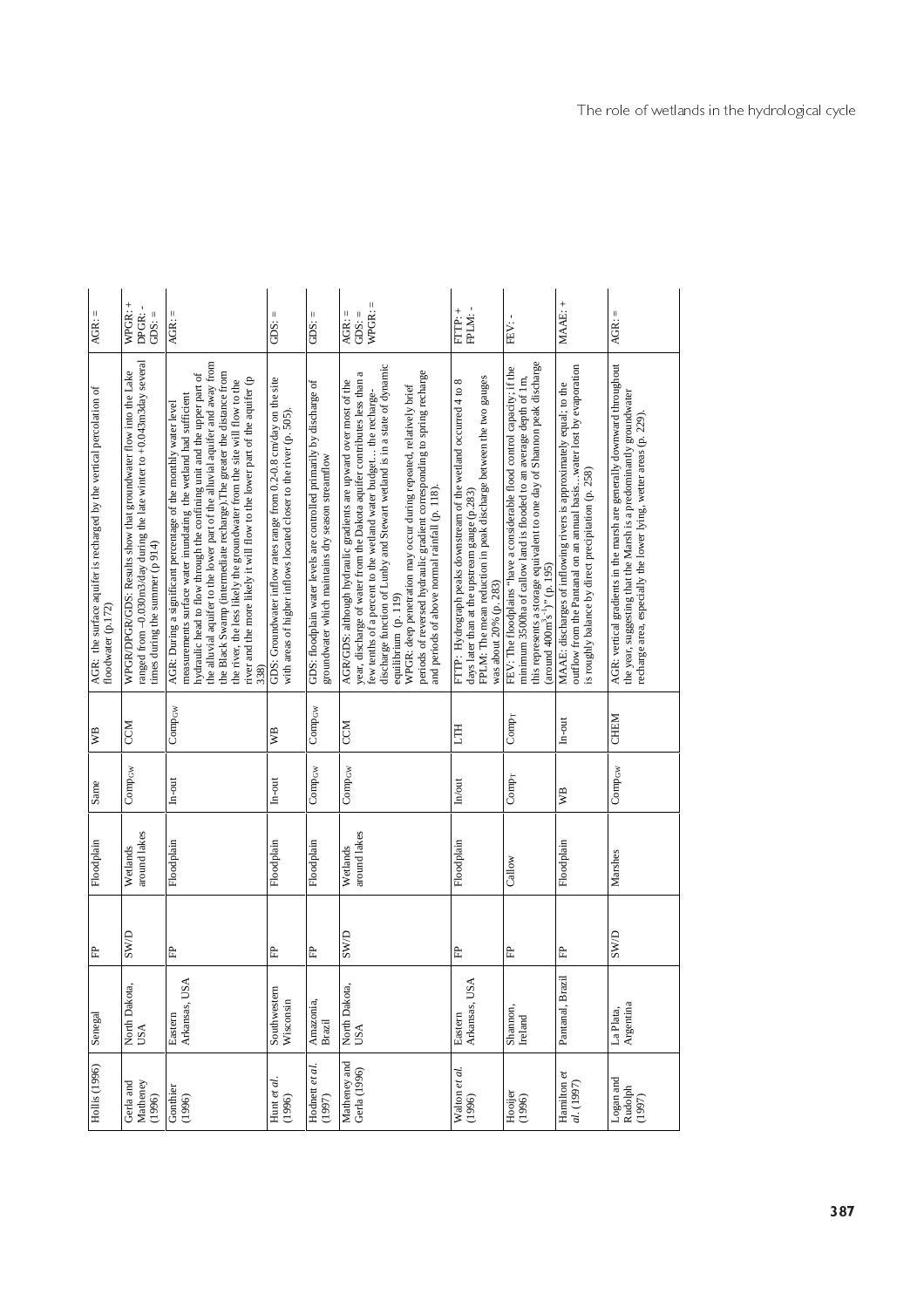| Saskatchewan,<br>Canada | <b>GWD</b>  | Slough                               | $In-out$         | <b>CHEM/</b><br>₿  | recharge to the aquifer; the rest is transferred to the surrounding vegetated<br>yearleading to a total of loss of the system to groundwater of 480mm<br>MAAE: evapotranspiration in the upland planted with wheat is greater<br>AGR: The vertical hydraulic gradient was downward throughout the<br>although only 2mm of groundwater flux becomes net groundwater<br>than in the wetland (380mm versus 300mm) (p. 53).<br>areas where it is evaporated                                                        |
|-------------------------|-------------|--------------------------------------|------------------|--------------------|----------------------------------------------------------------------------------------------------------------------------------------------------------------------------------------------------------------------------------------------------------------------------------------------------------------------------------------------------------------------------------------------------------------------------------------------------------------------------------------------------------------|
|                         | 出           | Floodplain                           | In/out           | <b>SEH</b>         | upstream (0.953 m <sup>3</sup> s <sup>-1</sup> downstream compared with 15 m <sup>3</sup> s <sup>-1</sup> upstream of<br>FEV/FTTP: the wetland greatly attenuated the flood wave in terms of<br>FPHM: Flow downstream of the wetland was 6% of the peak flow<br>volume and timing $(p. 53)$ .<br>the wetland area). (p.53).                                                                                                                                                                                    |
|                         | 出           | floodplain<br>Deltaic                | In-out           | ₿                  | MAF/FPLM: The addition of wetlands in model grid boxes reduced both<br>mean and summer peak flows (p. 1874).                                                                                                                                                                                                                                                                                                                                                                                                   |
|                         | General     | Canal                                | $In-Out$         | WВ                 | AGR: between 50-90% of water entering the canal each month was<br>seepage from the target wetland (p. 166)                                                                                                                                                                                                                                                                                                                                                                                                     |
|                         | GW/S        | Headwater<br>wetlands                | $Comp_{GW}$      | Comp <sub>GW</sub> | GDS: On the Shingobee river, wetlands around the river provide 46.31/s<br>on average to a stream where flow is about 200 l/s. (p. 400).                                                                                                                                                                                                                                                                                                                                                                        |
|                         | È           | Floodplain                           | $In-Out$         | <b>SEH</b>         | FTTP: For two events, floodplain increased lag by 35 and 4 hours<br>FPHM: floodplain reduced flood peak by 19% (p. 212)<br>FPLM: floodplain reduced flood peak by 7% (p.212)<br>respectively (p.212).                                                                                                                                                                                                                                                                                                          |
|                         | GW/S        | Reed swamp                           | $In-Out$         | WВ                 | flow component comprised an estimated 97% of the surface flow leaving<br>periodsa baseline discharge from the wetland of around 0.65 ML day<br>GDS: During the relatively dry detailed study period the groundwater<br>DPFV: although flow into the wetland was negligible over extended<br>was usually measured (p. 139)<br>the wetland (p. 139)                                                                                                                                                              |
|                         | <b>SW/S</b> | Bog                                  | Drained/<br>Pair | ELLI               | DPAE: Water yields during summer were usually zero or very low, since<br>DPFV: The previous data show that most water yield is produced during<br>GDS/AGR: groundwater flow is not a typical feature of raised peat bogs<br>winter and that perennial storage is not available to sustain flow during<br>dry periods rewetted raised bogs are not very effective as long term<br>most of the summer rainfall was lost through evaporation and<br>storage areas and regulators of stream flow<br>transpiration. |
|                         | GW/S        | Swamp-filled<br>channels<br>drainage | Pair             | <b>ETH</b>         | WPGR: Between 1988-1993, recharge occurred only in one year and was<br>significantly less evaporation than wetland waterssurface water have a<br>prolonged residency, which leads to greater exposure to evaporation (p.<br>MAF: Surface runoff in the Aroca catchment (with wetlands) is 3mm<br>MAAE: Isotopic data show that river waters have been subjected to<br>compared to 34mm in the Nyabesheki catchment (without) (p. 67).<br>dependant upon years of exceptionally heavy rainfall (p. 46)<br>66).  |